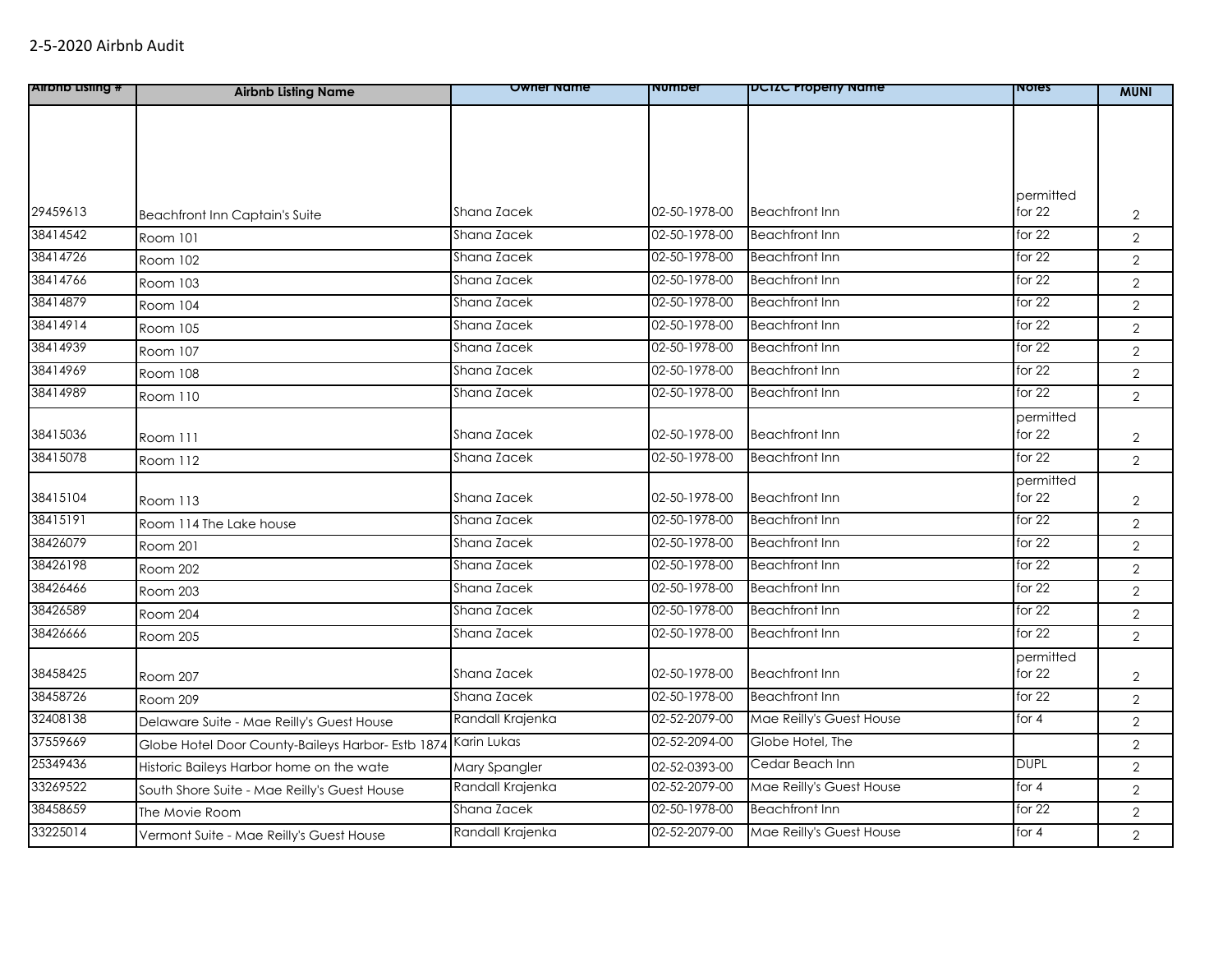| 33794104 | ◆◆Relaxing, Historic and Hip Havngård House◆◆                                 | Kurt Heggland              | 02-56-2104-00 | <b>Havngard House</b>                    |                                   | $\overline{2}$ |
|----------|-------------------------------------------------------------------------------|----------------------------|---------------|------------------------------------------|-----------------------------------|----------------|
| 25126829 | A True Farm House Experience                                                  | Paul Gray                  | 02-56-1930-00 | A True Farm House Experience             |                                   | $\overline{2}$ |
| 28416543 | As seen on HGTV Lakefront Bargain Hunt Renovatio Phu Nguyen - Pelican Bay LLC |                            | 02-56-2016-00 | Baileys Large Home for Families - Nguyen |                                   | $\overline{2}$ |
| 42067747 | Baileys Frogtown Bay View Home                                                | Particia Sloan             | 02-56-0540-21 | <b>Baileys Frogtown</b>                  | Lindsley                          | $\overline{2}$ |
| 20009178 | Baileys Harbor Near Kangaroo Lake                                             | Alyssa Lebakken            | 02-56-1782-00 | Baileys Harbor Near Kangaroo Lake        | for $2$                           | $\overline{2}$ |
| 20697030 | Baileys Harbor Near Kangaroo Lake North Unit                                  | Alyssa Lebakken            | 02-56-1782-00 | Baileys Harbor Near Kangaroo Lake        | for $2$                           | $\overline{2}$ |
| 23543488 | <b>Baileys Harbor Pioneer Log Cabin</b>                                       | Colin Doherty              | 02-56-1766-00 | Roots Cabin in Baileys                   |                                   | $\overline{2}$ |
| 22186390 | Baileys Harbor Yellow Home with a View                                        | Matt Horton                | 02-56-1826-00 | <b>Baileys Harbor Yellow House</b>       | for $4$                           | $\overline{2}$ |
| 26806205 | Cana Point Lakehouse on the Water for large group Cana Pointe LLC             |                            | 02-56-1694-00 | Cana Pointe                              |                                   | $\overline{2}$ |
| 38598698 | Carraig Beag Cottage - Charming Down Town Hon Carraig Cottages                |                            | 02-56-0652-09 | Carraig Beag                             | Carraig                           | 2              |
| 33398744 | Carraig Mor Cottage - Awesome Downtown Cotta Carraig Cottages                 |                            | 02-56-0653-09 | Carraig Mor                              | Carraig                           | $\overline{2}$ |
| 37455372 | Carraigeen Cottage                                                            | <b>Carraig Cottages</b>    | 02-56-1052-09 | Carraigeen Cottage                       | Carraig                           | $\overline{2}$ |
| 38024230 | Charming Orchard Cabin/Cottage on 5 Acres                                     | Leonard Pappone            | 02-56-2207-00 | Door County Orchard Cottage              |                                   | $\overline{2}$ |
| 38175501 | Charming Wooded Cottage Minutes from Downtov Pam Schmitz                      |                            | 02-56-2178-00 | Baileys on the Rocks Cottages-Schmitz    | permitted<br>for 2                | $\overline{2}$ |
| 38316622 | Cozy Lakeview, Walk to Town                                                   | Pam Schmitz                | 02-56-2178-00 | Baileys on the Rocks Cottages-Schmitz    | permitted<br>for 2                | 2              |
| 8673729  | Door County Cabin in the Woods                                                | Karen Berndt               | 02-56-1564-00 | Door County Cabin in the Woods           |                                   | $\overline{2}$ |
| 25458028 | Door County Dreaming                                                          | Kate and Robert Lindsley   | 02-56-1960-00 | Door County Dream                        |                                   | $\overline{2}$ |
| 17656602 | Door County Retreat on the "Quiet Side"                                       | Diana Wallace              | 02-56-1734-00 | Door County Retreat on the Quiet Side    |                                   | $\overline{2}$ |
| 20565326 | Door County Scotland Yard                                                     | Thomas and Michele Bronsky | 02-56-1794-00 | Door County Scotland Yard Haven          | for 2                             | $\overline{2}$ |
| 20989165 | Door County Scotland Yard Haven-Native America Thomas and Michele Bronsky     |                            | 02-56-1794-00 | Door County Scotland Yard Haven          | Permitted<br>for $2$              | $\overline{2}$ |
| 11676845 | Door County Vacation Rental Home                                              | Dr. Phil Arnold            | 02-56-1563-00 | West Meadow Rental                       |                                   | $\overline{2}$ |
| 37746737 | Harborview                                                                    | <b>Timothy Magnin</b>      | 02-56-2158-06 | Harbor View - Magnin                     | <b>DCPM</b>                       | $\overline{2}$ |
| 4709576  | Heart of the Door Homestead                                                   | Nicole Henquinet           | 02-56-1455-00 | Heart of the Door Homestead, LLC         |                                   | 2              |
| 22163891 | Heggeland                                                                     | Dennis & Jeff Hickey       | 02-56-0200-06 | Heggeland                                | <b>DCPM</b>                       | $\overline{2}$ |
| 41259246 | Howard House - New From Door County's #1 Host                                 | Jacinda Dufin              | 02-56-1935-20 | <b>Howard House</b>                      | <b>DOCO</b><br>Vacation<br>Renals | $\overline{2}$ |
| 27594171 | <b>Islandview Lake House</b>                                                  | Michael Servais            | 02-56-1893-00 | Islandview Lake House                    |                                   | 2              |
| 22163915 | Kangaroo Lake Retreat                                                         | <b>Will Anderson</b>       | 02-56-1543-06 | Kangaroo Lake Retreat                    | <b>DCPM</b>                       | $\overline{2}$ |
| 22163920 | Kangaroo Lake Road Cottage                                                    | <b>Jeff Wiswell</b>        | 02-56-1696-06 | Kangaroo Lake House Wiswell              | <b>DCPM</b>                       | 2              |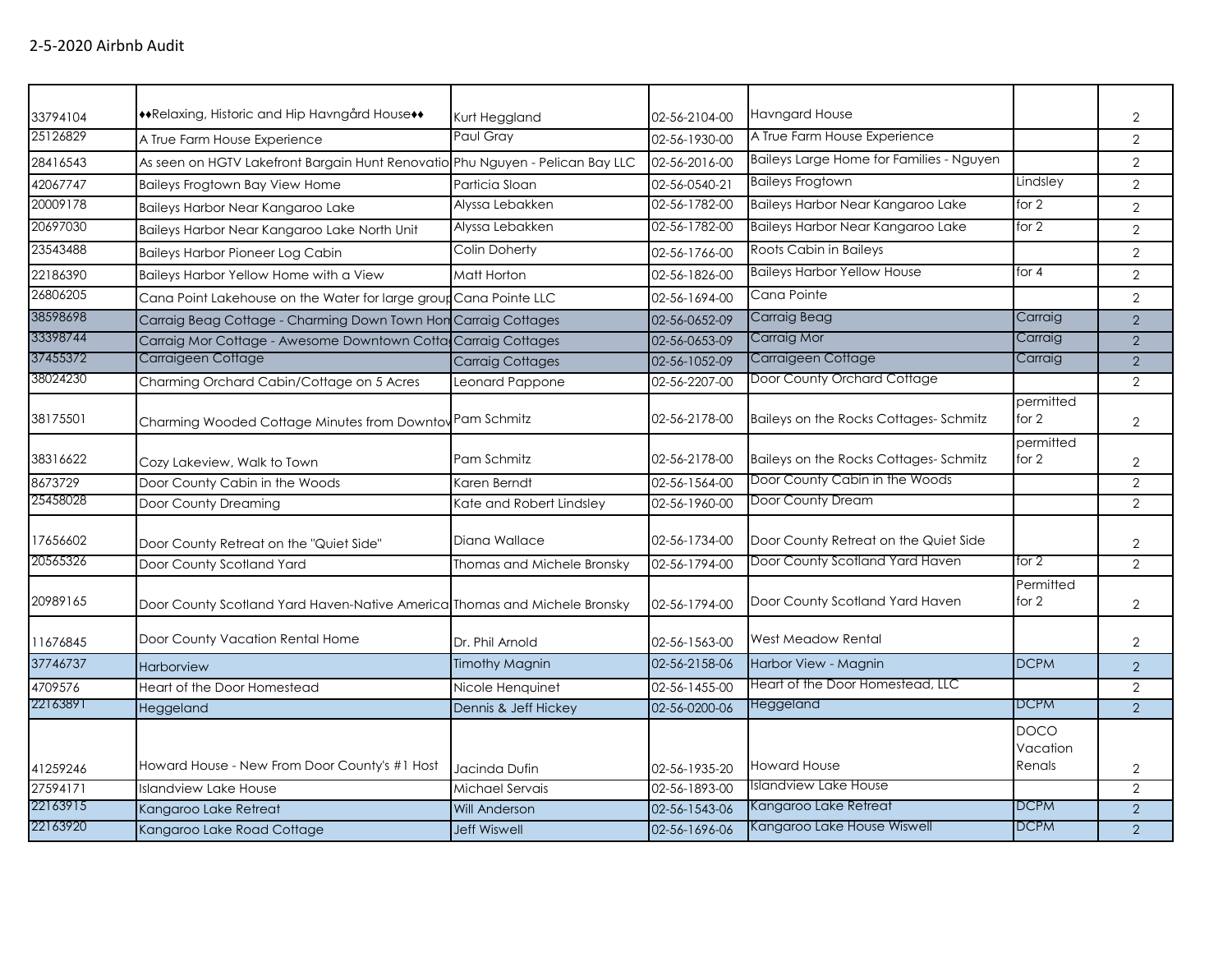| 23877408 | Lakeview Cottage in Downtown Baileys Harbor        | Christopher & Pamela Schmitz                    | 02-56-1876-00 | Baileys Harbor Beach House - Schmitz                          |                      | $\overline{2}$ |
|----------|----------------------------------------------------|-------------------------------------------------|---------------|---------------------------------------------------------------|----------------------|----------------|
| 23750440 | <b>Lighthouse Cove</b>                             | Maureen McGrath                                 | 02-56-1614-00 | <b>Best of Times</b>                                          | <b>Bacon</b>         | $\overline{2}$ |
| 7069697  | Loft • Central • Comfy • Private                   | Sarah and Brian Bonovich                        | 02-56-1644-00 | <b>Wooded Lane Guest House</b>                                |                      | 2              |
| 28380457 | Meadowland of Baileys Harbor                       | James Weikel                                    | 32-56-2004-00 | Meadowland of Baileys Harbor                                  |                      | 2              |
| 41374756 | Muirfield Flat Studio - Brand New Listing!         | Pinkmoto Revocable Trust - Kary 02-56-2235-07   |               | Muirfield Flats                                               | SImpleLife           | 2              |
| 23205775 | NEW! Baileys Harbor Studio on Lake Michigan!       | James Dillenburg                                | 02-56-1257-00 | <b>Shalom Stone</b>                                           |                      | $\overline{2}$ |
| 22163978 | <b>Our Place</b>                                   | Family Style Contractor LLC                     | 02-56-0339-06 | Our Place on Kangaroo Lake                                    | <b>DCPM</b>          | 2              |
| 19471677 | <b>Raspberry Fields</b>                            | Stewart Dawson                                  | 02-56-1741-00 | Dawson Farm - Ahrens Road                                     |                      | $\overline{2}$ |
| 22163997 | Rocky Bottom Lodge                                 | Natalie & Terry McAllister                      | 02-56-0885-06 | Rocky Bottom Lodge                                            | <b>DCPM</b>          | $\overline{2}$ |
| 22164003 | <b>Schook Shack</b>                                | Cole Family LLC                                 | 02-56-1607-06 | Schook Shack                                                  | <b>DCPM</b>          | 2              |
| 23698728 | Seculded Waterfront on North Bay                   | Eva McKee                                       | 02-56-1850-06 | Seculded Waterfront on Northbay                               | <b>DCPM</b>          | 2              |
| 34908317 | Shakespeare apartment with a view.                 | Matt Horton                                     | 02-56-1826-00 | Baileys Harbor Yellow Hse-South Ln<br>Cottage-Shakespeare Apt | permitted<br>for $4$ | $\overline{2}$ |
| 24420171 | South Lane Cottage #1                              | Matt Horton                                     | 02-56-1826-00 | <b>Baileys Harbor Yellow House</b>                            | permitted<br>for 4   | $\overline{2}$ |
| 24420991 | South Lane Cottage #2                              | Matt Horton                                     | 02-56-1826-00 | <b>Baileys Harbor Yellow House</b>                            | permitted<br>for $4$ | 2              |
| 28100002 | The Stone House                                    | Emil & Mary Baukert                             | 02-56-1974-06 | Stone House - 8112 STH 57                                     | <b>DCPM</b>          | 2              |
| 32437206 | Waterfront Views in Moonlight Bay                  | David & Ashley Paplham                          | 02-56-2090-00 | Sitting on the Dock of Moonlight Bay                          |                      | 2              |
| 33267878 | Wentworth Suite - Mae Reilly's Guest House         | Mae Reilly Properties LLC -<br>Randall Krajenka | 02-52-2079-00 | Mae Reilly's Guest House                                      | permitted<br>for $4$ | 2              |
| 22164047 | Wildwood Beach Home                                | Laura Thometz                                   | 02-56-1640-06 | <b>Wildwood Beach Home</b>                                    | <b>DCPM</b>          | 2              |
|          |                                                    |                                                 |               |                                                               |                      |                |
| 3831684  | New-Private-Secluded Home                          | <b>Patrick Donley</b>                           | 06-56-1521-00 | Donely - 6058 CTH OO                                          |                      | 6              |
|          |                                                    |                                                 |               |                                                               |                      |                |
| 41376554 | ** Calmer Days - Resort.                           | Lorie Scarborough - Swanky Pror 08-53-2007-00   |               | Landmark Resort - Zanky Properties LLC                        |                      | 8              |
| 26397865 | 2 Bedroom, 1 Bath Condo overlooking lake           | Jon Pesek                                       | 08-53-1856-00 | Landmark Resort Pesek                                         |                      | 8              |
| 33076453 | Bay and Breeze Door County 1 bedroom Water<br>view | Christopher and Sara Spencer                    | 08-53-1686-00 | Landmark Resort - Unit 1225 - Spencer                         |                      | 8              |
| 27426270 | Bay View at the Landmark Resort                    | Dean Hellwig                                    | 08-53-1984-00 | Landmark Resort - Bay View Bungalow<br>Hellwig                |                      | 8              |
| 28553484 | <b>Bayview Escape</b>                              | Lorie Scarborough - Swanky Pror 08-53-2007-00   |               | Landmark Resort - Zanky Properties LLC                        |                      | 8              |
| 15951113 | <b>Beautiful Waterview Condo</b>                   | Kathlyn Geracie                                 | 08-53-1689-00 | Landmark Resort- Beautiful Water View<br>Condo                |                      | 8              |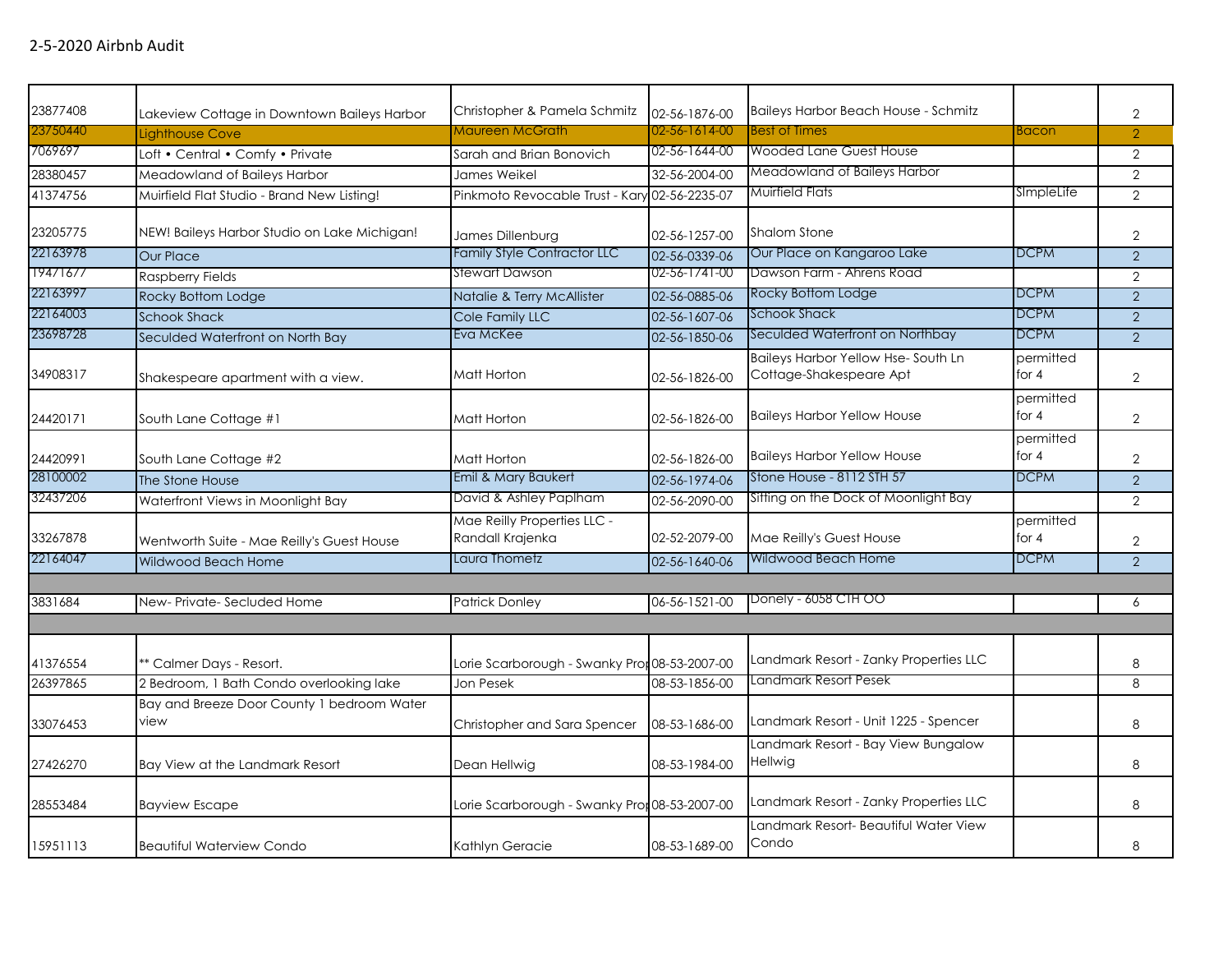| 21595419 | Big discount off Landmark Rates on beautiful<br>condo                                        | Jewelette Neary                               | 08-53-1817-00 | Landmark Resort-Neary                                        | permitted<br>for 2       | 8              |
|----------|----------------------------------------------------------------------------------------------|-----------------------------------------------|---------------|--------------------------------------------------------------|--------------------------|----------------|
| 22011733 | Big discount on Landmark Resort rates on 1BR<br>condo                                        | Jewelette Neary                               | 08-53-1817-00 | Landmark Resort-Neary                                        | permitted<br>for $2$     | 8              |
| 7989119  | <b>Breathtaking Water View Condo</b>                                                         | Michael and Leigh Dicks                       | 08-53-1554-00 | Landmark Resort - Dicks Rental                               |                          | 8              |
| 36355412 | Door County Getaway @Landmark Resort                                                         | Michal & Monika Anna Chiu                     | 08-53-2031-00 | Landmark Resort #2230-Peaceful one bed<br>bath - Chiu        |                          | $\,8\,$        |
| 41775747 | Door County Getaway-2 Bedroom Condo                                                          |                                               |               |                                                              |                          | 8 <sup>°</sup> |
| 34258383 | Door County Happy Place                                                                      | Michal & Monika Anna Chiu                     | 08-53-2031-00 | Landmark Resort #2230-Peaceful one bed<br>bath - Chiu        |                          | 8              |
| 27784412 | Egg Harbor Sunset Bluff Condo                                                                | David Polich and Kristine Kappe 08-53-1997-00 |               | Egg Harbor Sunset Bluff Condo                                |                          | 8              |
| 19082486 | Gorgeous Waterview overlooking the bay of green Matthew A Pidgeon                            |                                               | 08-53-1754-00 | Landmark Resort - Pidgeon - Unit 205                         |                          | 8              |
| 28494097 | Light & Bright Bay View Retreat                                                              | Nicholas David Barber                         | 08-53-1990-00 | Landmark Resort - Nomad Ventures LLC -<br>#110               | permitted<br>for $3$     | 8              |
| 40424353 | NEW! 'The Landmark' Resort Condo - 1 Mi to<br>Beach!                                         | whitefishbayside Ilc                          | 08-53-2224-00 | Landmark Resort - Whitfishbayside LLC -<br><b>Unit 2224</b>  | evolve                   | 8              |
| 40235291 | NEW! Condo w/Resort Amenities, 1Mi to Beach +<br>Golf                                        | John Jordan                                   | 08-53-2212-00 | Landmark Resort- Mister Kaplan Invest<br><b>Unit 1220</b>    |                          | 8              |
| 33578702 | NEW! Landmark Resort Condo w/ Spectacular View Good Faith Financial LLC - Tony 08-53-1970-00 |                                               |               | Landmark Resort - Good Faith Financial -<br><b>Unit 2324</b> |                          | 8              |
| 35716622 | NEWLY LISTED - Our Other Piece of the Door                                                   | Roby Onan                                     | 08-53-1652-00 | Landmark Resort - Our Piece of the Door -<br>Onan #3224      | permitted<br>for 2       | 8              |
| 33971518 | Newly Updated Lake View Escape                                                               | Nicholas David Barber                         | 08-53-1990-00 | Landmark Resort - Nomad Ventures LLC -<br>#110               | permitted<br>for $3$     | 8              |
| 13479701 | Our Piece of the Door                                                                        | Roby Onan                                     | 08-53-1652-00 | Landmark Resort - Our Piece of the Door -<br>Onan #3224      | permitted<br>for 2       | 8              |
| 23238045 | Quaint Door County Haven                                                                     | Mark Lorenzo                                  | 08-53-1832-00 | Landmark Resort Lorenzo                                      |                          | $\,8\,$        |
| 34414390 | Scenic Egg Harbor Get Away                                                                   | Noble Assets Inc.                             | 08-53-2123-00 | Landmark Resort - Noble Assets Inc #1226                     |                          | 8              |
| 30348557 | Seas the Bay - time for summer in Egg Harbor!                                                | Michael White                                 | 08-53-1834-07 | Landmark Resort White                                        | SImpleLife               | 8              |
| 18287078 | Serene 1 Bed 1 Bath Condo w/ Woods View                                                      | <b>Brian Wiegland</b>                         | 08-53-1688-00 | Landmark Resort - Door County Getaways-<br>Wiegand           | permitted<br>for 4 units | 8              |
| 26631795 | Serene Lake Retreat                                                                          | Natalia Luque                                 | 08-53-1929-00 | Landmark Luque Unit 1232                                     |                          | 8              |
| 33972329 | Serene Lake View Condo                                                                       | Nicholas David Barber                         | 08-53-1990-00 | Landmark Resort - Nomad Ventures LLC -<br>#110               | permitted<br>for 3       | 8              |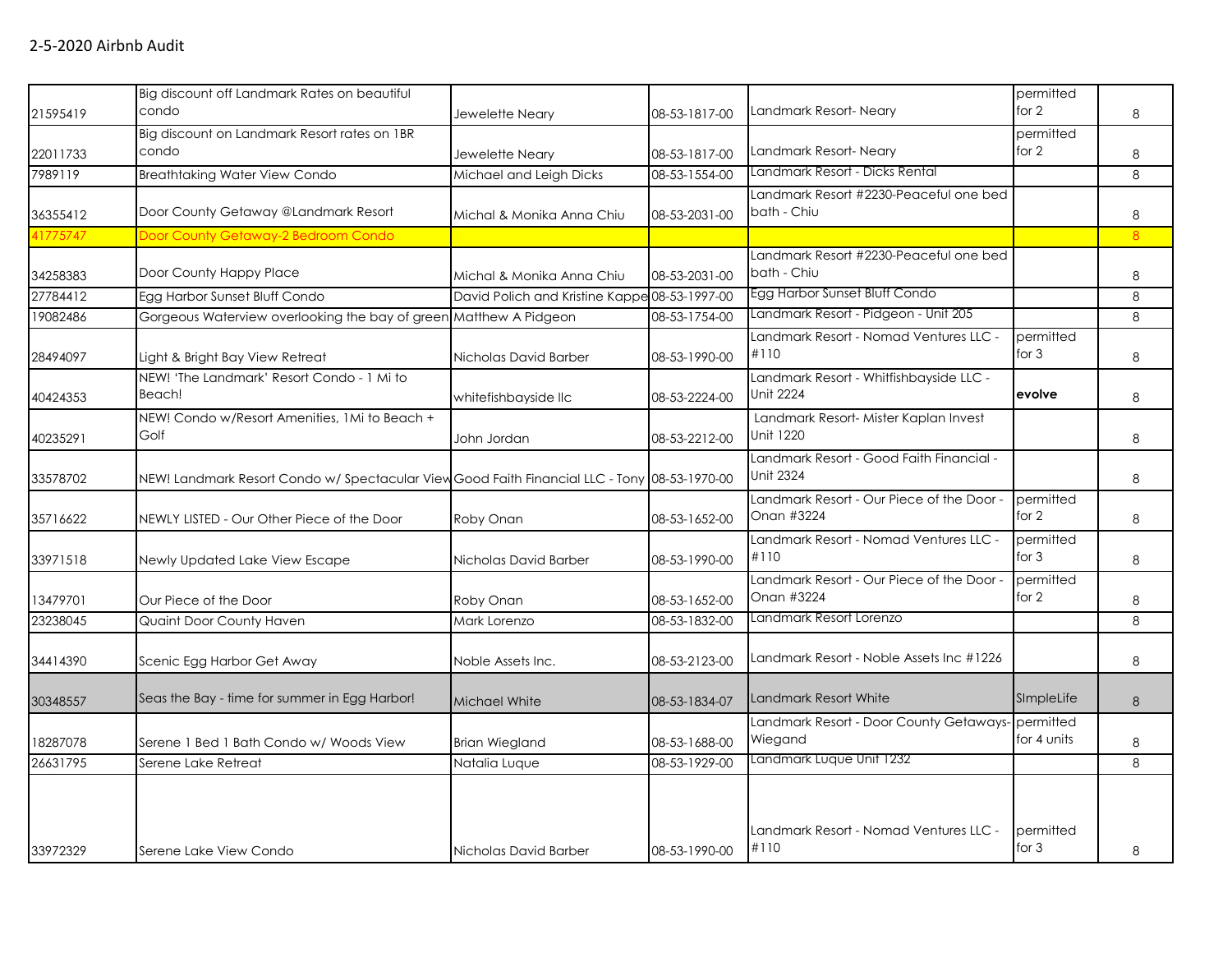| 4950769  | The Treehouse at Plum Bottom                                      | Chad Luberger/ Marlyn &<br>Pamela Moore       | 08-56-1284-00 | The Treehouse at Plum Bottom/ The<br>Carriage House at Plum Bottom | for two units<br>owner is                                                        | 8 |
|----------|-------------------------------------------------------------------|-----------------------------------------------|---------------|--------------------------------------------------------------------|----------------------------------------------------------------------------------|---|
| 26360966 | *NEW listing* Shimmering Water cottage on the<br>Lake             | Robert Ray                                    | 08-56-2161-00 | Shimmering Water Cottage                                           |                                                                                  | 8 |
|          |                                                                   |                                               |               |                                                                    |                                                                                  |   |
| 35570795 | A Waterfront home   Lieffort Lodge   Door County James R Lieffort |                                               | 08-56-2145-17 | Lieffort Lodge                                                     | Restassure                                                                       | 8 |
| 38695375 | <b>Beech Circle Cottage</b>                                       | Karen Jenovai                                 | 08-56-2211-00 | <b>Beech Circle Cottage</b>                                        | <b>Bacon</b>                                                                     | 8 |
|          | <b>Bluff Cottage Sunsets NEW CONSTRUCTION Egg</b>                 |                                               |               |                                                                    | permitted                                                                        |   |
| 24133770 | Harbor                                                            | Gail Bergman                                  | 08-56-1874-00 | <b>Bluff Cottage</b>                                               | for 4 units                                                                      | 8 |
| 13606442 | Cozy Farmhouse Studio                                             | Renee Schwaller and Steve Bea 08-56-1649-00   |               | Farmhouse Studio                                                   |                                                                                  | 8 |
| 26020119 | Door Haven                                                        | Ronald & Christine Puszynski                  | 08-56-0099-02 | Door Haven                                                         | lundquist                                                                        | 8 |
| 17748137 | Egg Harbor Cottage on the Waters of Green Bay                     | Patti Jo Hedeen                               | 08-55-0302-00 | Sunset on Bay Shore                                                |                                                                                  | 8 |
| 41376611 | New Listing! Cabin in the Woods!                                  | David and Lynn Zawojski                       | 08-56-2148-07 | Cabin in the woods                                                 | SimpleLife                                                                       | 8 |
| 20123459 | NEW! 2BR Egg Harbor House on 2 Acres!                             | Kerri Zergoski                                | 08-56-1768-00 | Lodge 42                                                           |                                                                                  | 8 |
| 22339046 | <b>Ohlson Chateau</b>                                             | David Ohlson - Charles Chilcote 08-56-0729-06 |               | <b>Ohlson Chateau</b>                                              | <b>DCPM</b>                                                                      | 8 |
| 25729564 | Pebble Beach House                                                | Edgar and Nancy Muenzer TRUS 08-56-1962-00    |               | Pebble Beach House                                                 |                                                                                  | 8 |
| 20403760 | Pet friendly Applewood cottage in Egg Harbor                      | Sharon Hughes                                 | 08-55-0093-00 | Applewood Cottage                                                  |                                                                                  | 8 |
| 16987204 | Relaxing Nostalgic Log Home "Green Apple Lodge'                   | Patricia Culliton                             | 08-56-1715-00 | Green Apple Lodge                                                  |                                                                                  | 8 |
| 15399898 | Relaxing Waterfront Door County Lake House                        | Brianne & Barry Tegel                         | 08-56-1707-00 | Door County Lake House Tegel                                       |                                                                                  | 8 |
| 29054697 | <b>Stones Throw</b>                                               | <b>Jeff Garbers</b>                           | 08-56-1396-07 | Stone's Throw                                                      | SImpleLife                                                                       | 8 |
| 29054699 | <b>Stony Shore Cabin</b>                                          | <b>Jeff Garbers</b>                           | 08-56-1395-07 | <b>Stony Shores</b>                                                | SImpleLife                                                                       | 8 |
| 6677520  | Sunset Bluff Getaway in Egg Harbor                                | Michael & Christina Hauge                     | 08-53-0384-00 | Sunset Bluff Condo - Unit 2- Hauge                                 |                                                                                  | 8 |
| 22164013 | <b>Sunset Sanctuary</b>                                           | Daniel & Wanda Kupsco                         | 08-56-1566-06 | <b>Sunset Sanctuary</b>                                            | <b>DCPM</b>                                                                      | 8 |
| 7340588  | The Cabin at Plum Bottom                                          | Chad Luberger/ Marlyn &<br>Pamela Moore       | 08-56-1284-00 | The Treehouse at Plum Bottom/ The<br>Carriage House at Plum Bottom | permitted<br>for two units<br>owner is<br>hedging<br>bets with<br>three listings | 8 |
| 28614069 | The Cabin at Shady Grove                                          | Maureen Gribble                               | 08-56-1925-00 | <b>Shady Grove Gribble</b>                                         |                                                                                  | 8 |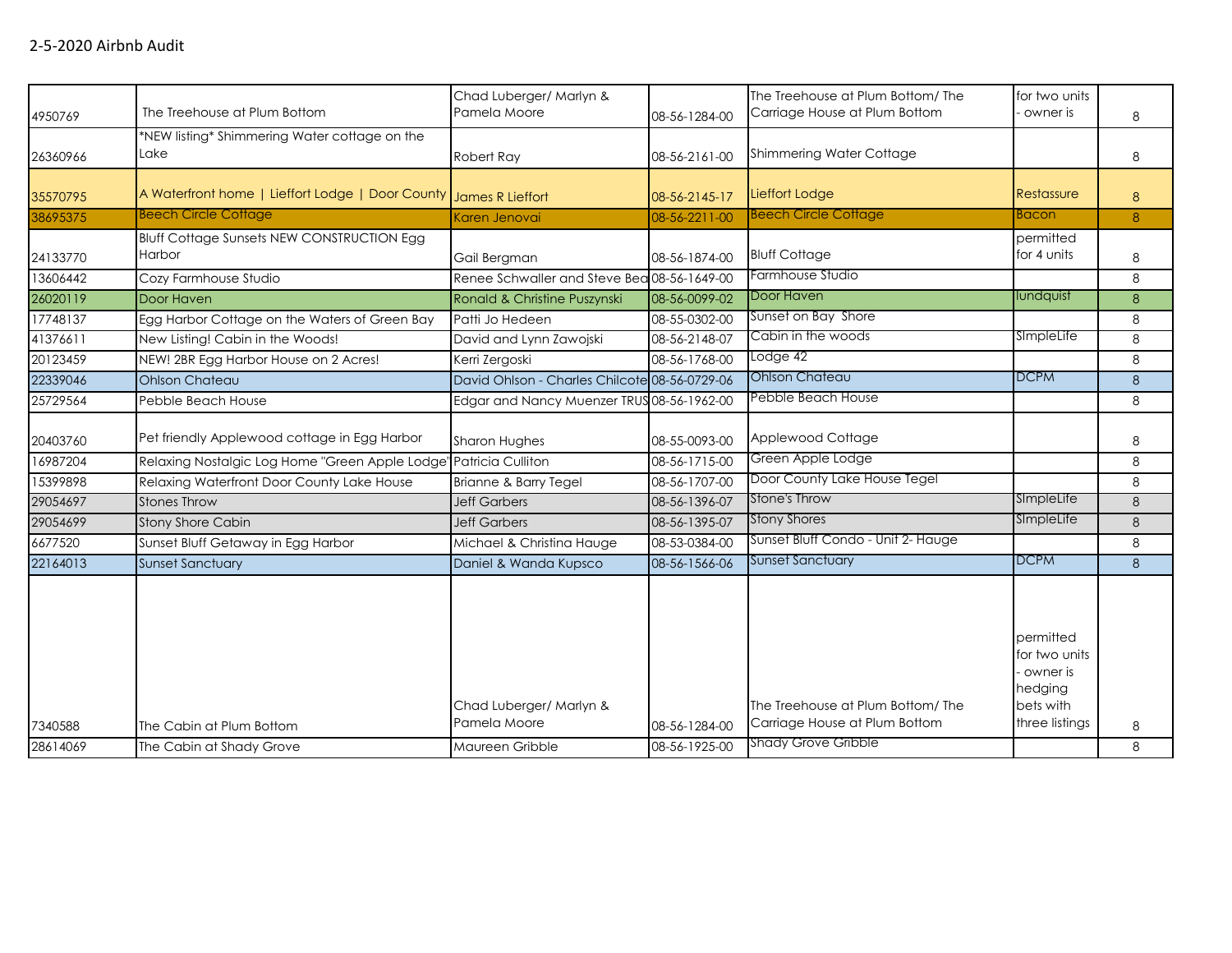|          |                                                       |                                               |               |                                                        | permitted<br>for two units<br>owner is |   |
|----------|-------------------------------------------------------|-----------------------------------------------|---------------|--------------------------------------------------------|----------------------------------------|---|
|          |                                                       |                                               |               |                                                        | hedging                                |   |
|          |                                                       |                                               |               | The Treehouse at Plum Bottom/The                       | bets with                              |   |
| 8163799  | The Cottage at Plum Bottom                            | Chad Luberger/ Marlyn & Pame 08-56-1284-00    |               | Carriage House at Plum Bottom                          | three listings                         | 8 |
| 30973479 | White Cliff Landing                                   | Aymee and David Balison - Balis 08-56-2034-06 |               | White Cliff Landing                                    | <b>DCPM</b>                            | 8 |
| 22164041 | Whitestone at the Water                               | Sara Steinhardt & Jon Chapmar 08-56-1316-06   |               | Whitestone at the Water                                | <b>DCPM</b>                            | 8 |
| 22083085 | Woodwalk Retreat                                      | Andrew and Jillaine Seefeldt                  | 08-56-1873-00 | Woodwalk Retreat                                       |                                        | 8 |
| 19117481 | O.B.P. Baliwick Unit                                  | Claire & Frank Murphy                         | 08-59-1233-16 | Off the Beaten Path                                    | permitted<br>for 4 units               | 8 |
| 19119678 | O.B.P. Bunk Unit                                      | Claire & Frank Murphy                         | 08-59-1233-16 | Off the Beaten Path                                    | permitted<br>for 4 units               | 8 |
| 19123032 | O.B.P. Kornerstone Unit                               | Claire & Frank Murphy                         | 08-59-1233-16 | Off the Beaten Path                                    | permitted<br>for 4 units               | 8 |
| 19120828 | O.B.P. Wildside Unit                                  | Claire & Frank Murphy                         | 08-59-1233-16 | Off the Beaten Path                                    | permitted<br>for 4 units               | 8 |
|          |                                                       |                                               |               |                                                        |                                        |   |
| 36691575 | Sunset View Apartment                                 | Sarah Hastings-Sawyer                         | 09-50-0115-00 | Egg Harbor Lodge                                       | permitted<br>for $25$                  | 9 |
|          |                                                       |                                               |               | Awesome Sunset Condo - Ridgewood                       |                                        |   |
| 17121280 | Awesome Sunset Condo                                  | <b>Christine Crowley</b>                      | 09-53-0549-16 | Condo 5                                                | Lighthouse                             | 9 |
| 19113075 | Awesome Sunset Condo TOO                              | Claire & Frank Murphy                         | 09-53-1445-16 | Awesome Sunset Condo TOO                               | Lighthouse                             | 9 |
| 9602336  | Downstown Sunset View Apartment                       | Kathy Navis                                   | 09-53-1576-00 | <b>Sunset View Apartment</b>                           | permitted<br>for $4$                   | 9 |
| 11512240 | Gorgeous View ~ Walk to Town                          | Melanie and Richard Parsons                   | 09-53-1609-00 | Ridgewood Bluff Condo - Parson                         |                                        | 9 |
| 20770425 | Green Door Inn Unit #5                                | Kathy Navis                                   | 09-53-1576-00 | Sunset View Apartment                                  | for 4                                  | 9 |
| 20771252 | Green Door Inn Unit #6                                | Kathy Navis                                   | 09-53-1576-00 | <b>Sunset View Apartment</b>                           | permitted<br>for $4$                   | 9 |
| 25688306 | Modern, updated, Door County condo with pool!         | Michael and Georgina Styke                    | 09-53-1959-00 | Anchorage Condo - Style                                |                                        | 9 |
|          | Bay Tree Loft                                         |                                               | 09-56-1839-00 | Bay Tree Loft                                          |                                        | 9 |
| 22846687 |                                                       | <b>Jill Sommers</b>                           |               | Church Street House                                    | Lighthouse                             |   |
| 23769295 | Church Street House                                   | Kaaren Northrup - SWNKCN LLC 09-56-1881-16    |               |                                                        |                                        | 9 |
| 28027474 | Door County Designer Cottage, wooded yard by<br>beach | Shawn and Sonny Hennessy                      | 09-56-2010-00 | Cottage - Hennessy                                     |                                        | 9 |
| 34708260 | Door County Retreat, Sunset Views, Egg Harbor         | Mark and Elizabeth Sternig                    | 09-56-2146-00 | Door County Retreat-Sunset Views- Egg<br><b>Harbor</b> |                                        | 9 |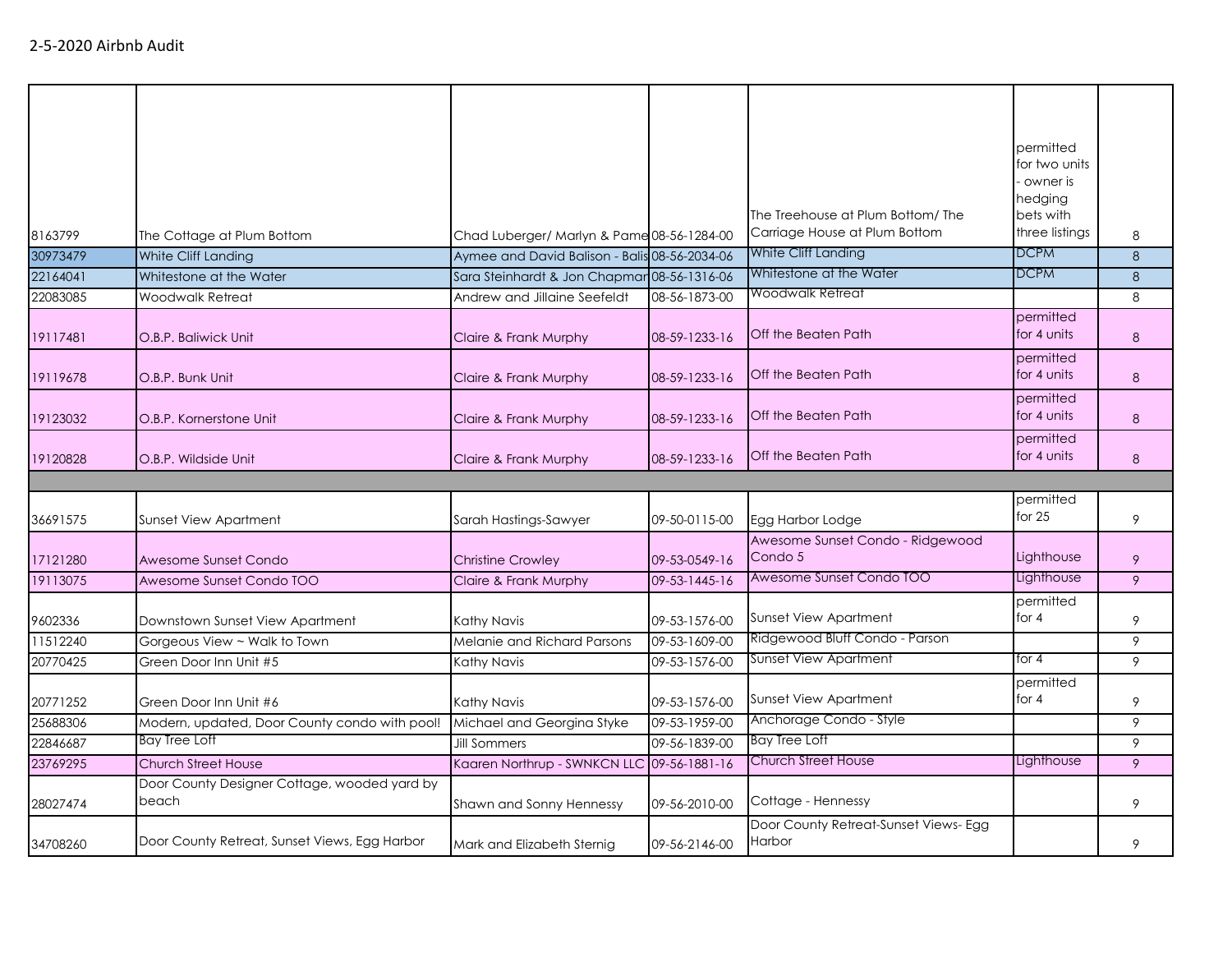| 13812976 | Egg Harbor Bluffwood House                         | Claire & Frank Murphy                        | 09-56-1232-00 | <b>Blluffwood House</b>              |                       | 9               |
|----------|----------------------------------------------------|----------------------------------------------|---------------|--------------------------------------|-----------------------|-----------------|
|          |                                                    |                                              |               |                                      | permitted             |                 |
| 20360386 | Egg Harbor Hideaway                                | RME Holdings - Robert Esposito 09-56-1780-00 |               | Egg Harbor Hideaway                  | for 2                 | 9               |
| 13589290 | Egg Harbor Log Cabin                               | Karen Berndt                                 | 09-56-1646-00 | Egg Harbor Log Cabin                 |                       | 9               |
|          | Egg Harbor waterfront 4 bedroom ~ incredible       |                                              |               |                                      |                       |                 |
| 20975595 | views                                              | Mary Zeller                                  | 09-56-1882-00 | Point Beach Home                     |                       | 9               |
| 22280403 | Lighthouse Place                                   | Frank & Claire Murphy                        | 09-56-1830-16 | Lighthouse Place                     |                       | 9               |
|          |                                                    |                                              |               |                                      | permitted<br>for $2-$ |                 |
|          |                                                    |                                              |               |                                      | combined              |                 |
| 27360482 | Modern Craftsman Home and Hideaway                 | RME Holdings - Robert Esposito 09-56-1780-00 |               | Egg Harbor Hideaway                  | listing               | 9               |
|          |                                                    |                                              |               |                                      | permitted             |                 |
| 22446412 | Modern Craftsman Home in Egg Harbor                | RME Holdings - Robert Esposito 09-56-1780-00 |               | Egg Harbor Hideaway                  | for 2                 | 9               |
| 22163979 | On the Water Escape                                | Jan & Craig Bilgen                           | 09-55-0817-06 | On the Water Escape                  | <b>DCPM</b>           | 9               |
| 525258   | Quiaint Cozy A-Frame in Door County                | Tim & Kristin Mahoney                        | 09-56-1308-00 | <b>Quaint Cozy A-Frame</b>           |                       | 9               |
| 23697711 | Scenic Home in Egg Harbor                          | Massoud Maleki                               | 09-56-1086-06 | Scenic Home in Egg Harbor            | <b>DCPM</b>           | $\overline{9}$  |
| 31711362 | The Flats on Church Street - #101                  | Egg Bnb LLC                                  | 09-56-2071-00 | Flats on Church Street               | permitted<br>for $4$  | 9               |
| 32686901 | The Flats on Church Street - #102                  | Egg Bnb LLC                                  | 09-56-2071-00 | <b>Flats on Church Street</b>        | permitted<br>for 4    | 9               |
| 32687171 | The Flats on Church Street - #103                  | Egg Bnb LLC                                  | 09-56-2071-00 | Flats on Church Street               | permitted<br>for $4$  | 9               |
| 33310719 | The Flats on Church Street - #104                  | Egg Bnb LLC                                  | 09-56-2071-00 | Flats on Church Street               | permitted<br>for $4$  | 9               |
| 15922477 | Treehouse Appartment                               | Kathy Navis                                  | 09-53-1576-00 | <b>Sunset View Apartment</b>         | permitted<br>for 4    | 9               |
| 22339056 | White Cliff Cottage                                | Michael & Dawn McCole                        | 09-56-0894-06 | White Cliff Cottage                  | <b>DCPM</b>           | 9               |
|          |                                                    |                                              |               |                                      |                       |                 |
| 31743342 | Waterfront Studio with Private Beach in Ephraim #1 | Evergreen Beachside, LLC                     | 11-50-1479-00 | Evergreen Beachside Vacation Rentals | permitted<br>for $4$  | 11              |
| 32305284 | Waterfront Studio with Private Beach in Ephraim #2 | Evergreen Beachside, LLC                     | 11-50-1479-00 | Evergreen Beachside Vacation Rentals | permitted<br>for $4$  | 11              |
| 32304716 | Waterfront Studio with Private Beach in Ephraim #3 | Evergreen Beachside, LLC                     | 11-50-1479-00 | Evergreen Beachside Vacation Rentals | permitted<br>for $4$  | 11              |
| 32305079 | Waterfront Studio with Private Beach in Ephraim #4 | Evergreen Beachside, LLC                     | 11-50-1479-00 | Evergreen Beachside Vacation Rentals | permitted<br>for 4    | 11              |
| 36116048 | Cozy Brook North Cottage @ Ephraim Beach           | <b>Robert Carlisle</b>                       | 11-51-0430-00 | <b>Ephraim Village Cottages</b>      |                       | $\overline{11}$ |
| 36114162 | Cozy Brook South Cottage @ Ephraim Beach           | <b>Robert Carlisle</b>                       | 11-51-0430-00 | <b>Ephraim Village Cottages</b>      |                       | 11              |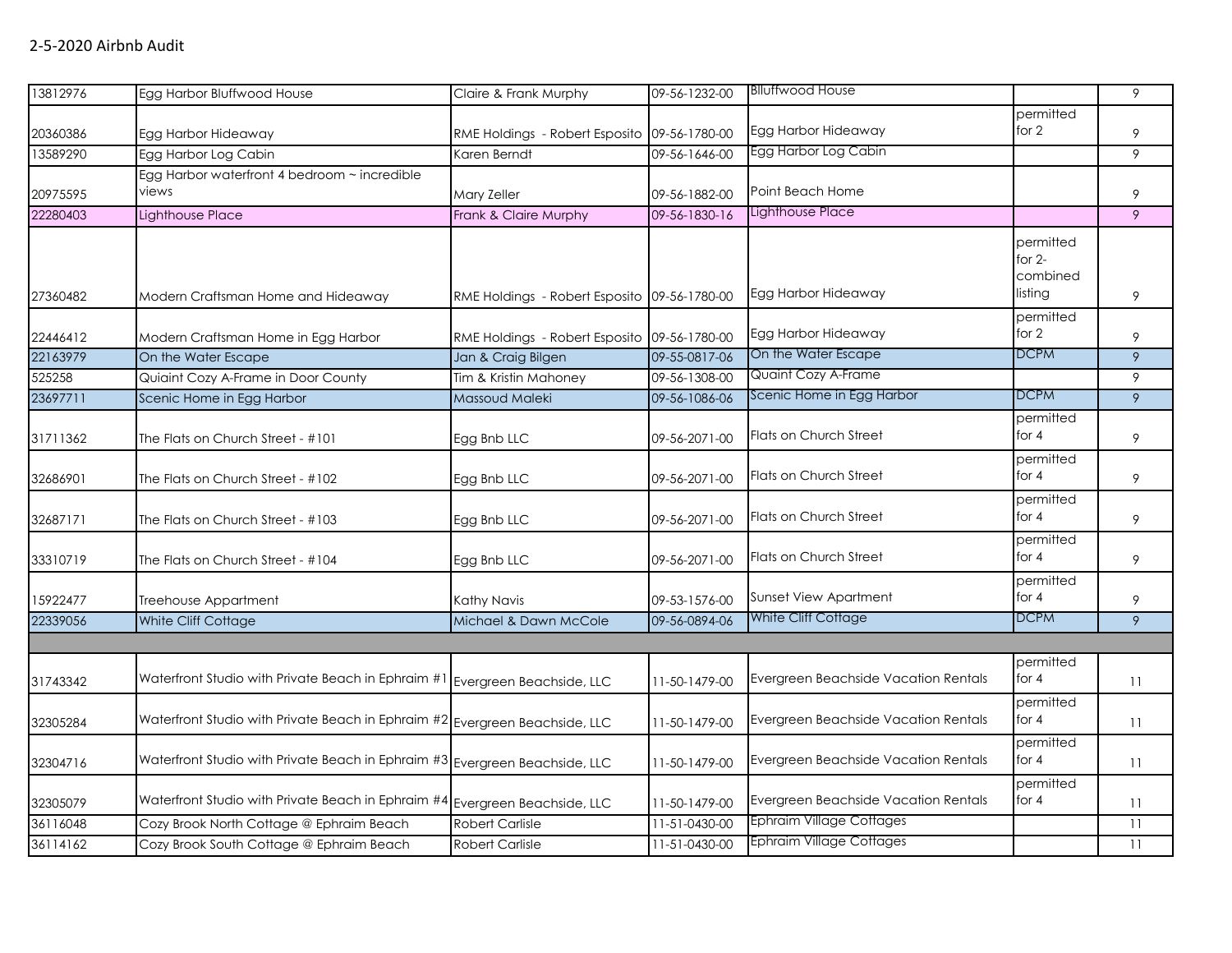| 35942416 | Ephraim Beach at Bayview (Lower Unit)                             | <b>Robert Carlisle</b>                           | 11-51-0430-00 | <b>Ephraim Village Cottages</b>          |                      | $\overline{11}$ |
|----------|-------------------------------------------------------------------|--------------------------------------------------|---------------|------------------------------------------|----------------------|-----------------|
| 35941818 | Ephraim Beach at Bayview (Upper Unit - Water View Robert Carlisle |                                                  | 11-51-0430-00 | <b>Ephraim Village Cottages</b>          |                      | 11              |
| 35938228 | Shady Rest North - a Short Walk to Ephraim Beach                  | <b>Robert Carlisle</b>                           | 11-51-0430-00 | <b>Ephraim Village Cottages</b>          |                      | 11              |
| 35916033 | Shady Rest South - a Short Walk to Ephraim Beach                  | <b>Robert Carlisle</b>                           | 11-51-0430-00 | <b>Ephraim Village Cottages</b>          |                      | 11              |
| 7746988  | #1 Peninsula Park and Island View                                 | James Lindbloom                                  | 11-56-1558-00 | Peninsula Park and Island View           | permitted<br>for $2$ | 11              |
| 7833318  | #2 Peninsula Park and Island View                                 | James Lindbloom                                  | 11-56-1558-00 | Peninsula Park and Island View           | permitted<br>for $2$ | 11              |
| 22163846 | <b>Bay View Cottage</b>                                           | <b>Rick Wegman</b>                               | 11-56-1498-06 | <b>Bay View Cottage</b>                  | <b>DCPM</b>          | 11              |
| 22163819 | <b>BD Thorp House</b>                                             | <b>BD Thorp</b>                                  | 11-56-0809-06 | Thorpe House, The                        | <b>DCPM</b>          | 11              |
| 40227752 | <b>Beach View Cottage</b>                                         | Stuart Chomeau BTC HOLDINGS 11-56-1295-00        |               | <b>Beach View Cottage</b>                |                      | 11              |
| 31168096 | Big & Beautiful Ephraim Vacation House and<br>Gardens             | Colin Welford                                    | 11-56-2133-00 | <b>Green Gables</b>                      |                      | 11              |
| 35809467 | Binkhaven - A Norwegian Fairytale                                 | Cathcart Holdings LLC - Elliot Tai 11-56-2028-00 |               | Binkhaven the Rosemailing Cottage        |                      | 11              |
| 20916442 | Boutique Home in Door County w/Eagle Harbor Vie Carol S Corbett   |                                                  | 11-56-1806-00 | Harbor View Ephraim - Corbett            |                      | 11              |
| 22163826 | Cedar Barn                                                        | Jennifer & Bjorn Larson                          | 11-56-1635-06 | Cedar Barn Rental                        | <b>DCPM</b>          | 11              |
| 22337314 | Cedar Glen                                                        | John & Rachel Rothschild                         | 11-55-0758-06 | Cedar Glen                               | <b>DCPM</b>          | 11              |
| 39965933 | Charming & Historic Cottage in Door County                        | Donna Moretti                                    | 11-56-1677-00 | Moretti - 10438 Water St - Nordic Hearth |                      | 11              |
| 22339193 | Coral Hill Cottage                                                | Leslee and Morrie Goldman                        | 11-56-1258-06 | Coral Hill Cottage                       | <b>DCPM</b>          | 11              |
| 22163862 | Cottage on Townline                                               | Roy Elquist                                      | 11-56-1069-06 | Townline                                 | <b>DCPM</b>          | 11              |
| 27084618 | Eagle Harbor Cottage Loft                                         | Meredith (Dee) Brestin                           | 11-56-1988-00 | Eagle Harbor Cottage Loft                |                      | 11              |
| 37902032 | Elegant Retreat in the Heart of Door County                       | Colin Welford                                    | 11-56-2133-00 | <b>Green Gables</b>                      | permitted<br>for 2   | 11              |
| 23698434 | <b>Ephraim Boat House</b>                                         | <b>Robert and Nicole Collins</b>                 | 11-56-1708-06 | Ephraim Boat House                       | DCPM                 | $\overline{11}$ |
| 26892652 | Ephraim Home.                                                     | David Vartanian                                  | 11-56-1088-00 | Vartanian - 3235 Holand Rd               |                      | 11              |
| 34809243 | Great Value Big Families! Luxury in Çof Door!                     | Brian & Amanda Jenkins                           | 11-56-1407-00 | Norra Skoggen                            |                      | 11              |
| 22163884 | <b>Harbor House</b>                                               | <b>Windsor McCutcheon</b>                        | 11-56-1724-06 | Harbor House on North Shore              | <b>DCPM</b>          | 11              |
| 13769377 | <b>Hollis House</b>                                               | Daniel & Lori Schwefel                           | 11-56-1659-00 | <b>Hollis House</b>                      |                      | 11              |
| 22163929 | Kulma Cottages 1                                                  | Gregg & Janice Kulma                             | 11-55-0279-06 | Kulma Cottages                           | <b>DCPM</b>          | 11              |
| 22163935 | Kulma Cottages 2                                                  | Gregg & Janice Kulma                             | 11-55-0279-06 | Kulma Cottages                           | <b>DCPM</b>          | 11              |
| 22163944 | Kulma Cottages 3                                                  | Gregg & Janice Kulma                             | 11-55-0279-06 | Kulma Cottages                           | <b>DCPM</b>          | 11              |
| 24052610 | Natures Window                                                    | <b>Bill Anderson</b>                             | 11-56-1958-00 | Natures Window                           |                      | 11              |
| 26845264 | NEW 'The Carriage House' Walk to Peninsula St<br>Park             | Deborah Eckert                                   | 11-55-0680-00 | <b>Park Place Cottages</b>               | permitted<br>for $5$ | 11              |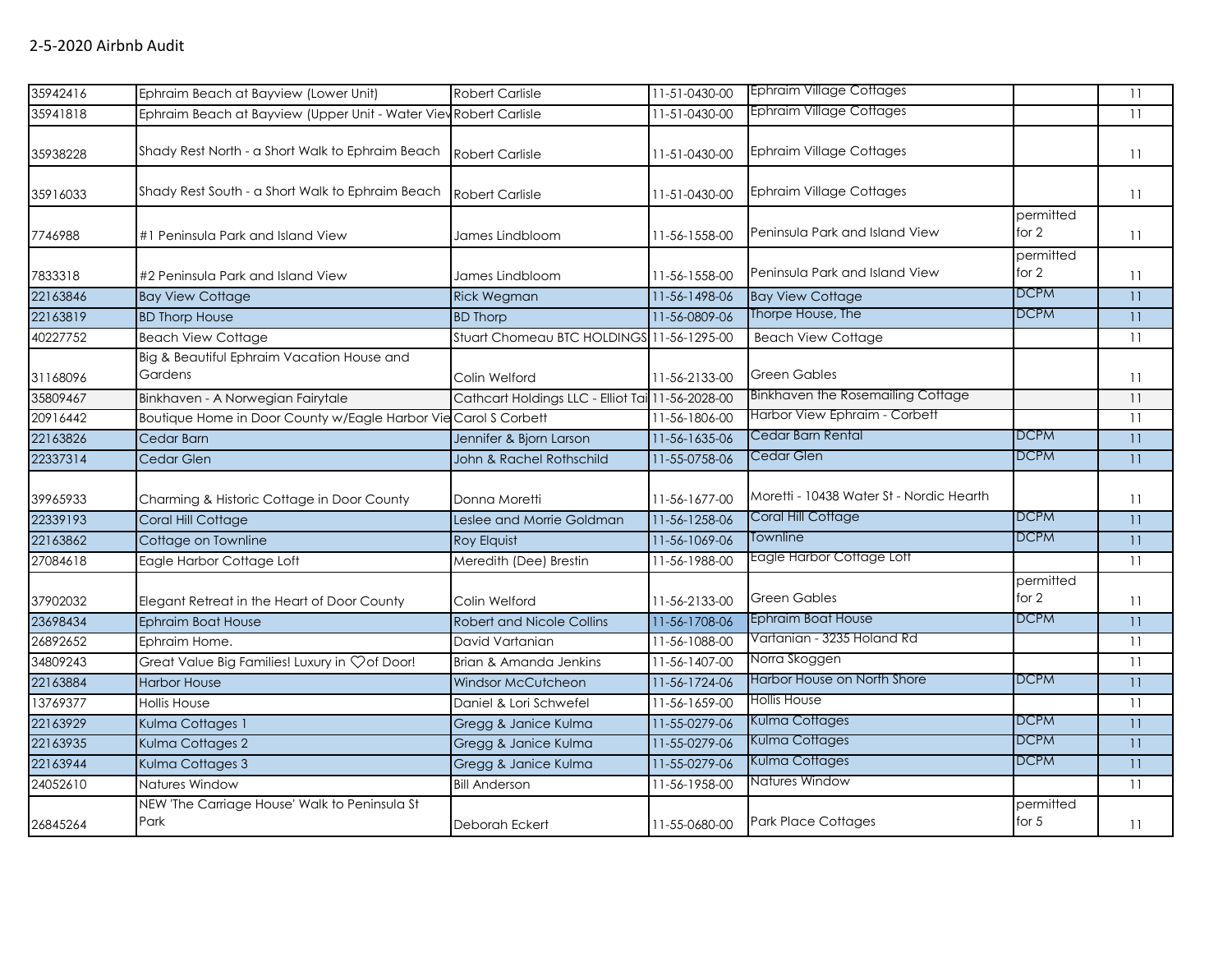| 26845266 | NEW! 'Butternut Cottage' in Central Door County!                    | Deborah Eckert           | 11-55-0680-00 | <b>Park Place Cottages</b>                      | permitted<br>for $5$  | 11              |
|----------|---------------------------------------------------------------------|--------------------------|---------------|-------------------------------------------------|-----------------------|-----------------|
| 26845401 | NEW! 'Cherry Cottage' near Peninsula State Park!                    | Deborah Eckert           | 11-55-0680-00 | <b>Park Place Cottages</b>                      | permitted<br>for $5$  | 11              |
| 26845261 | NEW! Cozy Ephraim 'Cedar Cottage' w/Private<br>Deck!                | Deborah Eckert           | 11-55-0680-00 | <b>Park Place Cottages</b>                      | permitted<br>for $5$  | 11              |
| 37971066 | NEW! Ephraim Home w/ Yard - Walk to Lake Michig Carol S Corbett     |                          | 11-56-1806-00 | Harbor View Ephraim - Corbett                   |                       | 11              |
| 26845402 | NEW! Updated Ephraim 'Pine Cottage' w/ Deck!                        | Deborah Eckert           | 11-55-0680-00 | <b>Park Place Cottages</b>                      | permitted<br>for $5$  | 11              |
| 22163987 | Park's Edge Lakeshore Home                                          | Jacob and Greta Odders   | 11-56-1818-06 | Parks Edge Lakeshore Beach House                | <b>DCPM</b>           | $\overline{11}$ |
| 15152902 | Peninsula Park and Island View - 3 bedroom house James Lindbloom    |                          | 11-56-1558-00 | Peninsula Park and Island View                  | permitted<br>for 2    | 11              |
| 24993392 | Remodeled Ephraim cottage 500' from the water!                      | 3039 Cedar Street LLC    | 11-56-1763-00 | Ephraim Cottage - 3039 Cedar Street LLC         |                       | 11              |
| 13549163 | Rustic Elegance                                                     | Daniel & Laurel Simons   | 11-56-1656-00 | Elegant Home in Ephraim                         |                       | 11              |
| 22750642 | Sunny Studio in Perfect Location                                    | Laurel Ciohon            | 11-56-1853-00 | Ephraim Modern Guesthouse - Ciohon              |                       | 11              |
| 22164019 | The Beach                                                           | Chris & Kirsten Bungener | 11-56-0954-06 | The Beach                                       | <b>DCPM</b>           | 11              |
| 35996063 | The Cedars Near Ephraim Beach                                       | Robert Carlisle          | 11-51-0430-00 | Ephraim Village Cottages                        |                       | 11              |
|          |                                                                     |                          |               |                                                 |                       |                 |
| 23629319 | <b>Fish Creek Retreat</b>                                           |                          |               | 30+ days only                                   |                       | 12              |
| 7213011  | <b>Tuckers Retreat</b>                                              |                          |               | 30+ days only                                   |                       | 12              |
| 35609837 | Blue Jay Cottage. Fish Creek access! Downtown                       | Carol Vande Walle        | 12-50-0387-00 | <u>Peninsula Park View</u>                      |                       | 12              |
| 35224872 | Chestnut Cottage at Peninsula Park-View                             | Carol Vande Walle        | 12-50-0387-00 | Peninsula Park View                             |                       | 12              |
| 30904112 | Countryside Cottage 5                                               | Sandra Solomon           | 12-50-1042-00 | Julies Park Café & Motel - Countryside<br>Motel | permitted<br>for $40$ | 12              |
| 30904456 | Countryside Cottage 6                                               | Sandra Solomon           | 12-50-1042-00 | Julies Park Café & Motel - Countryside<br>Motel | permitted<br>for $40$ | 12              |
| 30229308 | Countryside Cottage/Duplex Unit 7                                   | Sandra Solomon           | 12-50-1042-00 | Julies Park Café & Motel - Countryside<br>Motel | permitted<br>for $40$ | 12              |
| 29003329 | Countryside Cottage/Duplex- Unit 8                                  | Sandra Solomon           | 12-50-1042-00 | Julies Park Café & Motel - Countryside<br>Motel | permitted<br>for $40$ | 12              |
| 26007168 | Evergreen                                                           | Carol Vande Walle        | 12-50-0387-00 | Peninsula Park View                             |                       | 12              |
| 22015884 | Julies Park Café Suite                                              | Sandra Salomon           | 12-50-1042-00 | Julies Park Café and Motel                      |                       | 12              |
| 41451594 | Lilac Cottage at Peninsula Park-View, NEW LISTING Carol Vande Walle |                          | 12-50-0387-00 | Peninsula Park View                             |                       | 12              |
| 35514974 | Peninsula Parkview Sunset Meadow Whirlpool<br>Cottage               | Carol Vande Walle        | 12-50-0387-00 | Peninsula Park View                             |                       | 12              |
| 35515408 | Starling Cottage. Fish Creek access! downtown                       | Carol Vande Walle        | 12-50-0387-00 | Peninsula Park View                             |                       | 12              |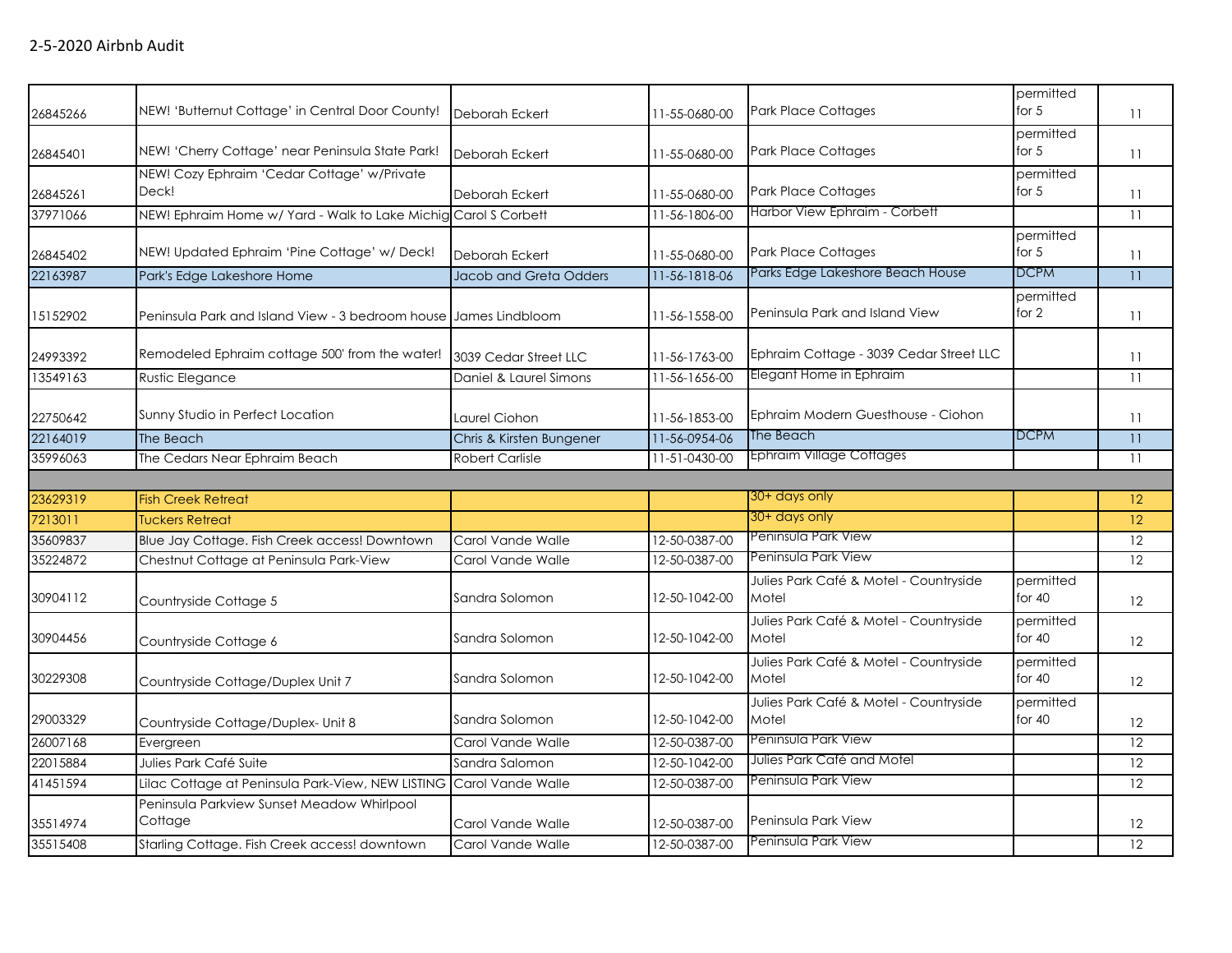| 23008138 | <b>Fish Creek Country Resort - I Bedroom Suites</b> |                                              |               |                                          | Wholesaler            | 12                |
|----------|-----------------------------------------------------|----------------------------------------------|---------------|------------------------------------------|-----------------------|-------------------|
| 37886362 | Fun Family Times in the heart of Door County        |                                              |               |                                          | <u>Wholesaler</u>     | $\overline{12}$   |
| 23709001 | <b>Get Away at Fish Creek</b>                       |                                              |               |                                          | <u>Wholesaler</u>     | 12                |
| 36825938 | Double room-Ensuite-Standard-Deluxe Room 7          | <b>William Tressler</b>                      | 12-52-0174-00 | Whistling Swan                           | permitted<br>for 7    | 12                |
| 36825808 | Double room-Ensuite-Standard-Room 1                 | William Tressler                             | 12-52-0174-00 | Whistling Swan                           | permitted<br>for 7    | $12 \,$           |
| 36825836 | Double room-Ensuite-Standard-Room 2                 | <b>William Tressler</b>                      | 12-52-0174-00 | Whistling Swan                           | permitted<br>for 7    | 12                |
| 36825887 | Double room-Ensuite-Standard-Room 4                 | <b>William Tressler</b>                      | 12-52-0174-00 | Whistling Swan                           | permitted<br>for 7    | 12 <sup>2</sup>   |
| 36825919 | Double room-Ensuite-Standard-Room 6                 | William Tressler                             | 12-52-0174-00 | Whistling Swan                           | permitted<br>for 7    | 12                |
| 36825858 | Double room-Ensuite-Standard-Suite 3                | <b>William Tressler</b>                      | 12-52-0174-00 | Whistling Swan                           | permitted<br>for 7    | 12                |
| 36825902 | Double room-Ensuite-Standard-Suite 5                | <b>William Tressler</b>                      | 12-52-0174-00 | Whistling Swan                           | permitted<br>for 7    | 12                |
| 40223988 | Brook Point #4, in the heart of Fish Creek!         | SMC Door County, LLC-Stuart Ch 12-53-0626-00 |               | Brookpoint #4                            |                       | 12                |
| 15634038 | Brookpoint Condo 2 BR, 2 BA                         | Karen Berndt                                 | 12-53-1681-00 | Brook Point Condo #5- Berndt             |                       | $\overline{12}$   |
| 29654419 | Condo in Fish Creek by Peninsula State Park (A7)    | Evergreen Hill Condo Owners As 12-53-0357-00 |               | Evergreen Hill                           | permitted<br>for $15$ | 12 <sup>2</sup>   |
| 22268447 | Downtown Fish Creek with a View                     | <b>Stacey Berndt</b>                         | 12-53-1855-00 | Downtown Fish Creek with a View - Berndt |                       | 12                |
| 24189891 | Elegant Creekside Cottage (on Fish Creek)           | Patricia Culliton                            | 12-53-1890-00 | Creekside Cottage                        |                       | 12                |
| 29659682 | Evergreen A3                                        | Evergreen Hill Condo Owners As 12-53-0357-00 |               | Evergreen Hill                           | permitted<br>for $15$ | $12 \overline{ }$ |
| 29660011 | Evergreen A8                                        | Evergreen Hill Condo Owners As 12-53-0357-00 |               | Evergreen Hill                           | permitted<br>for $15$ | 12                |
| 29660194 | Evergreen B!                                        | Evergreen Hill Condo Owners As 12-53-0357-00 |               | Evergreen Hill                           | permitted<br>for $15$ | 12                |
| 29659642 | Evergreen B3                                        | Evergreen Hill Condo Owners As 12-53-0357-00 |               | Evergreen Hill                           | permitted<br>for $15$ | 12 <sup>2</sup>   |
| 29708652 | Evergreen B4                                        | Evergreen Hill Condo Owners As 12-53-0357-00 |               | Evergreen Hill                           | permitted<br>for $15$ | 12                |
| 29756847 | Evergreen B5                                        | Evergreen Hill Condo Owners As 12-53-0357-00 |               | Evergreen Hill                           | permitted<br>for $15$ | 12                |
| 29709704 | Evergreen B6                                        | Evergreen Hill Condo Owners As 12-53-0357-00 |               | Evergreen Hill                           | permitted<br>for $15$ | 12                |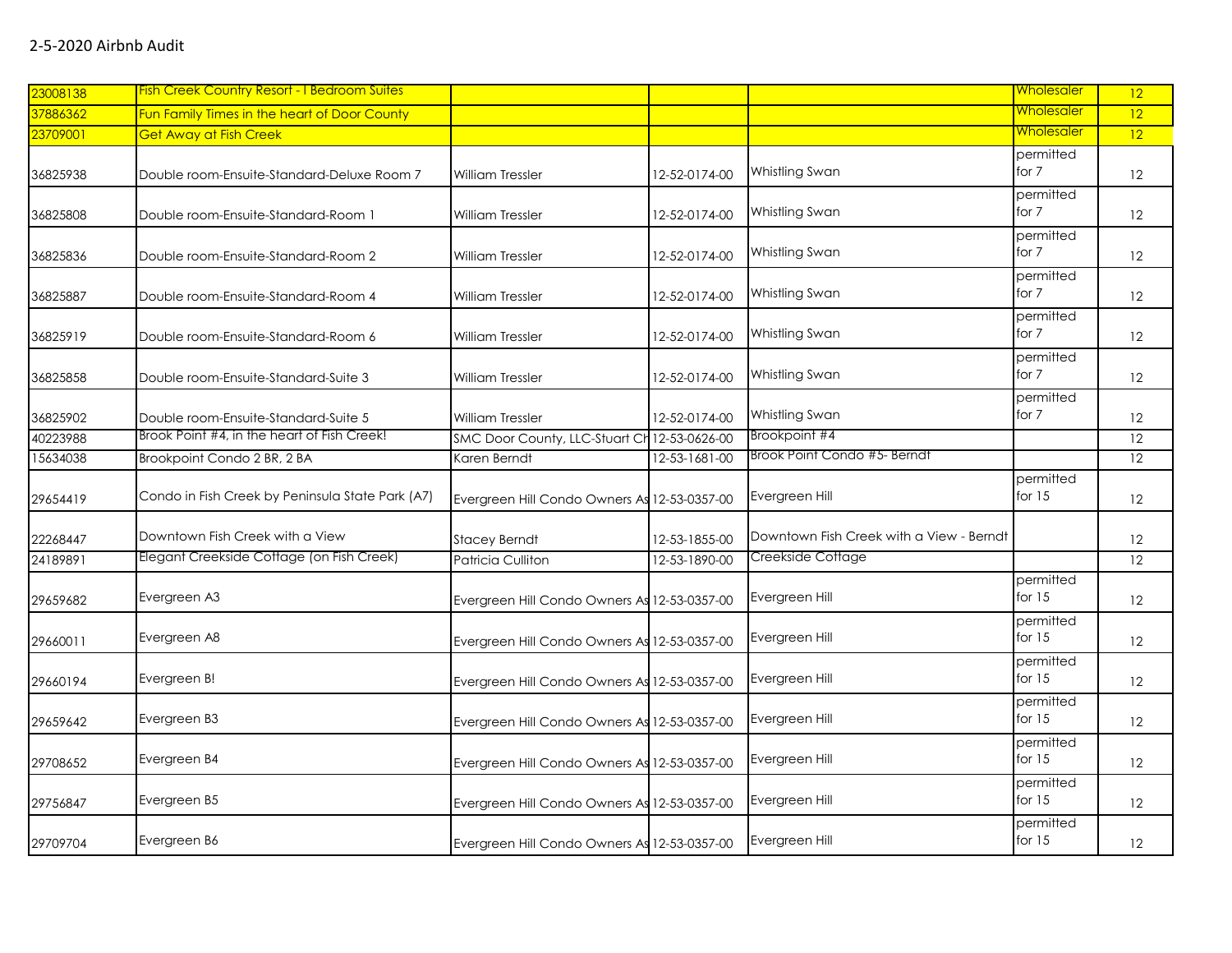| 29002621 | Evergreen Hill Condo - B2                                                 | Evergreen Hill Condo Owners As 12-53-0357-00 |               | Evergreen Hill                            | permitted<br>for $15$ | 12 <sup>°</sup>   |
|----------|---------------------------------------------------------------------------|----------------------------------------------|---------------|-------------------------------------------|-----------------------|-------------------|
| 29001809 | Evergreen Hill Condo A1                                                   | Evergreen Hill Condo Owners As 12-53-0357-00 |               | Evergreen Hill                            | permitted<br>for $15$ | 12                |
| 29513817 | Evergreen Hill Condo A2 - By Peninsula State Park                         | Evergreen Hill Condo Owners As 12-53-0357-00 |               | Evergreen Hill                            | permitted<br>for $15$ | 12                |
| 29513197 | Evergreen Hill Condo A4 - by Peninsula State Park                         | Evergreen Hill Condo Owners As 12-53-0357-00 |               | Evergreen Hill                            | permitted<br>for $15$ | 12                |
| 29654280 | Evergreen Hill Condo-A5                                                   | Evergreen Hill Condo Owners As 12-53-0357-00 |               | Evergreen Hill                            | permitted<br>for $15$ | 12                |
| 29513544 | Evergreen Hill Condo B7 - By Peninsula State Park                         | Evergreen Hill Condo Owners As 12-53-0357-00 |               | Evergreen Hill                            | permitted<br>for $15$ | 12                |
| 20308419 | Luxury tri-Level Condo Downtown Fish Creek                                | Jonathan Glapa                               | 12-53-1791-00 | Luxury Tri-Level Fish Creek - Glapa       |                       | 12                |
| 24376818 | NEW! 'Cliff Cottage' Door County Home-Walk to<br>Bay!                     | Cottage Row LLC - Jen Ciesar                 | 12-53-1979-00 | Cliff Cottage                             |                       | 12                |
| 31457675 | Stay by Peninsula State Park, Condo A6                                    | Evergreen Hill Condo Owners As 12-53-0357-00 |               | Evergreen Hill                            | permitted<br>for $15$ | 12                |
| 32493673 | #1 Finch Cottage - Breakfast Not Included - Thorp<br>House Inn & Cottages | Thorp House LLC - Matthew J<br>Ranzau        | 12-54-2047-00 | Thorp House Inn and Cottages LLC          | permitted<br>for $11$ | 12                |
| 32494315 | #2 Teal Cottage - Breakfast Not Included - Thorp<br>House Inn & Cottages  | Thorp House LLC - Matthew J<br>Ranzau        | 12-54-2047-00 | Thorp House Inn and Cottages LLC          | permitted<br>for 11   | 12                |
| 32590423 | #3 Dove Cottage - Breakfast Not Included - Thorp<br>House Inn & Cottages  | Thorp House LLC - Matthew J<br>Ranzau        | 12-54-2047-00 | Thorp House Inn and Cottages LLC          | permitted<br>for 11   | 12                |
| 32590795 | #4 Lark Cottage - Breakfast Not Included - Thorp<br>House Inn & Cottages  | Thorp House LLC - Matthew J<br>Ranzau        | 12-54-2047-00 | Thorp House Inn and Cottages LLC          | permitted<br>for $11$ | 12                |
| 32590983 | #5 Quail Cottage - Breakfast Not Included - Thorp<br>House Inn & Cottages | Thorp House LLC - Matthew J<br>Ranzau        | 12-54-2047-00 | Thorp House Inn and Cottages LLC          | permitted<br>for $11$ | 12                |
| 32591090 | #6 Wren Cottage - Breakfast Not Included - Thorp<br>House Inn & Cottages  | Thorp House LLC - Matthew J<br>Ranzau        | 12-54-2047-00 | Thorp House Inn and Cottages LLC          | permitted<br>for $11$ | $12 \overline{ }$ |
| 5278540  | Irish Hospitality in Fish Creek WI                                        | Megan O'Meara                                | 12-54-0685-00 | O'Meara's Cottage Loft                    |                       | 12                |
| 23398401 | A Retreat Art Gallery Stay in Door County                                 | <b>Wendy Carpenter</b>                       | 12-56-1975-00 | A Retreat Art Gallery Stay in Door County |                       | 12                |
| 32206576 | Artist's Retreat Luxury Home in Charming setting                          | Paul and Katherine Munck                     | 12-56-1519-02 | An Artists Retreat                        | lundquist             | 12 <sup>2</sup>   |
| 26019754 | <b>Birch Bluff</b>                                                        | <b>Eleanor J Warntjes</b>                    | 12-56-1845-02 | <b>Birch Bluff</b>                        | lundquist             | 12                |
| 38599705 | Carraig Dale Cottage - A Peaceful Oasis                                   | <b>Carraig Cottages</b>                      | 12-56-1276-09 | <b>Carraig Dale</b>                       | carraig               | $\overline{12}$   |
| 38600512 | Carraig Nua House- A luxurious Door County<br>Retreat                     | <b>Carraig Cottages</b>                      | 12-56-1277-09 | Carraig Nua                               | carraig               | 12                |
| 1894636  | Cedar Creek Lodge II                                                      | Michael Servais                              | 12-56-1357-00 | Cedar Creek Lodge #2                      |                       | 12                |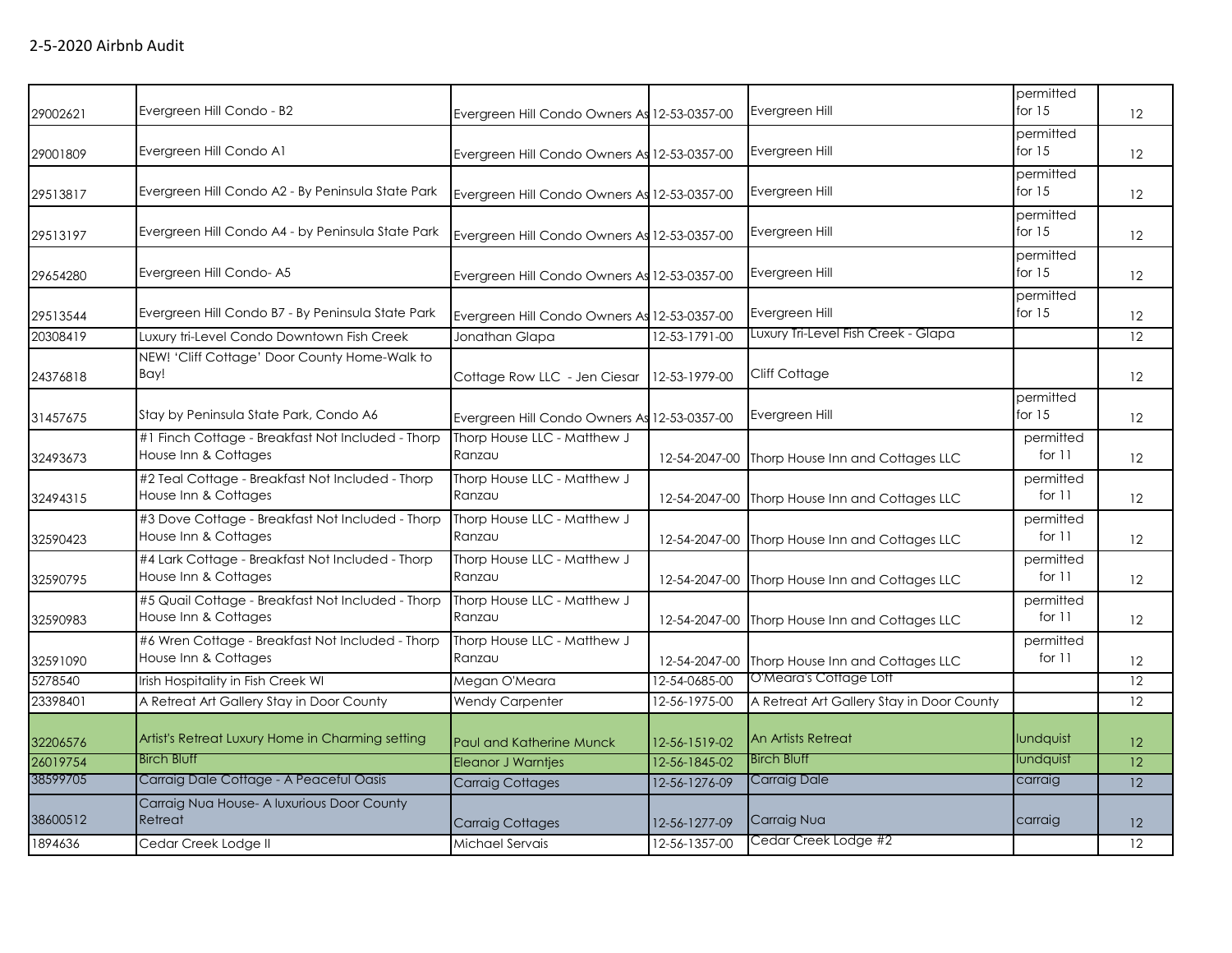| 13496429 | Cedarwood Vacation Home                                            | Jay and Carla Marr                            | 12-55-0778-00 | Cedarwood Marr                        |             | 12                |
|----------|--------------------------------------------------------------------|-----------------------------------------------|---------------|---------------------------------------|-------------|-------------------|
|          | Cottage in the Creek- Centrally Located DoCo                       |                                               |               |                                       |             |                   |
| 35918147 | Oasis                                                              | <b>Irish Stories LLC</b>                      | 12-56-2077-00 | Centrally Located Fish Creek Cottage  |             | 12                |
| 22163831 | Cottage Row on the Rocks                                           | Apfelbach Family Trust, LLC                   | 12-56-1494-06 | Cottage Row on the Rocks              | <b>DCPM</b> | 12                |
| 38127570 | Cottage Row Waterfront                                             | <b>Harris Family Trust</b>                    | 12-56-0876-02 | <b>Cottage Row Waterfront Harris</b>  | lundquist   | $\overline{12}$   |
| 16497330 | COZY DC HOME RETREAT IN FISH CREEK, WI                             | Steven Pachonphai                             | 12-56-1692-00 | DC HOME Pachonphai                    |             | 12                |
|          |                                                                    |                                               |               |                                       |             |                   |
| 35616070 | Cuckoo's Nest: Solitude & Nature Near Everything                   | Cuckoo's Nest LLC                             | 12-56-2167-00 | Cuckoo's Nest                         |             | 12                |
| 26021111 | <b>Daisy Patch Retreat</b>                                         | Tierney Home Rental LLC - Cath 12-56-1798-02  |               | <b>Tierney Home</b>                   | lundquist   | 12 <sup>°</sup>   |
| 22163833 | Eagle Harbor View                                                  | Nancy Claypool                                | 12-56-1570-06 | Eagle Harbor View                     | <b>DCPM</b> | 12 <sup>°</sup>   |
| 18941540 | <b>Ellmann House</b>                                               | <b>Steve Ellmann</b>                          | 12-56-0369-00 | <b>Ellman House</b>                   |             | $\overline{12}$   |
| 36517340 | <b>Field House</b>                                                 | Michael & Jaye Meyer                          | 12-56-1282-02 | A Field House                         | lundquist   | $\overline{12}$   |
| 36177607 | <b>Fish Creek Beach House</b>                                      | <b>Wickman LLC</b>                            | 12-56-2142-06 | <b>Fish Creek Beach House</b>         | <b>DCPM</b> | $\overline{12}$   |
| 34174821 | Fish Creek Cottage                                                 | <b>Steven Rieck</b>                           | 12-56-2129-00 | Fish Creek Cottage - Rieck            |             | 12                |
| 36178650 | <b>Fish Creek Road House</b>                                       | Wickman LLC                                   | 12-56-2141-06 | Road House, The - 4086 Main St        | <b>DCPM</b> | $\overline{12}$   |
| 12964179 | Fish Creek, WI: Sweet log cabin & meditation paths Robin Bienemann |                                               | 12-56-1665-00 | Sweet Log Cabin Bienneman             |             | $\overline{12}$   |
| 31948544 | Foxlea Guest House in Fish Creek                                   | <b>Rymar Properties LLC</b>                   | 12-56-2055-00 | Foxlea Farms                          |             | 12                |
|          |                                                                    |                                               |               |                                       |             |                   |
| 28693376 | Garden House                                                       | Marise Redman                                 | 12-56-2065-00 | Garden House - 9130 STH 42- Redmann   |             | $12 \overline{ }$ |
| 22163877 | Gibraltar House                                                    | Paul & Amy Devine                             | 12-56-1439-06 | Gibraltar House                       | <b>DCPM</b> | 12                |
| 42094787 | Historic Cabin on the Green Bay Shoreline                          | Door County Retreats LLC - Pegg 12-56-2251-00 |               | Door County Retreats LLC - Reineck    |             |                   |
| 26989763 | <b>Homestead Park House</b>                                        | <b>PDW Rentals LLC</b>                        | 12-56-1801-00 | Park House                            |             | 12                |
| 35875588 | House on the Hill                                                  | <b>Brett Lecy</b>                             | 12-56-2147-06 | <b>Fish Creek Central Hom</b>         | <b>DCPM</b> | $\overline{12}$   |
| 34395537 | Kaye's Hideaway                                                    | Kaye's Hideaway                               | 12-56-2054-00 | Paul Kaye                             |             | 12                |
| 10015145 | Lawler Guest House - Blue                                          | Greg and Dan Lawler                           | 12-56-1573-00 | Lawler Guest House Blue               |             | 12                |
| 38405636 | Lawler Guest House - Green                                         | Greg and Dan Lawler                           | 12-56-2218-00 | Lawler Guest House Green              |             | $\overline{12}$   |
| 22339034 | Log Retreat at Fish Creek                                          | <b>William Anderson</b>                       | 12-56-1225-06 | Log Retreat at Fish Creek             | <b>DCPM</b> | $\overline{12}$   |
| 28431338 | Maple Grove Cottage                                                | Maple Grove Cottage LLC                       | 12-56-1330-00 | Maple Grove Cottage                   |             | 12                |
| 28127081 | Maple Grove Landing (Brand New Rental)                             | <b>Rick and Rachel Chomeau</b>                | 12-56-2003-00 | Maple Grove Landing Chomeau           |             | 12                |
| 36606925 | Modern Hygge Farmhouse - Baileys Harbor/Fish Creshelly Sprinkman   |                                               | 12-56-2217-00 | Modern Farmhouse - Sprinkman          |             | 12                |
|          | NEW Family-Friendly Fish Creek 'Cape House'                        |                                               |               | Eckert Vacation Home - Cape Cod House |             |                   |
| 26845405 | w/Yard                                                             | Deborah, Carl & Joan Eckert                   | 12-56-0679-00 | <b>Fish Creek</b>                     |             | 12                |
|          | Newly renovated farmhouse in Fish Creek on 25                      |                                               |               |                                       |             |                   |
| 32662963 | acre                                                               | JJ JETS LLC                                   | 12-56-2078-00 | Tirangle Farmhouse                    |             | 12                |
|          | Perfect for weekend getaways and family                            |                                               |               |                                       |             |                   |
| 34178567 | reunions                                                           | Ken Riche                                     | 12-56-1241-00 | Riche - 9419 Tree Top                 |             | 12                |
| 31150450 | Private Fish Creek cottage in the woods.                           | Steven and Lana Amenda                        | 12-56-2091-00 | Private Fish Creek Cottage - Amenda   |             | 12                |
| 5123586  | Relax & Refocus at Hesed House                                     | Rebecca and Richard Van Sistin 12-56-2038-00  |               | <b>Hesed House</b>                    |             | 12 <sup>°</sup>   |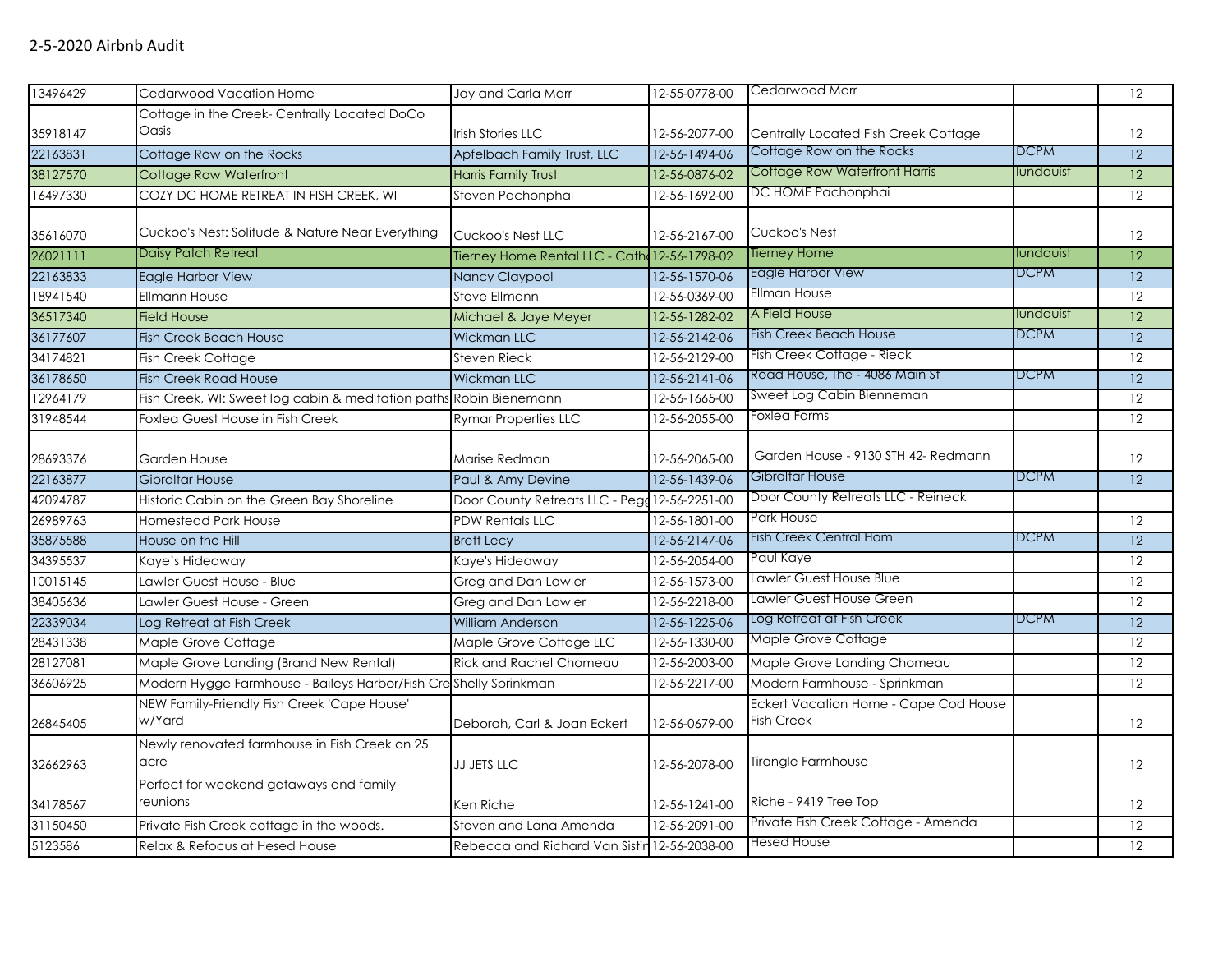| 33826439             | Studio Cottage                                                   | Jon Hanson                                                  | 27-51-0807-00                  | <b>Beach Harbor Resort</b>                      | 36 (35<br>beach<br>harbor $+1$<br>unit at 6404<br>CTH C) | 27                    |
|----------------------|------------------------------------------------------------------|-------------------------------------------------------------|--------------------------------|-------------------------------------------------|----------------------------------------------------------|-----------------------|
| 28561474             | Deluxe Apartment with Whirlpool *Stay & Play in<br>Sturgeon Bay* | Jon Hanson                                                  | 27-51-0807-00                  | <b>Beach Harbor Resort</b>                      | 36 (35<br>beach<br>harbor $+1$<br>unit at 6404<br>CTH C) | 27                    |
|                      |                                                                  |                                                             |                                |                                                 |                                                          |                       |
| 29701170<br>22164036 | Peninsula<br>Vans Log Home                                       | Jeremy and Caitlyn Jeffery<br>Robert & Marilyn Van Lieshout | 15-56-2060-00<br>15-56-0308-06 | The Point on Clark Lake<br>Vans Log Home        | <b>DCPM</b>                                              | 15<br>$\overline{15}$ |
|                      | NEW! Door County Lake Cabin on Private                           |                                                             |                                |                                                 |                                                          |                       |
| 34023502             | Logan Creek Cottage                                              | Robert Geitner                                              | 15-56-2105-00                  | Logan Creek Cottage                             |                                                          | 15                    |
| 22163921             | Kangaroo South Shore                                             | Michael K & Mary Lou H Sercher 15-56-1157-06                |                                | Kangaroo South Shore                            | <b>DCPM</b>                                              | 15                    |
| 25284585             | Jacksonport Home                                                 | <b>Robert Geitner</b>                                       | 15-56-1944-00                  | Jacksonport Home Geitner                        |                                                          | 15                    |
| 14400793             | Door County Lakeside Retreat                                     | Janet Slater                                                | 15-56-1085-00                  | Lakeside Paradise Slater                        |                                                          | 15                    |
| 40470866             | Cozy Log Cabin on 4 Acres                                        | Christine Skogg                                             | 15-56-2237-00                  | Recently Renovated Cozy Log Cabin on 4<br>Acres |                                                          | 15                    |
| 11659022             | Classic Farm House in Egg Harbor (upper unit)                    | Tim Raduenz                                                 | 15-56-1601-00                  | Raduenz 6551 CTH T                              |                                                          | 15                    |
| 25625710             | Beechwood Lodge                                                  | Jessica Porter                                              | 15-56-1956-00                  | <b>Beechwood Lodge Porter</b>                   |                                                          | 15                    |
| 27421061             | Beautiful Waterfront Cottage on Clark Lake                       | Kari and Scott Hunt                                         | 15-56-1998-00                  | Beautiful Waterfront Cottage on Clark<br>Lake   |                                                          | 15                    |
| 19706345             | Beach House Whispering Pines, Door Co, forest<br>view            | <b>Beth Ann Meyer</b>                                       | 15-56-1793-00                  | <b>Whispering Pines</b>                         | permitted<br>for 2                                       | 15                    |
| 19709930             | Beach House Whispering Pines Door Co, lake view Beth Ann Meyer   |                                                             | 15-56-1793-00                  | <b>Whispering Pines</b>                         | permitted<br>for 2                                       | 15                    |
| 40701347             | i☆Modern Waterfront Lake Cabin in Door County (Jeremy Jeffrey    |                                                             | 15-56-2215-00                  | The Bay on Clark Lake                           |                                                          | 15                    |
| 26231098             | Forest hideaway Home                                             | <b>Ransom Flanders</b>                                      |                                |                                                 |                                                          | 14                    |
|                      |                                                                  |                                                             | 14-56-1961-00                  | Forestville Hideaway Home                       |                                                          |                       |
| 23233934             | The House on High Rock Creek                                     | Karen L Wagner Trust & Andrew                               | 12-56-1938-00                  | House on High Rock Creek                        |                                                          | 12                    |
| 41157083             | Tall Pine Retreat - Fish Creek, WI                               | <b>Walt Teichen</b>                                         | 12-56-2247-00                  | Tall Pines                                      |                                                          | 12                    |
| 23254660             | Rustic Custom Home - 3 Min from Fish Creek<br>Harbor!            | <b>Beth Ciesar</b>                                          | 12-56-1858-00                  | <b>Bluff Barn</b>                               |                                                          | 12                    |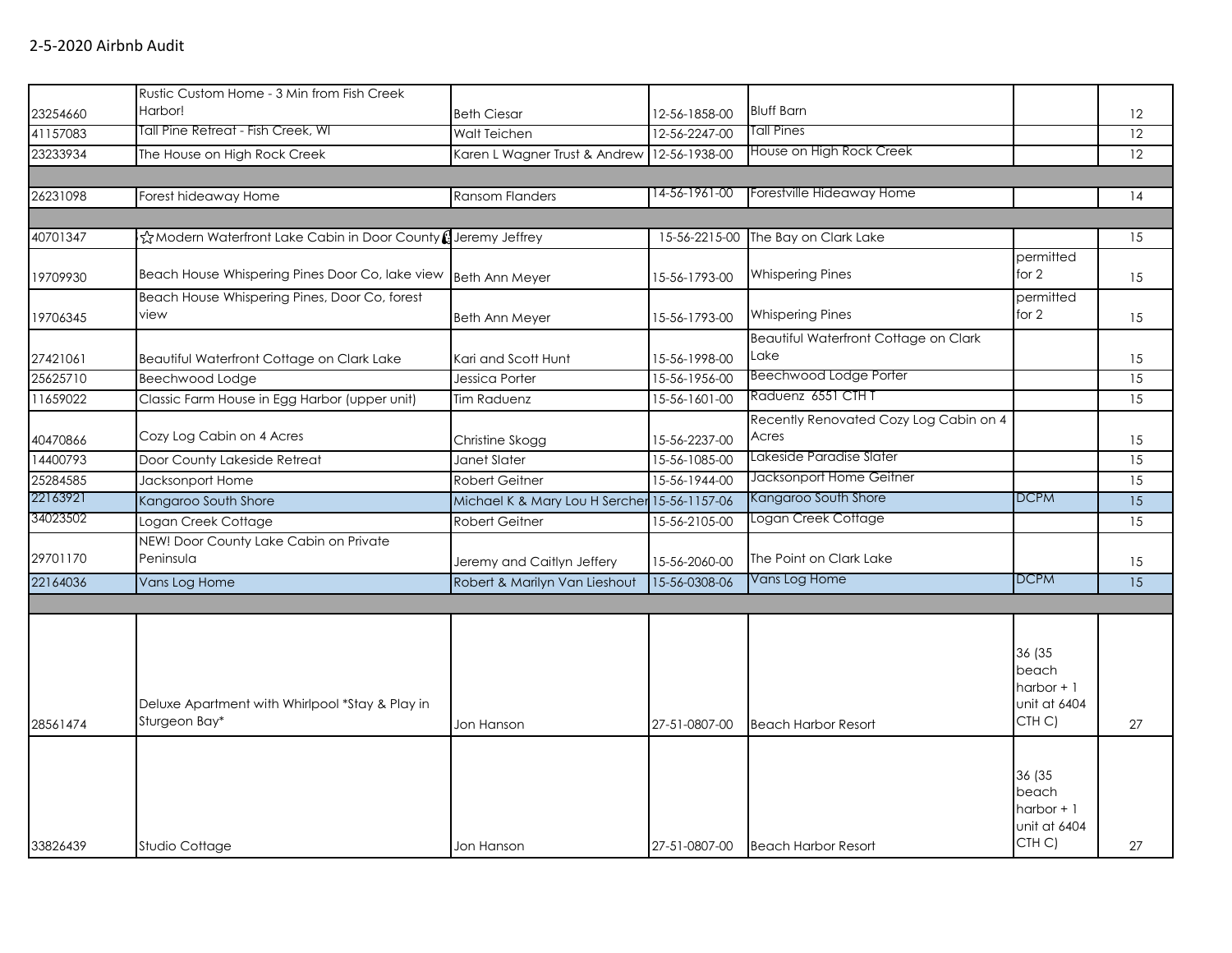|          |                                                                     |                                             |               |                                             | 36 (35       |    |
|----------|---------------------------------------------------------------------|---------------------------------------------|---------------|---------------------------------------------|--------------|----|
|          |                                                                     |                                             |               |                                             | beach        |    |
|          |                                                                     |                                             |               |                                             | harbor $+1$  |    |
|          |                                                                     |                                             |               |                                             | unit at 6404 |    |
| 33284391 | Waterfront Beach House Cottage                                      | Jon Hanson                                  | 27-51-0807-00 | <b>Beach Harbor Resort</b>                  | CTH C)       | 27 |
|          |                                                                     |                                             |               | Cliffdwellers Resort Studio Cottage -       |              |    |
| 19736390 | Cliffdwellers Resort Studio Cottage                                 | Laurence McDermott                          | 27-53-2168-00 | McDermott                                   |              | 27 |
| 22163859 | Cabots point                                                        | Cabot's Point Properties LLC                | 27-56-1729-06 | Cabots Point                                | <b>DCPM</b>  | 27 |
| 24010019 | Door County Cabin next to working lighthouse                        | Bay Area Property Managemen 27-56-1900-00   |               | Door County Cabin next to Lighthouse        |              | 27 |
| 9953250  | Door County Country Home                                            | Terry Kinney                                | 27-55-0737-00 | Door County Country Home                    |              | 27 |
| 185416   | Door County Waterfront Cottage                                      | Lane Kendig and Elaine Carmic 27-56-1156-00 |               | Kendig Snake Island                         |              | 27 |
| 26157331 | English Bluebell Cottage                                            | Reginald Peter Jackson                      | 27-56-1955-00 | <b>English Blubell Cottage</b>              |              | 27 |
| 18022339 | Harbor Cottage Retreat                                              | Ray Ambrosius                               | 27-56-1723-00 | <b>Harbor Cottage Retreat</b>               |              | 27 |
| 35999204 | Log Cabin House on the Water (Waterfront)                           | <b>Rachel Messner</b>                       | 27-56-2184-00 | Log Cabin House on the Water                |              | 27 |
| 23881936 | <b>Meredith House</b>                                               | Steven C Sullivan                           | 27-55-0471-17 | <b>Meredith House</b>                       | restassure   | 27 |
|          |                                                                     |                                             |               | Nasewaupee Trail Log Home react             |              |    |
| 25447356 | Nasewaupee Trail Log Home                                           | Terry Kinney                                | 27-56-1841-00 | 5/29/18                                     |              | 27 |
| 25189877 | Quiet Country Shed Surrounded by Nature's Beauty Glen Vander Velden |                                             | 27-56-1912-00 | Shed, The - Vander Velden                   |              | 27 |
|          |                                                                     |                                             |               |                                             |              |    |
| 37080488 | Sand Bay Door County Waterfront cottage                             | Donn Rozz, Robert Paul                      | 27-56-2179-00 | Sand Bay Door County Waterfront Cottage     |              | 27 |
|          |                                                                     |                                             |               |                                             |              |    |
| 20965365 | Secluded Retreat Near Potawatomi State Park                         | Glen and Gloria La Plante                   | 27-56-2233-00 | Secluded Retreat Near Potawatomi State Park |              | 27 |
| 22983752 | Sunrise Cabin in Sturgeon Bay, Door County                          | Claire Miller & Justin Berken               | 27-56-1861-00 | Big Island                                  | owner        | 27 |
| 22983092 | Sunset Cabin in Sturgeon Bay, Door County                           | Claire Miller & Justin Berken               | 27-56-1861-00 | Big Island                                  | owner        | 27 |
| 20512078 | Sunshine's Bayshore Vacation Cottage                                | Lyle Handeland                              | 27-56-1796-00 | Sunshine's Bayshore Vacation Cottage        |              | 27 |
| 33704069 | Sunshine's Wooded Retreat - Door County                             | Nina Handeland                              | 27-56-2093-00 | Sunshine's Wooded Retreat                   |              | 27 |
| 28741299 | The Bungalow at Potawatomi State Park                               |                                             | 27-56-2011-00 | Bungalow at Potawatomi Park-Isaacson        |              | 27 |
|          |                                                                     | Andy Isaacson                               |               |                                             |              |    |
| 22163909 | Hideaway                                                            | <b>Gregory Herman</b>                       | 32-53-0955-06 | Hideaway, The Herman                        | <b>DCPM</b>  | 32 |
| 38572013 | Hideaway #203                                                       | Karen Nystrom                               | 32-53-2198-06 | Hideaway #203                               | <b>DCPM</b>  | 32 |
| 13368133 | Delightful 2 Bdrm B&B                                               | Kathleen Schmidt                            | 32-54-1638-00 | Hummingbird B&B                             |              | 32 |
| 22163817 | A Pearl                                                             | Jeffrey & Alliscon Ockwood                  | 32-56-1409-06 | A Pearl                                     | <b>DCPM</b>  | 32 |
| 23698547 | <b>Appleport Sunrise</b>                                            | Kathleen and Edward Callahan 32-56-1913-06  |               | <b>Appleport Sunrise</b>                    | <b>DCPM</b>  | 32 |
| 22163843 | Arnie's Sanctuary                                                   | James Arneson                               | 32-56-1352-06 | <b>Arnie's Sanctuary</b>                    | <b>DCPM</b>  | 32 |
| 22163815 | <b>Aunt Sallys</b>                                                  | <b>William Bell</b>                         | 32-56-1238-06 | <b>Aunt Sallys</b>                          | <b>DCPM</b>  | 32 |
|          |                                                                     |                                             |               |                                             |              |    |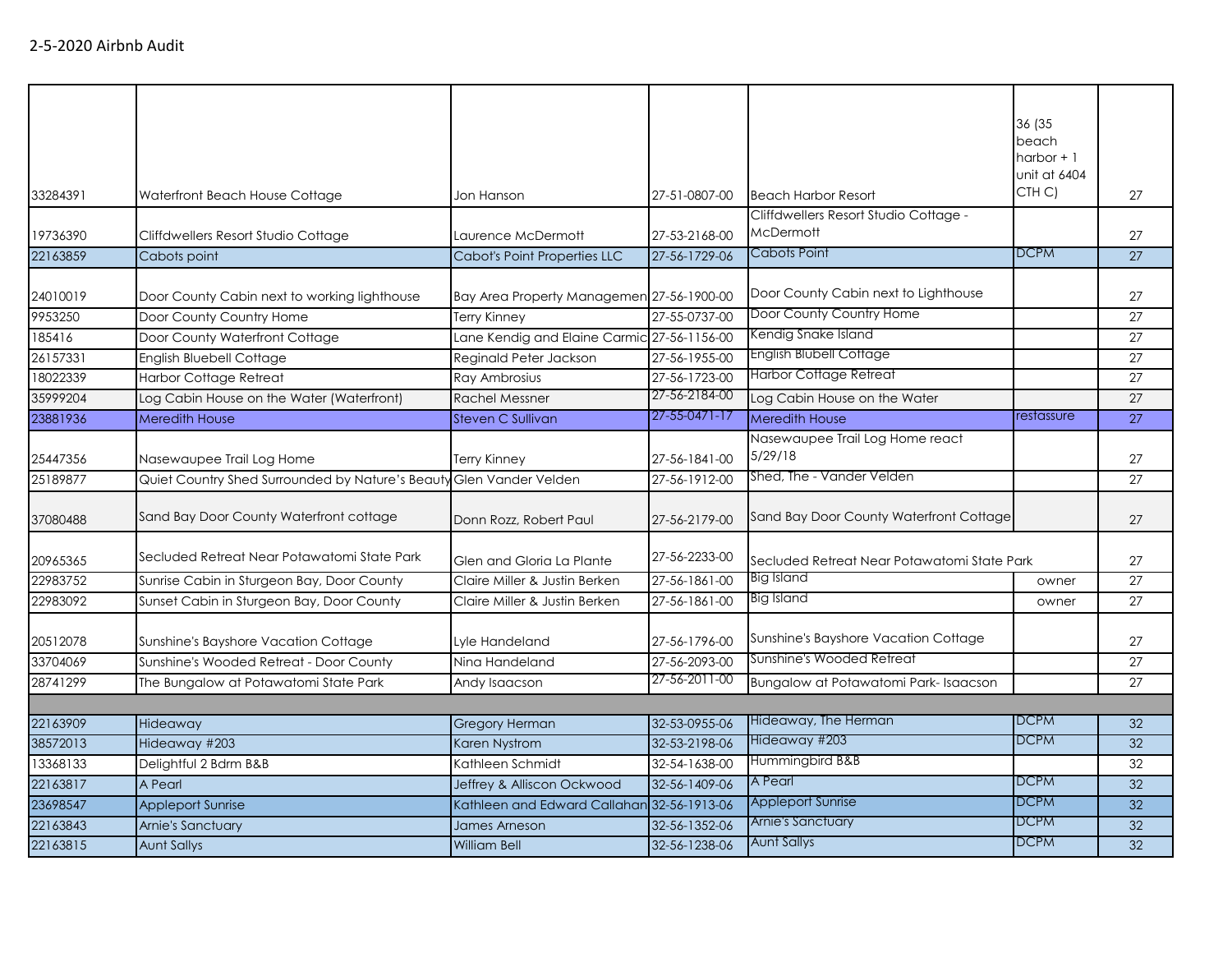| 22163849 | <b>Beechers Cabin</b>                                 | Susan Szabo & Mark Beecher                         | 32-56-1571-06 | <b>Beechers Cabin</b>                          | <b>DCPM</b>      | 32              |
|----------|-------------------------------------------------------|----------------------------------------------------|---------------|------------------------------------------------|------------------|-----------------|
| 22163853 | <b>Bells' Cottage</b>                                 | Matt & Ryan Bell                                   | 32-56-1131-06 | <b>Bells Cottage</b>                           | <b>DCPM</b>      | 32              |
| 35162816 | <b>Birch Isle</b>                                     | reBarn LLC - Douglas and<br>Gretchen Cunliffe-Owen | 32-56-1922-02 | <b>Birch Isle</b>                              | Lundquist        | 32              |
| 23005364 | <b>Blackberry Acres</b>                               | Chad Ewald                                         | 32-56-1847-00 | <b>Blackberry Acres</b>                        |                  | 32              |
| 22163856 | <b>Brenner Tower</b>                                  | <b>Brenner Tower LLC</b>                           | 32-56-1227-06 | <b>Brenner Tower</b>                           | <b>DCPM</b>      | 32              |
| 35262306 | <b>Bumpfy Hill</b>                                    | Donna & Kirk Scattergood                           | 32-56-2132-06 | <b>Bumpfy Hill</b>                             | <b>DCPM</b>      | 32              |
| 36554021 | Cabin at the tip of the Door                          | Scott Studebaker                                   | 32-56-1747-02 | Cabin at the Tip of the Door                   | Lundquist        | 32              |
| 26020396 | Camp Door                                             | <b>Jonathan Ocker</b>                              | 32-56-1844-02 | <b>Camp Door</b>                               | Lundquist        | 32              |
| 22337471 | Cappy Cottage                                         | <b>Hakes Family Trust</b>                          | 32-56-1132-06 | Cappy Cottage                                  | <b>DCPM</b>      | $\overline{32}$ |
| 22163823 | Cedar Dell Chalet                                     | <b>Vicky Kalscheur</b>                             | 32-56-1203-06 | Cedar Dell Chalet                              | <b>DCPM</b>      | 32              |
| 30926930 | <b>Cedar Tree Cottages</b>                            | Glen and Laurie Moegenburg                         | 32-56-1202-02 | Cedar Tree Cottages                            | <b>Lundquist</b> | 32              |
| 9818691  | Charming 1880's Log Cabin                             | Terry & Kermit Bott                                | 32-55-0770-00 | Doc's Hideaway                                 |                  | 32              |
| 23255108 | Charming Bluff Cottage abuts Waterfront &<br>Orchards | Kathleen Van Gemert                                | 32-56-1908-00 | <b>Bluffside Cottage Van Gemert</b>            |                  | 32              |
| 25949863 | Colorful, Cozy Cottage in a Quiet Town                | Mathias Zehender                                   | 32-56-1992-00 | Zehnder - Colorful Cozy Cottage Windside<br>#3 |                  | 32              |
| 21026430 | Cottage Hideaway                                      | Mary Jahnke                                        | 32-55-0710-00 | Cottage Hideaway                               |                  | 32              |
| 36176625 | Country Lane Home                                     | Greg & Suzanne Sunstrom                            | 32-56-2144-06 | County Lane Home                               | <b>DCPM</b>      | 32              |
| 39248101 | Cro's Nest - On the shore. Island views.              |                                                    |               |                                                |                  | 32              |
| 27550326 | DOOR 42                                               | Shawn and Kim Marshall                             | 32-56-1976-00 | DOOR 42                                        |                  | 32              |
| 24741359 | Eagle Sands Beach Lodge                               | Matthew P Shumway                                  | 32-56-1870-06 | Vandelay Shore                                 | <b>DCPM</b>      | $\overline{32}$ |
| 22163835 | East Haven                                            | <b>Barnara Moline</b>                              | 32-56-1592-06 | East Haven                                     | <b>DCPM</b>      | 32              |
| 1036370  | <b>Eclectic Style Cottage</b>                         | <b>Tim Raduenz</b>                                 | 32-56-0930-00 | EBDC-Raduenz                                   |                  | 32              |
| 1807644  | First Floor with Forest View                          | Loren & Helen Fandrei                              | 32-56-1341-00 | Granpa's House Rental Door Co WI               |                  | $\overline{32}$ |
| 22163867 | Garret Bay Bluff                                      | <b>William Berry</b>                               | 32-56-1641-06 | Garret Bay Bluff                               | <b>DCPM</b>      | 32              |
| 20802710 | Garrett Bay Getaway                                   | Kenneth Hays & Sally Wheelock                      | 32-56-1802-00 | Garret Bay Getaway                             |                  | $\overline{32}$ |
| 18686076 | Get Ready to hear Welcome Home                        | Charlene K Berg                                    | 32-56-1756-00 | Welcome Home- 12625 STH 42                     |                  | 32              |
| 37805022 | Gunderson Cabin                                       | <b>Edward Patera</b>                               | 32-56-2186-00 | Gunderson Cabin on the Water                   |                  | $\overline{32}$ |
| 22163913 | Hoffman's Up North                                    | Hoffman's Up North LLC - Matthe 32-56-1463-06      |               | Hoffman's Up North                             | <b>DCPM</b>      | 32              |
| 22163924 | Krause Cottage                                        | Douglas & Ellen Krause                             | 32-56-1466-06 | Krause Cottage                                 | <b>DCPM</b>      | $\overline{32}$ |
| 23682161 | Lakeview Lodge                                        | Lee Hildebrand - Lakeview Lodg 32-56-1804-06       |               | Lakeview Lodge                                 | <b>DCPM</b>      | 32              |
| 22163958 | Le Jardin                                             | <b>Jeff Brozek</b>                                 | 32-56-2067-06 | Le Jardin                                      | <b>DCPM</b>      | 32              |
| 26019632 | Lime Kiln Cottage                                     | Carol B Sills                                      | 32-56-1107-02 | Old Lime Kiln Cottage                          | Lundquist        | 32              |
| 26960062 | Lovely Apt in Sister Bay                              | <b>Stoyan Dimitrov</b>                             | 32-56-2006-00 | Lovely Apartment in Sister Bay-Dimitrov        |                  | 32              |
| 35222861 | <b>Moose Manor</b>                                    | David & Cory Erickson                              | 32-56-2085-02 | Moose Manor                                    | Lundquist        | 32              |
| 27154178 | Never Want to Leave Cottage                           | Herman and Camille Unger                           | 32-56-1996-00 | Never Want to Leave Cottage                    |                  | 32              |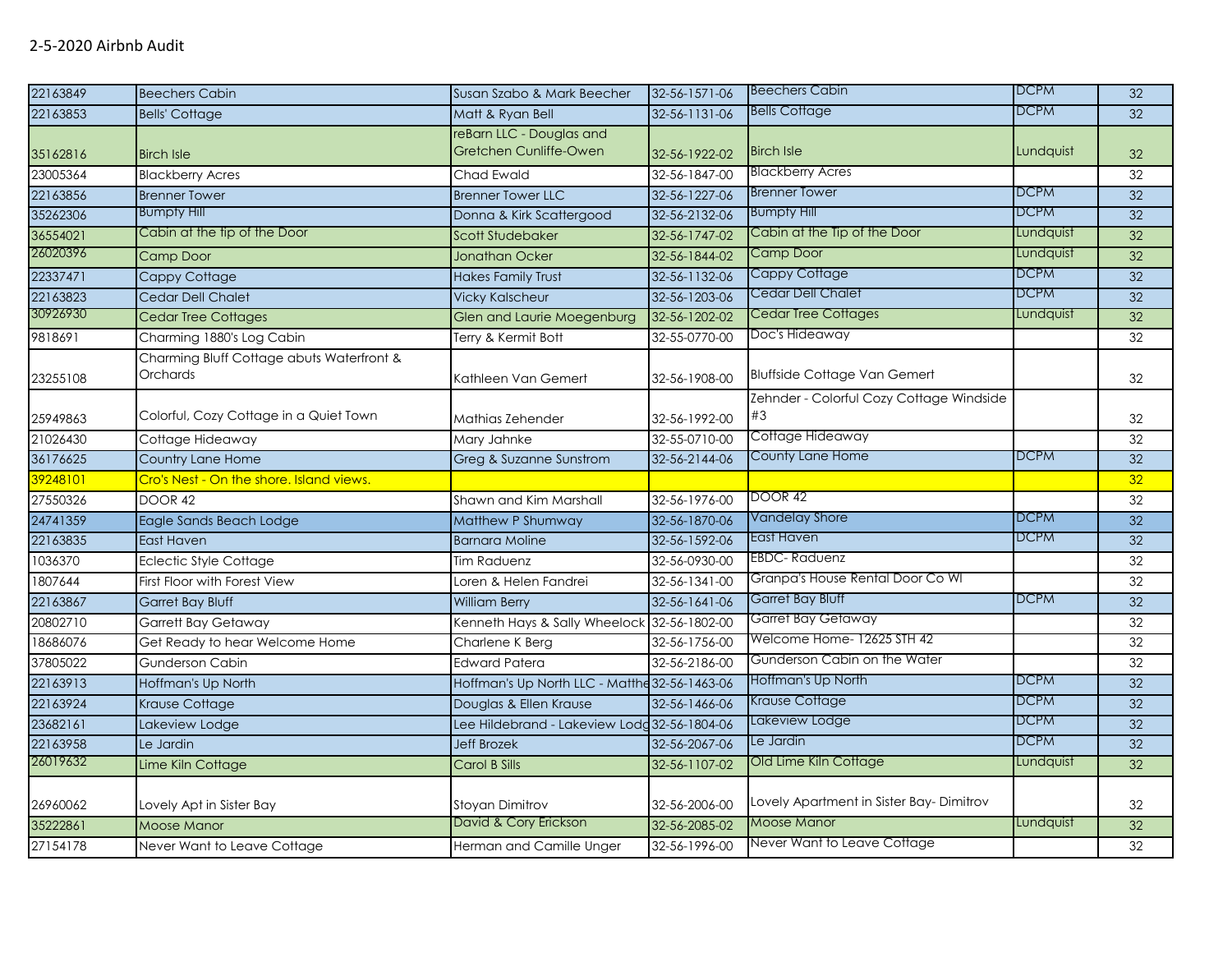| 36416958 | NEW! Cottage in Roweleys Bay w/ Deck & Grill!                               | Mary Cole                                               | 32-55-0014-00 | <b>Rowleys Bay Cabins</b>                   | evolve                      | $\overline{32}$ |
|----------|-----------------------------------------------------------------------------|---------------------------------------------------------|---------------|---------------------------------------------|-----------------------------|-----------------|
| 36417068 | NEW! Rowleys Bay Cottage w/Grill Near Fall Foliage Mary Cole                |                                                         | 32-55-0014-00 | <b>Rowleys Bay Cabins</b>                   | evolve                      | 32              |
| 38669989 | NEW! Updated Home w/Deck, 2 Mi to Sister Bay BedBrian and Alissa Schwalbach |                                                         | 32-56-2200-00 | Beach Road Cottage - Schwalbach             | evolve                      | $\overline{32}$ |
| 19476764 | North Woods Cottage                                                         | <b>Robert Grant</b>                                     | 32-56-1749-00 | Northwoods Cottage                          |                             | 32              |
| 40304839 | Northern Lights Farmhouse                                                   | Randall J Daubner                                       | 32-56-1722-00 | Timberline Road - Daubner                   | previously<br>permitted     | 32              |
| 38484779 | Peaceful Studio Loft on Outskirts of Sister Bay                             | Sunwise Turn LLC- Eryka Fiedler                         | 32-56-2171-00 | Sunwise Turn                                |                             | $\overline{32}$ |
| 22163990 | <b>Porcupine Shores</b>                                                     | Brian Bartell - Kim Winburn                             | 32-56-1603-06 | Porcupine Shores                            | <b>DCPM</b>                 | $\overline{32}$ |
| 23052847 | Rothaus/Europe Lake                                                         | Roman and Claudia Apuzzo                                | 32-56-1849-00 | Europe Lake Cottage-Apuzzo -501 Europe Lake |                             | $\overline{32}$ |
| 22163998 | <b>Rustic Cottage</b>                                                       | Sandra Berg                                             | 32-56-1387-06 | <b>Rustic Cottage</b>                       | <b>DCPM</b>                 | $\overline{32}$ |
| 6795558  | Rustic Summer Sleeping House                                                | Tim and Kathleen Kay                                    | 32-56-1523-00 | <b>Three Sisters Farm</b>                   | permnitted<br>for $3$       | 32              |
| 31885024 | Sand Bay Beach Cabin (Waterfront w/ private<br>beach)                       | Tom & Tanya Wismar - Sand<br><b>Bay Beach Cabin LLC</b> | 32-56-1880-00 | Sand Bay Beach Cabin LLC - Wismar           |                             | 32              |
| 17656861 | Schwandt Cottage                                                            | Georgina Schwandt                                       | 32-55-0177-00 | Schwandt Cottage                            |                             | 32              |
| 31074495 | Serendipity Meadow 7-acre oasis in Door County V                            | Cecilia and Dennis Lindell                              | 32-56-1963-00 | Serendipity Meadow                          |                             | 32              |
| 26095414 | Serenity Now                                                                | <b>Todd and Michelle Cox</b>                            | 32-56-1838-00 | Sister Bay Respite                          |                             | 32              |
| 22339050 | <b>Shadow Lawn</b>                                                          | John Peterson                                           | 32-56-0190-06 | Shadown Lawn                                | <b>DCPM</b>                 | $\overline{32}$ |
| 24307299 | Sister Bay Log Home with a View                                             | Van Moreau Properties LLC                               | 32-56-1932-00 | Sister Bay Log Home with a view             |                             | 32              |
| 896385   | Sunny Cottage in Ellson Bay                                                 | Deborah "Sophie" Taubert Geha 32-55-0124-00             |               | <b>Terra Cottages</b>                       | permitted<br>for five units | 32              |
| 7998854  | Sweet Door County Cabin                                                     | <b>Shelly Sprinkman</b>                                 | 32-56-1682-00 | Architecturally Designed Charmer            |                             | 32              |
| 2336212  | Terra Cottages #2                                                           | Deborah "Sophie" Taubert Geha 32-55-0124-00             |               | Terra Cottages                              | permitted<br>for five units | 32              |
| 14648663 | Terra Cottages #4                                                           | Deborah "Sophie" Taubert Geha 32-55-0124-00             |               | <b>Terra Cottages</b>                       | permitted<br>for five units | 32              |
| 896560   | Terra Cottages Gills Rock 3                                                 | Deborah "Sophie" Taubert Geha 32-55-0124-00             |               | <b>Terra Cottages</b>                       | permitted<br>for five units | 32              |
| 897991   | Terra Cottages Gills Rock, Door Co.                                         | Deborah "Sophie" Taubert Geha 32-55-0124-00             |               | <b>Terra Cottages</b>                       | permitted<br>for five units | 32              |
| 6798124  | The Cabbage, a 1969 A frame                                                 | Kimberly Hazen                                          | 32-56-1496-00 | Hazen Cabbage                               |                             | 32              |
| 22164029 | The Nest                                                                    | Paul O'Keefe                                            | 32-56-1514-06 | Nest, The                                   | <b>DCPM</b>                 | $\overline{32}$ |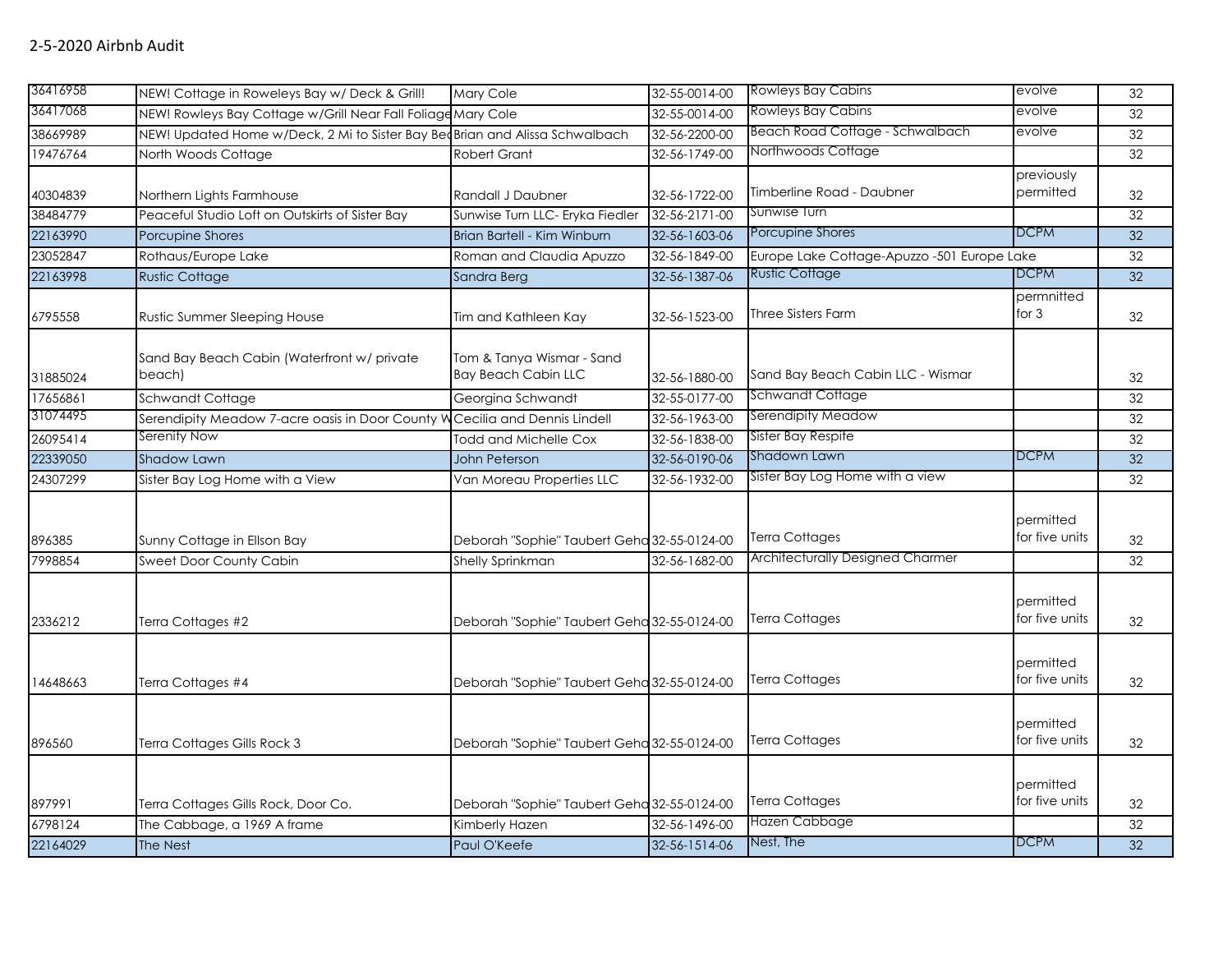| 41772460 | The Swedish Orchard Farm                                        | Peder Nelson                  | 32-56-2083-00 | The Swedish Orchard Farm                  |                                 | 32 |
|----------|-----------------------------------------------------------------|-------------------------------|---------------|-------------------------------------------|---------------------------------|----|
| 8346814  | Three Sister Meadow Private Room                                | Tim and Kathleen Kay          | 32-56-1523-00 | Three Sisters Farm                        | permitted<br>for three<br>units | 32 |
|          |                                                                 |                               |               |                                           | permitted                       |    |
|          |                                                                 |                               |               |                                           | for three                       |    |
| 8036265  | Three Sisters "Sweet" Retreat                                   | Tim and Kathleen Kay          | 32-56-1523-00 | Three Sisters Farm                        | units                           | 32 |
| 31650868 | Tree Top Getaway                                                | Kayla Gensler                 | 32-56-2040-00 | Tree Top Getaway                          |                                 | 32 |
| 40775569 | Under The Tree Top Getaway                                      | Kavla Gensler                 | 32-56-2040-00 | Tree Top Getaway                          |                                 | 32 |
| 24230129 | Unique architect designed home on waterfront blu Kimberly Hazen |                               | 32-56-1971-00 | Vinkelhus-Vest                            |                                 | 32 |
| 34750391 | Windermere                                                      | <b>Barton Warner</b>          | 32-56-2103-06 | Windermere                                |                                 | 32 |
| 22164049 | <b>Windmill Place</b>                                           | Michael & Vicki Bowers        | 32-56-1134-06 | Windmill - 10104 Town Line Dr             | <b>DCPM</b>                     | 32 |
| 33129311 | Your million dollar view of the Bay awaits you                  | Sandra Rice                   | 32-56-2137-00 | Rice - 11243 Bayview Road                 |                                 | 32 |
|          |                                                                 |                               |               |                                           |                                 |    |
| 26565068 | Chanticleer Guest House-Garden Room                             | Chanticleer Guest House, Inc. | 33-54-0006-00 | <b>Chanticleer Guest House</b>            | permitted<br>for $12$           | 33 |
| 26537104 | Chanticleer Guest House-Granary Room                            | Chanticleer Guest House, Inc. | 33-54-0006-00 | <b>Chanticleer Guest House</b>            | permitted<br>for 12             | 33 |
| 26564676 | Chanticleer Guest House-Loft Room                               | Chanticleer Guest House, Inc. | 33-54-0006-00 | <b>Chanticleer Guest House</b>            | permitted<br>for 12             | 33 |
| 26565824 | Chanticleer Guest House-Rose Room                               | Chanticleer Guest House, Inc. | 33-54-0006-00 | <b>Chanticleer Guest House</b>            | permitted<br>for 12             | 33 |
| 26565527 | Chanticleer Guest House-Sunflower Room                          | Chanticleer Guest House, Inc. | 33-54-0006-00 | <b>Chanticleer Guest House</b>            | permitted<br>for 12             | 33 |
|          | Beautiful home on the best sand beach in Door                   |                               |               | Beautiful Home on the Best Sand Beach in  |                                 |    |
| 28359743 | Co.                                                             | Gary and Marion Ciepluch      | 33-56-2009-00 | Do Co - Ciepluch                          |                                 | 33 |
| 23546503 | Birmingham's Barn by the Bay                                    | Birmingham's of Sturgeon Bay  | 33-55-0163-00 | <b>Birminghams Cottages</b>               |                                 | 33 |
| 3047435  | Cottage on Lake in State Park                                   | Barb & Gil Hoffman            | 33-56-1429-00 | Cottage on Lake                           |                                 | 33 |
| 13328872 | Door County Dream House                                         | Fred Suchy                    | 33-56-0695-00 | Door County Dream Home                    |                                 | 33 |
| 15048452 | Door County Escape!                                             | Ann Johnson                   | 33-56-1660-00 | Clark Lake Cottage - Johnson              |                                 | 33 |
| 22939300 | Elegant Farmhouse with Massage                                  | <b>Russell Burie</b>          | 33-56-1851-00 | Elegant Farmhouse                         |                                 | 33 |
| 31488590 | Fantastic Family Cottage on Sand Beach                          | Kaftan Family LLP             | 33-55-0777-00 | Kaftan - 4830 Bark Road                   |                                 | 33 |
| 28484110 | Featured in Door County Magazine Luxury Homes                   | Travis & Jolyn Boland         | 33-56-0620-00 | Whitefish Bay - Boland 4967 Cave Point Dr |                                 | 33 |
|          |                                                                 |                               |               |                                           | permitted                       |    |
| 39088182 | Glidden Cottage                                                 | Justin & Lindsey Bohrer       | 33-56-1954-00 | Bayside Cottage -- Bohrer - 3815 Bayshore | for $2$                         | 33 |
| 22164023 | <b>Green House</b>                                              | A&J Properties, LLC           | 33-56-1493-06 | <b>Green House</b>                        | <b>DCPM</b>                     | 33 |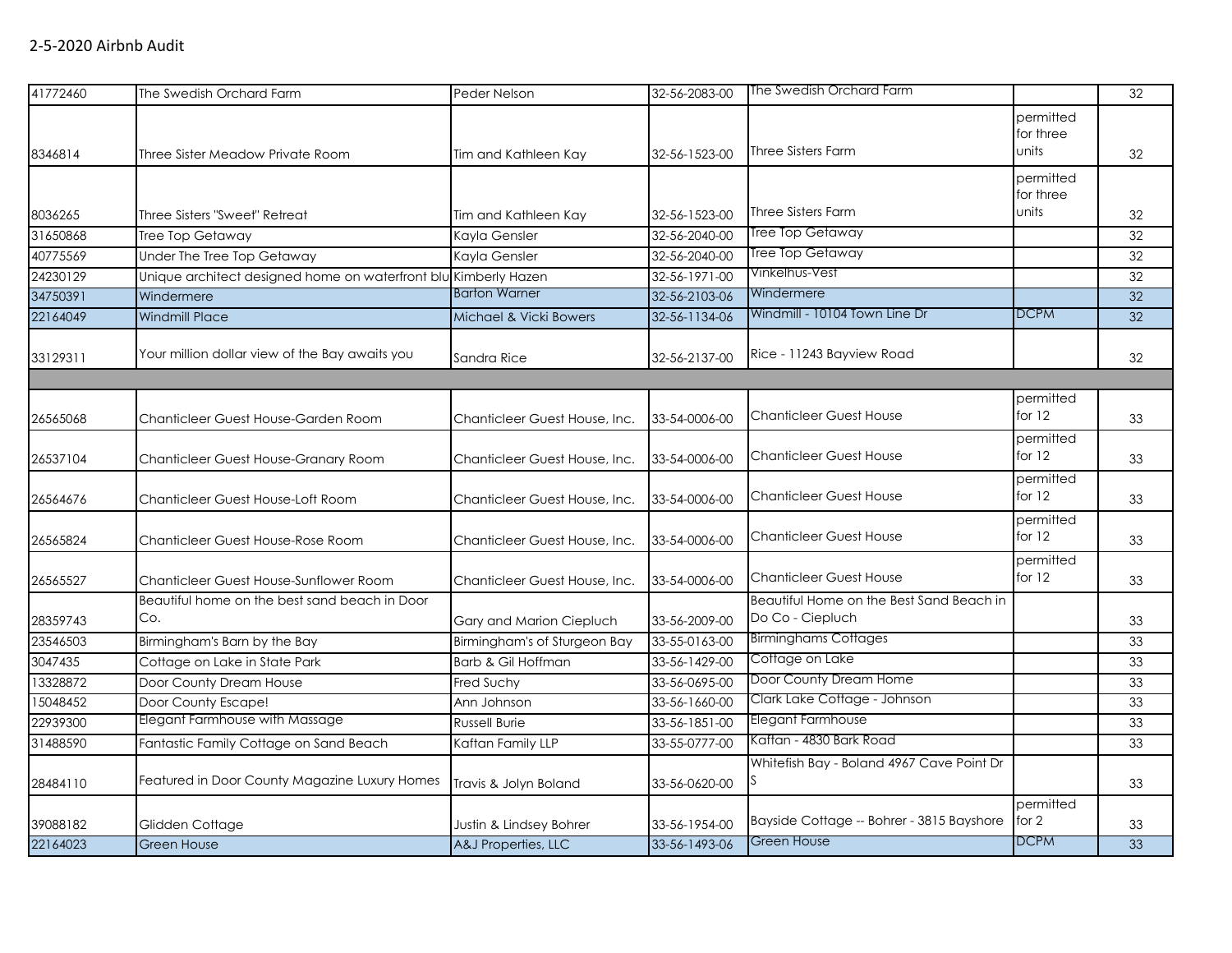| 4860774  | Huge House on Glidden Drive                         | Mary & Ray Spangler                              | 33-56-0400-00 | Mary's Beach House                                        |                      | 33              |
|----------|-----------------------------------------------------|--------------------------------------------------|---------------|-----------------------------------------------------------|----------------------|-----------------|
| 22163954 | Lakeside Haven                                      | Kathy Richmond                                   | 33-56-1240-06 | Lakeside Haven                                            | DCPM                 | 33              |
| 25742101 | Lodge on Laurie Lane                                | Shirley Becker Trust - Polly Kerkm 33-56-1492-17 |               | Lodge on Laurie Lane                                      | restassure           | 33              |
| 28407162 | Log Cabin on the nicest sand beach in Door Count    | Log Cabin Rentals LLC                            | 33-56-1447-00 | Log Cabin on the Water                                    |                      | 33              |
| 18834422 | Midship at Three's Company                          | Jon Hanson                                       | 33-56-906-00  | Little Harbor Cottages                                    | permitted<br>for 3   | 33              |
| 33554883 | NEW LISTING - Rustic Charm just steps from the Bay  | John & Julie Thenell- Thenell Rer 33-55-0063-07  |               | <b>Thenells Cottage</b>                                   | simplelife           | 33              |
| 35428738 | NEW Listing! Entire private home! Guaranteed fun!   | Pete Hurth                                       | 33-56-2151-00 | Hurth - Bluff Court Trail                                 |                      | 33              |
| 25551184 | NEW listing! Sand Beach Cottage on Lake<br>Michigan | Greg, Mary, Nick and Jennelle<br>Anderson        | 33-56-1942-00 | Sand Beach Cottage - Anderson                             |                      | 33              |
| 36451928 | Secluded Forest Retreat in Door County              | John F Quella                                    | 33-56-2169-00 | Quella -4324 Whitefish Bay Rd-Secluded<br>pine tree retre |                      | 33              |
| 18834309 | Starboard Cottage at Three's Company                | Jon Hanson                                       | 33-56-0906-00 | Little Harbor Cottages                                    | permitted<br>for $3$ | 33              |
| 19767552 | <b>Stunning Door County Sunsets</b>                 | <b>Beth Ann Resch</b>                            | 33-56-1792-00 | <b>Stunning Door County Sunsets - Resch</b>               |                      | 33              |
| 25487105 | Sturgeon Bay Waterfront Cottage                     | Justin & Lindsey Bohrer                          | 33-56-1954-00 | Bayside Cottage -- Bohrer - 3815 Bayshore                 |                      | 33              |
| 38026760 | Sunset Bluff                                        | Carter Holdings LLC                              | 33-56-2205-00 | Sunset Bluff - 5217 Red Sunset Lane                       |                      | 33              |
| 12323917 | Woodsy Retreat on Lake Michigan                     | Joan Shiels                                      | 33-56-1627-00 | Woodsy Retreat on Lake Michigan                           |                      | 33              |
|          |                                                     |                                                  |               |                                                           |                      |                 |
| 26339590 | <b>Bedroom Suite</b>                                | Nora Zacek                                       | 34-50-0077-00 | Open Hearth Lodge                                         |                      | 34              |
| 26339607 | Evergreen Suite                                     | Nora Zacek                                       | 34-50-0077-00 | Open Hearth Lodge                                         |                      | 34              |
| 35615823 | 101: Downtown Sister Bay Door County, Wisconsin     | Mary Erickson                                    | 34-53-2150-00 | Marina View Condominium #101 - The 101                    |                      | 34              |
| 34598765 | Marina View #104                                    | <b>Max Mc Cormick</b>                            | 34-56-2023-06 | Marina View Condominiums #104                             | <b>DCPM</b>          | 34              |
| 34538998 | Mill Road Place #1                                  | <b>Patrick Quinn</b>                             | 34-53-2072-06 | Mill Road Place #1                                        | <b>DCPM</b>          | $\overline{34}$ |
| 34539755 | Mill Road Place #2                                  | Kevin and Vicki Quinn                            | 34-53-2120-06 | Mill Road Place #2                                        | <b>DCPM</b>          | $\overline{34}$ |
| 34540316 | Mill Road Place #3                                  | Ken Larsen - Mill Road Place LLC 34-53-2112-06   |               | Mill Road Place #3                                        | <b>DCPM</b>          | 34              |
| 34540627 | Mill Road Place #4                                  | Ken Larsen - Mill Road Place LLC 34-53-2113-06   |               | Mill Road Place #4                                        | <b>DCPM</b>          | $\overline{34}$ |
| 38355098 | Abode on Spring                                     | Kevin Schuhart                                   | 34-56-1291-06 | Abode on Spring                                           | <b>DCPM</b>          | 34              |
| 23698884 | Another Thyme                                       | David Peterson                                   | 34-56-1805-06 | Anpther Thyme                                             | <b>DCPM</b>          | $\overline{34}$ |
| 12672427 | Beach view waterfront park access!                  | Dawn and Walter Nawrot                           | 34-56-1620-00 | Parkview Drive - Nawrot                                   |                      | 34              |
| 22163827 | Copper Moon                                         | <b>Donald Denny</b>                              | 34-55-0761-06 | Copper Moon Cottage                                       | <b>DCPM</b>          | $\overline{34}$ |
| 24200272 | Cotter Cottage                                      | <b>Brandon Cotter</b>                            | 34-56-1885-00 | Cotter Cottage                                            |                      | 34              |
| 19227870 | Cute and Cozy Steps from Downtown                   | Audrey and Craig Schmidt                         | 34-56-1769-00 | Cute and Cozy Sister Bay - Schmidt                        |                      | 34              |
| 25692012 | Door in the woods                                   | Tom Ahlbeck - Daisy Ahlbeck Tru 34-56-1892-06    |               | Door in the Woods                                         |                      | 34              |
| 16332969 | Family Friendly Retreat in the Heart of Sister Bay  | Pamela Schmitz/ CPS Holdings L 34-56-1695-00     |               | Sister Bay Chalet                                         |                      | 34              |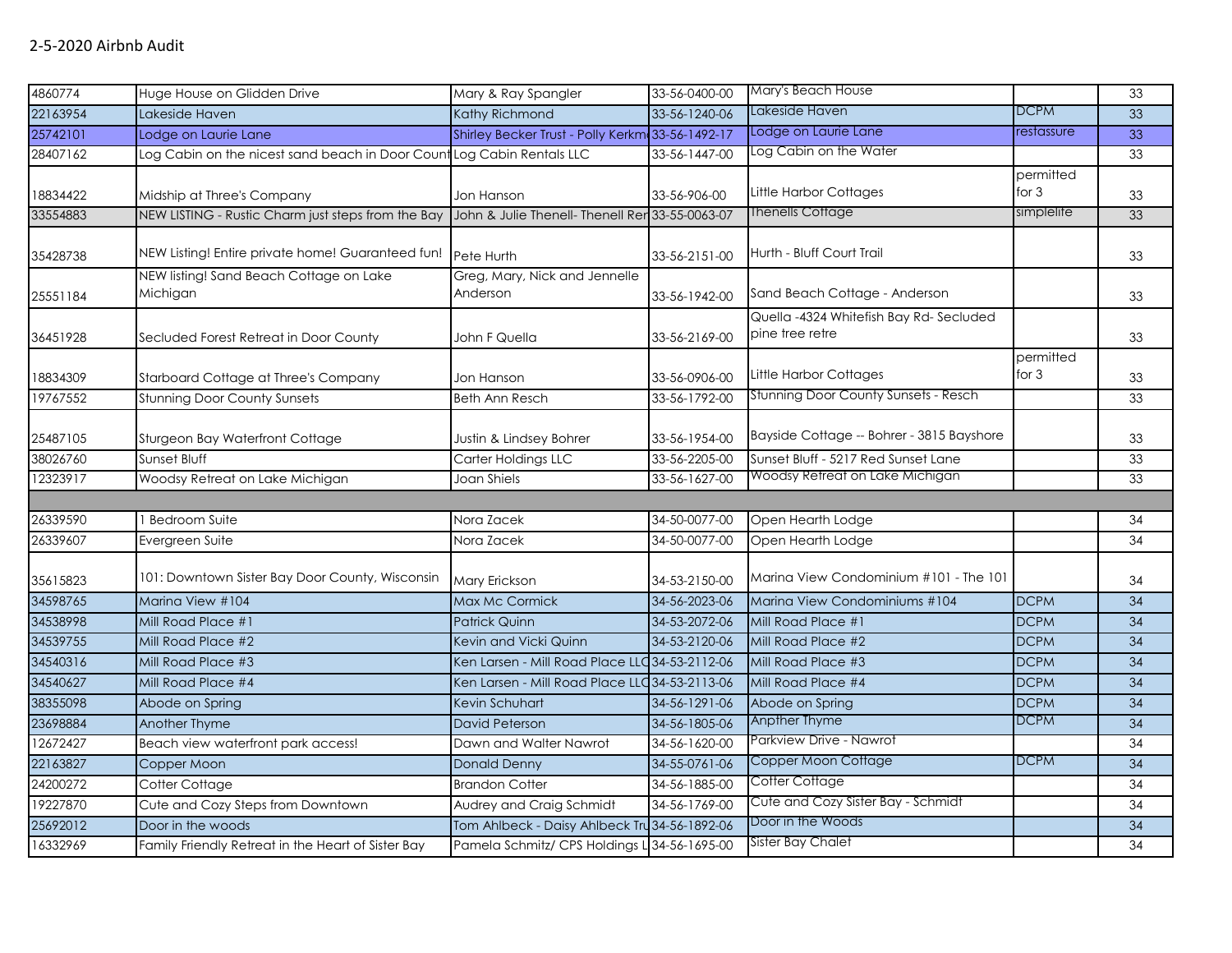| 33579557 | Farmhouse on Northwoods                                      | Hillside Cove LLC                                 | 34-56-2080-00 | Farmhouse on Northwoods                     |             | $\overline{34}$ |
|----------|--------------------------------------------------------------|---------------------------------------------------|---------------|---------------------------------------------|-------------|-----------------|
| 22163906 | <b>Hidden Gem</b>                                            | <b>Julie &amp; Nathan Slovin</b>                  | 34-56-0495-06 | Hidden Gem on Trillium                      | <b>DCPM</b> | 34              |
| 22164027 | <b>High Garden</b>                                           | Jeff & Alisha Wiswell - Wiswell Pro 34-56-1888-06 |               | High Garden                                 | <b>DCPM</b> | 34              |
| 30368118 | Hillside Haven                                               | Pamela Schmitz/ CPS Holdings L 34-56-2051-00      |               | Hillside Haven                              |             | 34              |
| 22339043 | King's Landing                                               | <b>Wiswell Property Group</b>                     | 34-56-1602-06 | Kings Landing                               | <b>DCPM</b> | 34              |
|          |                                                              |                                                   |               |                                             |             |                 |
| 27491674 | Large Classic Cottage in Heart of Sister Bay                 | Ashley Prange et al                               | 34-56-1985-00 | Large Classic Cottage in Hear of Sister Bay |             | 34              |
| 30958438 | Maple Manor                                                  | <b>Gary Polipnick</b>                             | 34-56-2050-00 | Maple Manor - Polipnick                     |             | 34              |
| 37881421 | Modern Dörr   New Downtown Sister Bay Cottage                | Sarah VandenLangenberg                            | 34-56-2196-00 | Modern Dorr                                 |             | 34              |
| 33591420 | Newly Renovated Home in Heart of Sister Bay                  | <b>Fred Bexell</b>                                | 34-56-2138-00 | Heart of Sister Bay Bexell                  |             | 34              |
| 22163993 | Port New                                                     | Andrew Bookmeier                                  | 34-56-0075-06 | Port New                                    | <b>DCPM</b> | 34              |
| 25692031 | Salinskys Domicile Cottage                                   | <b>Jim Salinsky</b>                               | 34-56-1757-06 | Salinskys Domicile Cottage                  | <b>DCPM</b> | 34              |
| 20981273 | Sister Bay Cottage                                           | Karen Berndt                                      | 34-56-1788-00 | Sister Bay Cottage                          |             | 34              |
| 23352551 | Sister Bay Eclectic Cottage                                  | <b>Tim Raduenz</b>                                | 34-56-1859-00 | <b>SBDC</b>                                 |             | 34              |
| 25692218 | <b>Sister Bay View</b>                                       | James Johnson                                     | 34-56-1422-06 | <b>Sister Bay View</b>                      | <b>DCPM</b> | $\overline{34}$ |
| 38747238 | Spacious Sister Bay Home                                     | HRISTO BLAGOEV ET AL                              | 34-56-2180-00 | Spacious Sister Bay Home                    | evolve      | 34              |
| 40176826 | Sweetbriar Country Manor                                     | Deb Homan                                         | 34-56-0743-00 | Sweetbriar                                  |             | 34              |
| 26327643 | The Yoga Pad - Open & Eclectic Includes Free Yog Brad Massey |                                                   | 34-56-1982-00 | Yoga Pad, The                               |             | 34              |
| 22164033 | <b>Trillium Lane</b>                                         | Dennis & Maribeth Dorn                            | 34-56-1702-06 | <b>Trillium Retreat</b>                     | <b>DCPM</b> | 34              |
| 22164040 | Wall to Wall Retreat                                         | Jack and Teresa Wall                              | 34-56-1335-06 | Wall to Wall Retreat                        | <b>DCPM</b> | 34              |
|          |                                                              |                                                   |               |                                             |             |                 |
|          |                                                              |                                                   |               |                                             | 17(15       |                 |
|          |                                                              |                                                   |               |                                             | rooms $+2$  |                 |
| 27656165 | 33ft Yacht!                                                  | Jon Hanson                                        | 35-50-0907-00 | Snug Harbor Inn                             | boats)      | 35              |
|          |                                                              |                                                   |               |                                             | 17(15       |                 |
|          |                                                              |                                                   |               |                                             | rooms $+2$  |                 |
| 20869118 | Carver Cabin                                                 | Jon Hanson                                        | 35-50-0907-00 | Snug Harbor Inn                             | boats)      | 35              |
|          |                                                              |                                                   |               |                                             | permitted   |                 |
| 31929058 | Deluxe Room, 1 King Bed, Second Floor                        | Holiday Motel Management LLC 35-50-0964-00        |               | Holiday Music Hotel                         | for 18      | 35              |
|          |                                                              |                                                   |               |                                             | permitted   |                 |
| 31927648 | Deluxe Room, 1 Queen Bed, Second Floor                       | Holiday Motel Management LLC35-50-0964-00         |               | Holiday Music Hotel                         | for 18      | 35              |
|          |                                                              |                                                   |               |                                             | 17 (15      |                 |
|          |                                                              |                                                   |               |                                             | rooms $+2$  |                 |
| 24113755 | Luxury Cottage 1                                             | Jon Hanson                                        | 35-50-0907-00 | Snug Harbor Inn                             | boats)      | 35              |
|          |                                                              |                                                   |               |                                             | 17(15       |                 |
|          |                                                              |                                                   |               |                                             | rooms $+2$  |                 |
| 33549110 | Luxury Suite                                                 | Jon Hanson                                        | 35-50-0907-00 | Snug Harbor Inn                             | boats)      | 35              |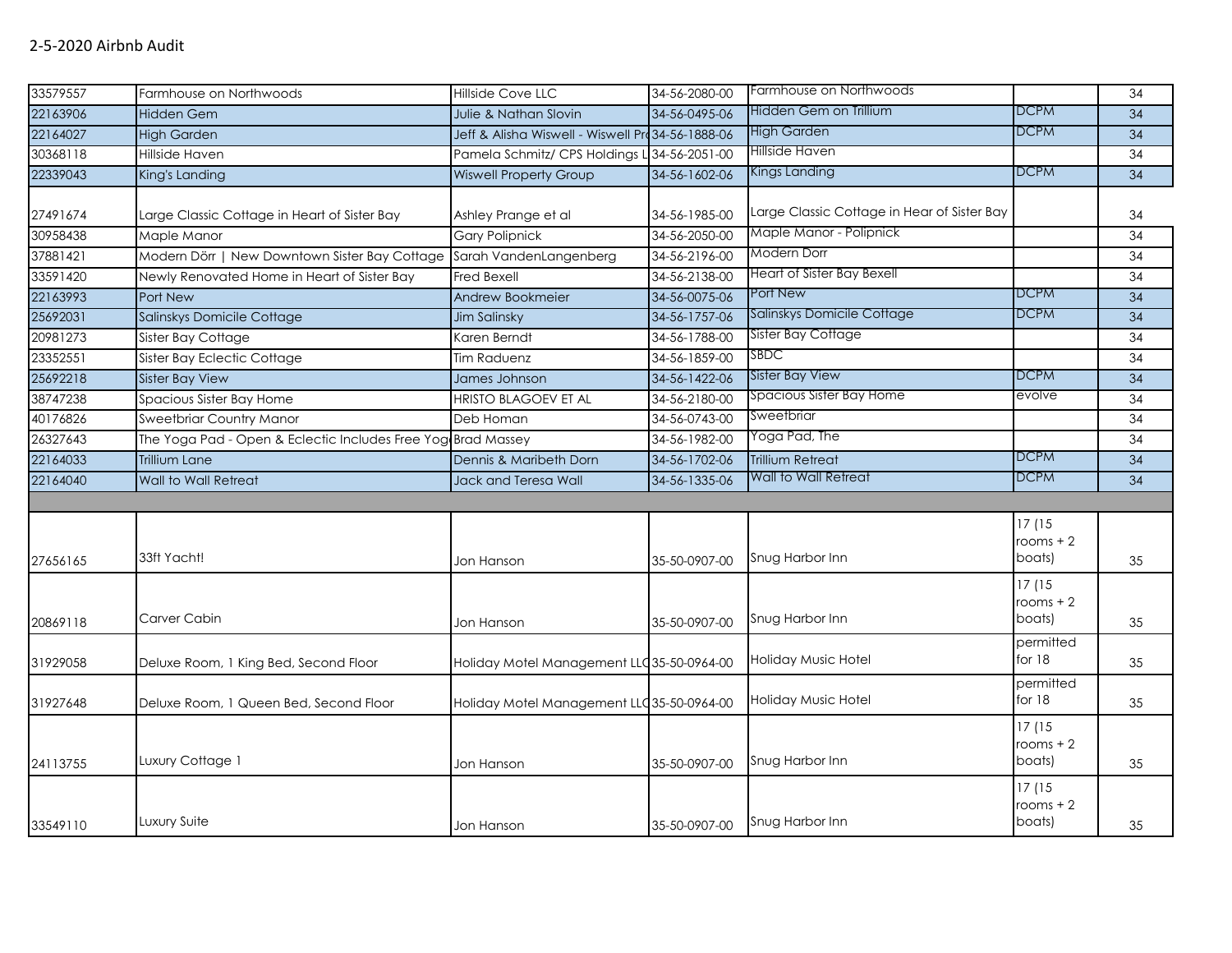| 31928802 | Room, 1 King Bed, Second Floor                                 | Holiday Motel Management LLC35-50-0964-00  |               | <b>Holiday Music Hotel</b> | permitted<br>for $18$          | 35 |
|----------|----------------------------------------------------------------|--------------------------------------------|---------------|----------------------------|--------------------------------|----|
| 24498867 | Room, 1 Queen Bed and 1 Full Bed, Ground Floor                 | Holiday Motel Management LLC 35-50-0964-00 |               | <b>Holiday Music Hotel</b> | permitted<br>for 18            | 35 |
| 31928561 | Room, 1 Queen Bed and 1 Full Bed, Second Floor                 | Holiday Motel Management LLC 35-50-0964-00 |               | <b>Holiday Music Hotel</b> | permitted<br>for $18$          | 35 |
| 24476710 | Room, 1 Queen Bed, Ground Floor                                | Holiday Motel Management LLC 35-50-0964-00 |               | <b>Holiday Music Hotel</b> | permitted<br>for 18            | 35 |
| 31927631 | Room, 1 Queen Bed, Second Floor                                | Holiday Motel Management LLC 35-50-0964-00 |               | <b>Holiday Music Hotel</b> | permitted<br>for $18$          | 35 |
| 31926806 | Room, 2 Double beds, Ground Floor                              | Holiday Motel Management LLC 35-50-0964-00 |               | <b>Holiday Music Hotel</b> | permitted<br>for 18            | 35 |
| 31928285 | Room, 2 Double Beds, Second Floor                              | Holiday Motel Management LLC 35-50-0964-00 |               | <b>Holiday Music Hotel</b> | permitted<br>for 18            | 35 |
| 33826447 | Snug Harbor Inn - 2 Bedroom Cottage                            | Jon Hanson                                 | 35-50-0907-00 | Snug Harbor Inn            | 17(15<br>rooms $+2$<br>boats)  | 35 |
| 33826458 | Snug Harbor Inn - Deluxe                                       | Jon Hanson                                 | 35-50-0907-00 | Snug Harbor Inn            | 17 (15<br>rooms $+2$<br>boats) | 35 |
| 18834495 | Snug Harbor Inn - Port Cottage                                 | Jon Hanson                                 | 35-50-0907-00 | Snug Harbor Inn            | 17 (15<br>rooms $+2$<br>boats) | 35 |
| 24114480 | Studio Suite                                                   | Jon Hanson                                 | 35-50-0907-00 | Snug Harbor Inn            | 17 (15<br>rooms $+2$<br>boats) | 35 |
| 24114293 | Waterfront Luxury Cottage with Whirlpool at Snug<br>Harbor Inn | Jon Hanson                                 | 35-50-0907-00 | Snug Harbor Inn            | 17(15<br>rooms $+2$<br>boats)  | 35 |
| 33826446 | Waterfront Studio Cottage with Whirlpool                       | Jon Hanson                                 | 35-50-0907-00 | Snug Harbor Inn            | 17(15<br>rooms $+2$<br>boats)  | 35 |
| 31535739 | Room 1: Door County Orchard (Main House) -<br>White Lace Inn   | Dennis Statz                               | 35-52-0856-00 | White Lace Inn             | permitted<br>for 19            | 35 |
| 31560774 | Room 10: Secret Garden (Garden House) - White<br>Lace Inn      | <b>Dennis Statz</b>                        | 35-52-0856-00 | White Lace Inn             | permitted<br>for 19            | 35 |
| 31560870 | Room 11: The Hideaway (Garden House) - White<br>Lace Inn       | <b>Dennis Statz</b>                        | 35-52-0856-00 | White Lace Inn             | permitted<br>for $19$          | 35 |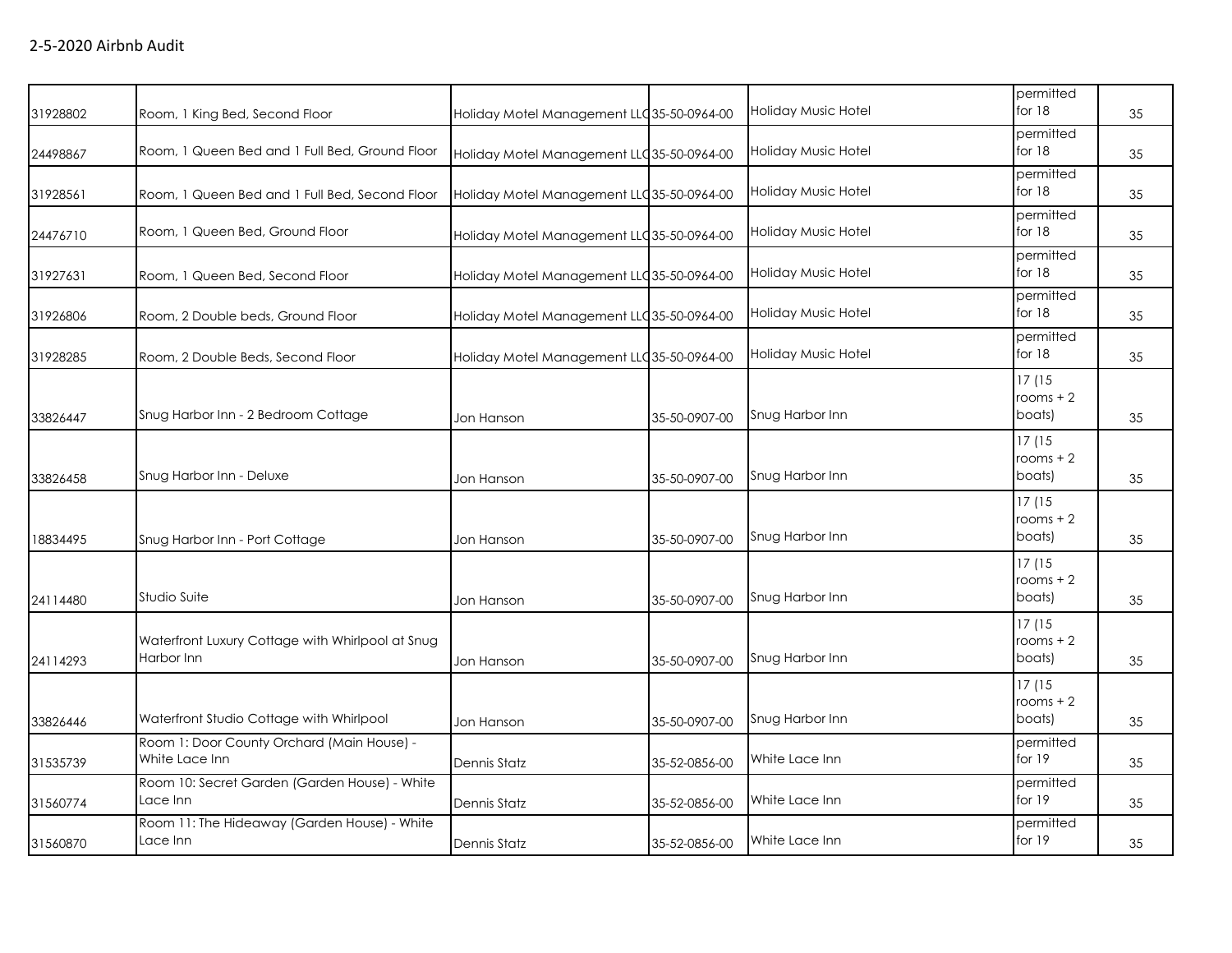| 31535845 | Room 2: Old Garden Roses (Main House) - White<br>Lace Inn     | Dennis Statz                                 | 35-52-0856-00 | White Lace Inn                    | permitted<br>for 19        | 35 |
|----------|---------------------------------------------------------------|----------------------------------------------|---------------|-----------------------------------|----------------------------|----|
| 31536049 | Room 3: English Lavender (Main House) - White<br>Lace Inn     | Dennis Statz                                 | 35-52-0856-00 | White Lace Inn                    | permitted<br>for 19        | 35 |
| 31536176 | Room 4: Romantic Retreat (Main House) - White<br>Lace Inn     | Dennis Statz                                 | 35-52-0856-00 | White Lace Inn                    | permitted<br>for 19        | 35 |
| 31536254 | Room 6: Vintage Rose (Garden house) - White<br>Lace Inn       | Dennis Statz                                 | 35-52-0856-00 | White Lace Inn                    | permitted<br>for 19        | 35 |
| 31536340 | Room 7: Garden View (Garden House) - White<br>Lace Inn        | Dennis Statz                                 | 35-52-0856-00 | White Lace Inn                    | permitted<br>for 19        | 35 |
| 31560145 | Room 8: English Country (Garden House) - White<br>Lace Inn    | Dennis Statz                                 | 35-52-0856-00 | White Lace Inn                    | permitted<br>for $19$      | 35 |
| 31560520 | Room 9: Casual Victorian (Garden House) - White<br>Lace Inn   | Dennis Statz                                 | 35-52-0856-00 | White Lace Inn                    | permitted<br>for $19$      | 35 |
| 31561008 | Room A: Royal Chamber (Washburn House) -<br>White Lace Inn    | Dennis Statz                                 | 35-52-0856-00 | White Lace Inn                    | permitted<br>for $19$      | 35 |
| 31566668 | Room C: Wild Roses (Washburn House) - White<br>Lace Inn       | Dennis Statz                                 | 35-52-0856-00 | White Lace Inn                    | permitted<br>for 19        | 35 |
| 31566760 | Room D: Country Cottage (Washburn House) -<br>White Lace Inn  | Dennis Statz                                 | 35-52-0856-00 | White Lace Inn                    | permitted<br>for 19        | 35 |
| 31877729 | Steeple View Cottage                                          | Dennis Statz                                 | 35-52-0856-00 | White Lace Inn                    | permitted<br>for 19        | 35 |
| 31586882 | Suite 16: Winter Warmth (Hadley House) - White<br>Lace Inn    | Dennis Statz                                 | 35-52-0856-00 | White Lace Inn                    | permitted<br>for 19        | 35 |
| 31587028 | Suite 17: Country Summer (Hadley House) - White<br>Lace Inn   | Dennis Statz                                 | 35-52-0856-00 | White Lace Inn                    | permitted<br>for $19$      | 35 |
| 31587189 | Suite 18: Fall Festival (Hadley House) - White Lace<br>Inn.   | Dennis Statz                                 | 35-52-0856-00 | White Lace Inn                    | permitted<br>for 19        | 35 |
| 31587433 | Suite 19: Spring Floral (Hadley House) - White Lace<br>Inn.   | Dennis Statz                                 | 35-52-0856-00 | White Lace Inn                    | permitted<br>for 19        | 35 |
| 31561096 | Suite B: Victorian Suite (Washburn House) - White<br>Lace Inn | Dennis Statz                                 | 35-52-0856-00 | White Lace Inn                    | permitted<br>for 19        | 35 |
| 3190446  | Downtown Sturgeon Bay - Postcard                              | RME Holdings - Robert Esposito 35-53-1452-00 |               | Arbor and Postcard - RME Holdings | Permitted<br>for two units | 35 |
| 12792862 | Downtown Sturgeon Bay CornerSuite                             | Robert & Teresa Esposito                     | 35-53-1628-00 | Villa and Corner Suite            | permitted<br>for 3         | 35 |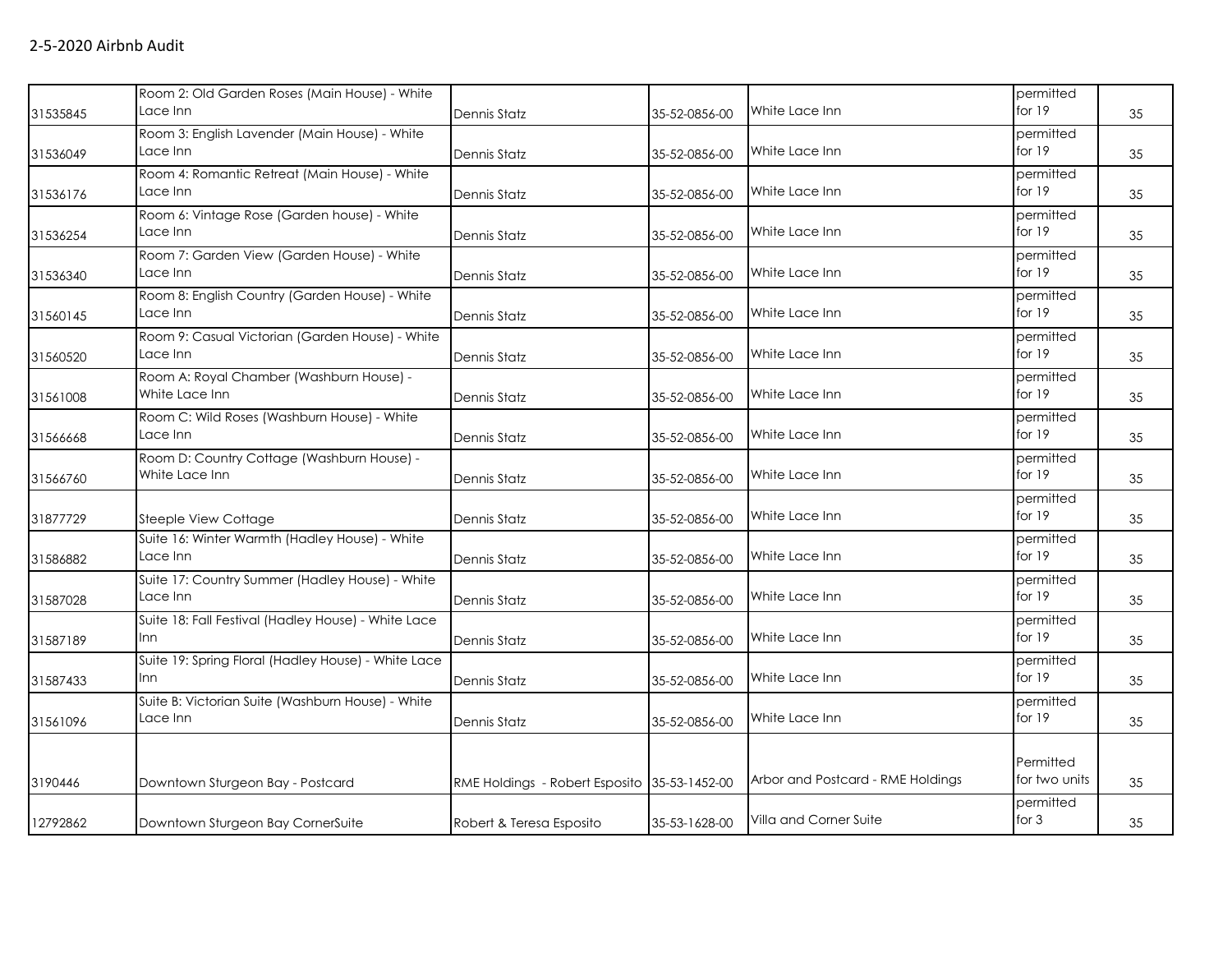| 12793691 | Downtown Sturgeon Bay Villa Suite                     | Robert & Teresa Esposito                       | 35-53-1628-00 | Villa and Corner Suite            | permitted<br>for $3$           | 35 |
|----------|-------------------------------------------------------|------------------------------------------------|---------------|-----------------------------------|--------------------------------|----|
| 3324489  | Downtown Sturgeon Bay, Arbor                          | RME Holdings - Robert Esposito 35-53-1452-00   |               | Arbor and Postcard - RME Holdings | Permitted<br>for two units     | 35 |
| 21642288 | Overlooking Third Ave                                 | Joe Baw and Rob Paul                           | 35-53-1816-00 | Overlooking Third Ave             |                                | 35 |
|          |                                                       |                                                |               |                                   | permitted                      |    |
| 19180482 | The Coach House                                       | Robert & Teresa Esposito                       | 35-53-1628-00 | Villa and Corner Suite            | for $3$                        | 35 |
| 4692800  | the Magnolia Suite                                    | Diane Allen & Mike Perski                      | 35-53-1096-00 | The Magnolia                      |                                | 35 |
| 22027336 | Dancing Dragonfly Airbnb                              | David Hayes                                    | 35-54-1427-00 | <b>Dancing Dranglfy</b>           |                                | 35 |
| 9506189  | Diplomat Bed and Breakfast/Treaty Suite               | Tami Dal Santo                                 | 35-54-1544-00 | Diplomat Bed and Breakfast        | permitted<br>for six units     | 35 |
| 27085342 | Garden Gate Bed & Breakfast: English Lavender<br>Room | <b>Robin Vallow</b>                            | 35-54-0858-00 | Garden Gate                       | permitted<br>for $4$           | 35 |
| 27085059 | Garden Gate Bed and Breakfast: Cottage Rose<br>Room   | <b>Robin Vallow</b>                            | 35-54-0858-00 | Garden Gate                       | permitted<br>for $4$           | 35 |
| 27084207 | Garden Gate Bed and Breakfast: Garden Suite           | <b>Robin Vallow</b>                            | 35-54-0858-00 | Garden Gate                       | permitted<br>for 4             | 35 |
| 26745725 | Garden Gate Bed and Breakfast: Vintage Rose<br>Room   | <b>Robin Vallow</b>                            | 35-54-0858-00 | Garden Gate                       | permitted<br>for 4             | 35 |
| 35225889 | Suite Sweets #2 Cherries Jubilee                      | <b>Terry Ullman</b>                            | 35-54-1967-00 | Door County Candy B&B             | permitted<br>for $3$           | 35 |
| 28540445 | <b>Sweet Suites</b>                                   | <b>Terry Ullman</b>                            | 35-54-1967-00 | Door County Candy B&B             | permitted<br>for $3$           | 35 |
| 17586605 | The Diplomat Bed and Breakfast/Chancery suite         | Tami Dal Santo                                 | 35-54-1544-00 | Diplomat Bed and Breakfast        | permitted<br>for six units     | 35 |
| 33826450 | Waterfront Boutique Room                              | Jon Hanson                                     | 35-50-0907-00 | Snug Harbor Inn                   | 17 (15<br>rooms $+2$<br>boats) | 35 |
| 24911248 | 3BR Newly Renovated House in Sturgeon Bay             | Phlip Lyons and Judith Dwyer Ly 35-56-1994-00  |               | Three Bedroom House - Lyons       |                                | 35 |
| 1095333  | A City Cottage in the Heart of Town                   | Kelly Avenson & Elliot Goettelmd 35-56-1651-17 |               | City Cottage, The                 | permitted<br>for $2$           | 35 |
| 26203239 | Air Mikey B                                           | Michael Bleck                                  | 35-56-1911-00 | Bleck-316 N Joliet                |                                | 35 |
| 18359397 | <b>Barbara's Guest House</b>                          | Stephen Day                                    | 35-56-1727-00 | <b>Barbara's Guest House</b>      |                                | 35 |
| 35255687 | Between Two Bridges                                   | <b>Charolette Baierl</b>                       | 35-56-2143-00 | Between two bridges               |                                | 35 |
| 37879336 | Canal House - Waterfront Living in Sturgeon Bay       | Shaun Tauber                                   | 35-56-2163-00 | Tauber Memorial Drive             |                                | 35 |
| 24733645 | Castaway Cottage                                      | Jonathan & Kathy Salit                         | 35-56-1936-00 | Castaway Cottage                  |                                | 35 |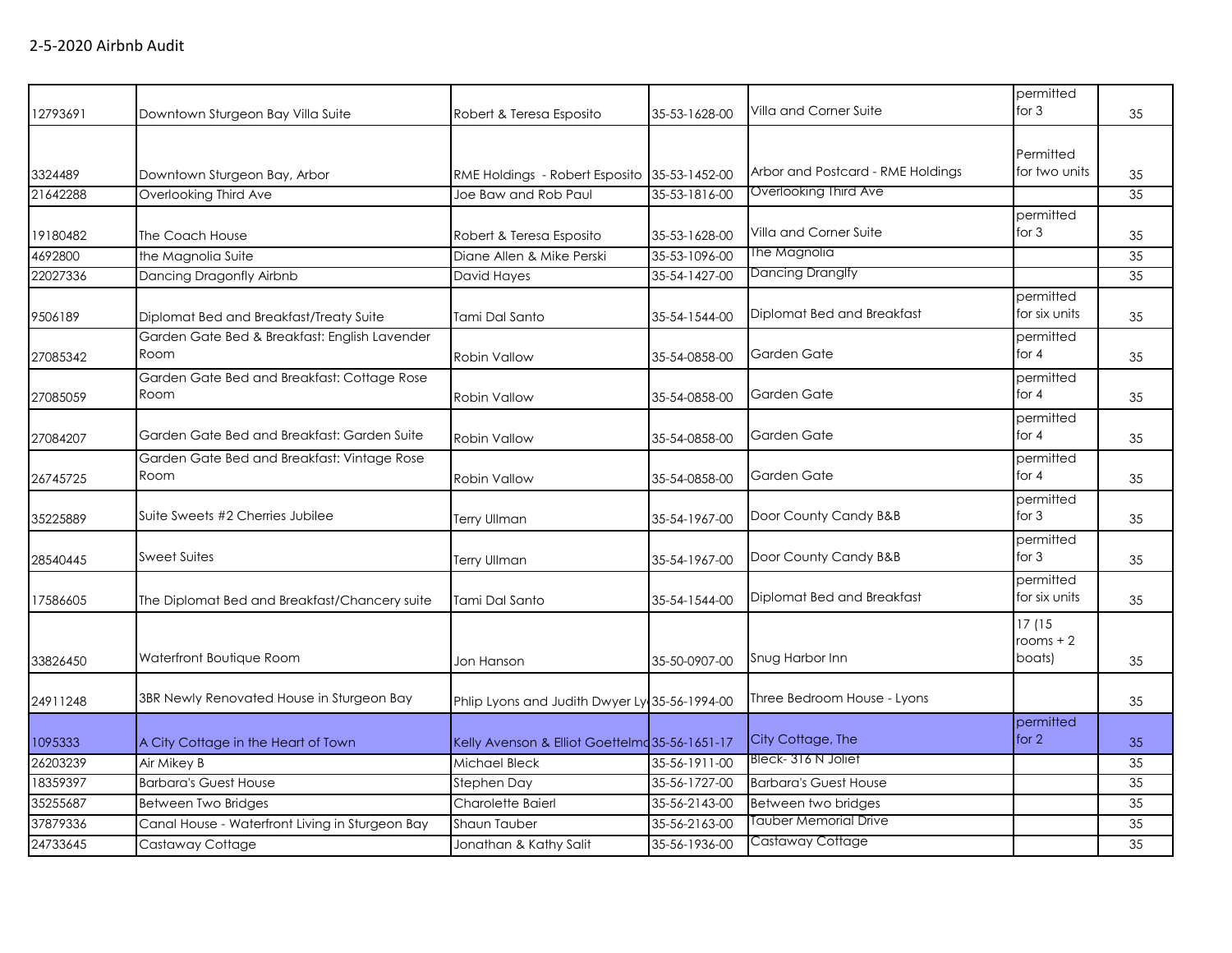| 19824536 | Chalet by the Bay                                                                                | Jonathan Salit                  | 35-56-1807-00 | Chalet by the Bay - Salit                              |                                 | $\overline{35}$ |
|----------|--------------------------------------------------------------------------------------------------|---------------------------------|---------------|--------------------------------------------------------|---------------------------------|-----------------|
| 9271311  | Chalet on the Shore                                                                              | Jennifer Jorns & Brian Frisque  | 35-56-1663-00 | Chalet by the Shore                                    |                                 | 35              |
| 28415584 | City Apartment   In the heart of historic downtown Kelly Avenson & Elliot Goettelm 35-56-1651-17 |                                 |               | City Cottage, The                                      | permitted<br>for $2$            | 35              |
| 34182259 | Compass Cove   Downtown Home with Modern<br>updates                                              | <b>Matthew and Desiree Wood</b> | 35-56-2048-17 | <b>Compass Cove</b>                                    | Restassure                      | 35              |
| 8146241  | Cute Yellow House                                                                                | Joan Schiels/Jan Mills          | 35-56-1559-00 | Little Yellow House                                    |                                 | 35              |
| 24261293 | Dock on the Bay Coach Home                                                                       | Fear Investments                | 35-56-1889-00 | Dock on the Bay                                        |                                 | 35              |
| 19179293 | Door County Bayview                                                                              | Diane Rockwell                  | 35-56-1772-00 | Door County Bayview                                    |                                 | 35              |
| 28511065 | Door County Home Away From Home                                                                  | Alison and Phil Weckler         | 35-56-2001-00 | Door County Home Away from Home                        |                                 | 35              |
| 3280736  | Door County Waterfront Cottage                                                                   | CenterPointe Yacht Services     | 35-56-0911-00 | CenterPointe Marina                                    | permitted<br>for three<br>units | 35              |
| 13749828 | Door County Waterfront Cottage                                                                   | CenterPointe Yacht Services     | 35-56-0911-00 | CenterPointe Marina                                    | permitted<br>for three<br>units | 35              |
| 3518762  | Downtown Sturgeon Bay, Door County                                                               | Hans Reumschuessel              | 35-56-1437-00 | Downtown Sturgeon Bay                                  |                                 | 35              |
| 28284749 | Eagle's Nest, Waterfront Apartment                                                               | Alisa Landman                   | 35-56-1808-00 | Lily Pad Cottage                                       |                                 | 35              |
| 33846594 | Home Sweet Home   Sturgeon Bay-Door County                                                       | <b>Mary Olsen</b>               | 35-56-2087-17 | <b>Home Sweet Home</b>                                 | Restassure                      | 35              |
| 38731591 | Hudson House                                                                                     | Marisa Gotsch                   | 35-56-2174-00 | Gotsch - Hudson Ave Hudson House                       |                                 | 35              |
| 16392503 | Lily Pad Cottage                                                                                 | Alisa Landman                   | 35-56-1808-00 | Lily Pad Cottage                                       |                                 | 35              |
| 18346670 | Manor on Main                                                                                    | Paul Larson                     | 35-56-1777-00 | Main Manor - Larson                                    |                                 | 35              |
| 25578596 | Modern Sturgeon Bay Home by Potawatomi State<br>Park!                                            | Tom and Christine Dehnert       | 35-56-1927-00 | Port View Cottage                                      |                                 | 35              |
| 27877637 | <b>Myrtles Place</b>                                                                             | <b>Bonny Schinkten</b>          | 35-56-1947-00 | <b>Myrtles Place</b>                                   |                                 | 35              |
| 26270652 | NEW! 'Collectic Farmhouse Suite!' in Sturgeon Bay!                                               | Aaron Hilpipre                  | 35-56-1939-00 | Hilpipre- 228 N 7th Ave - Collectic<br>Farmhouse Suite |                                 | 35              |
| 42044663 | NEW! Modern Home w/Yard, 1 Mi to Dtwn<br><b>Sturgeon Bay</b>                                     | Christine Struzynski et al      | 35-56-2157-00 | Doors Seventh Ave - Struzynski                         |                                 | 35              |
| 24629975 | NEW!Waterfront Sturgeon Bay Home w/Deck &<br>Fire Pit                                            | Cheryl Link                     | 35-56-1875-00 | On Bay Thyme                                           |                                 | 35              |
| 29946818 | Oak Street Loft   Westside Water View                                                            | <b>Jeff Tebon</b>               | 35-56-2029-17 | Oak Street Loft - Tebon                                | Restassure                      | 35              |
| 34744184 | Patti's Place                                                                                    | Richard and Pat Wickman         | 35-56-2111-00 | Patti's Place                                          |                                 | 35              |
| 25614073 | Pelican Suite, Door County: Waterfront Suite                                                     | John Hermanson                  | 35-56-1819-00 | Suite on the Water                                     | Peritted for 3                  | 35              |
| 18683132 | Perfectly Downtown                                                                               | Carter Holdings LLC             | 35-56-1746-00 | Perfectly Downtown and Delaware Dream for 3            | permitted                       | 35              |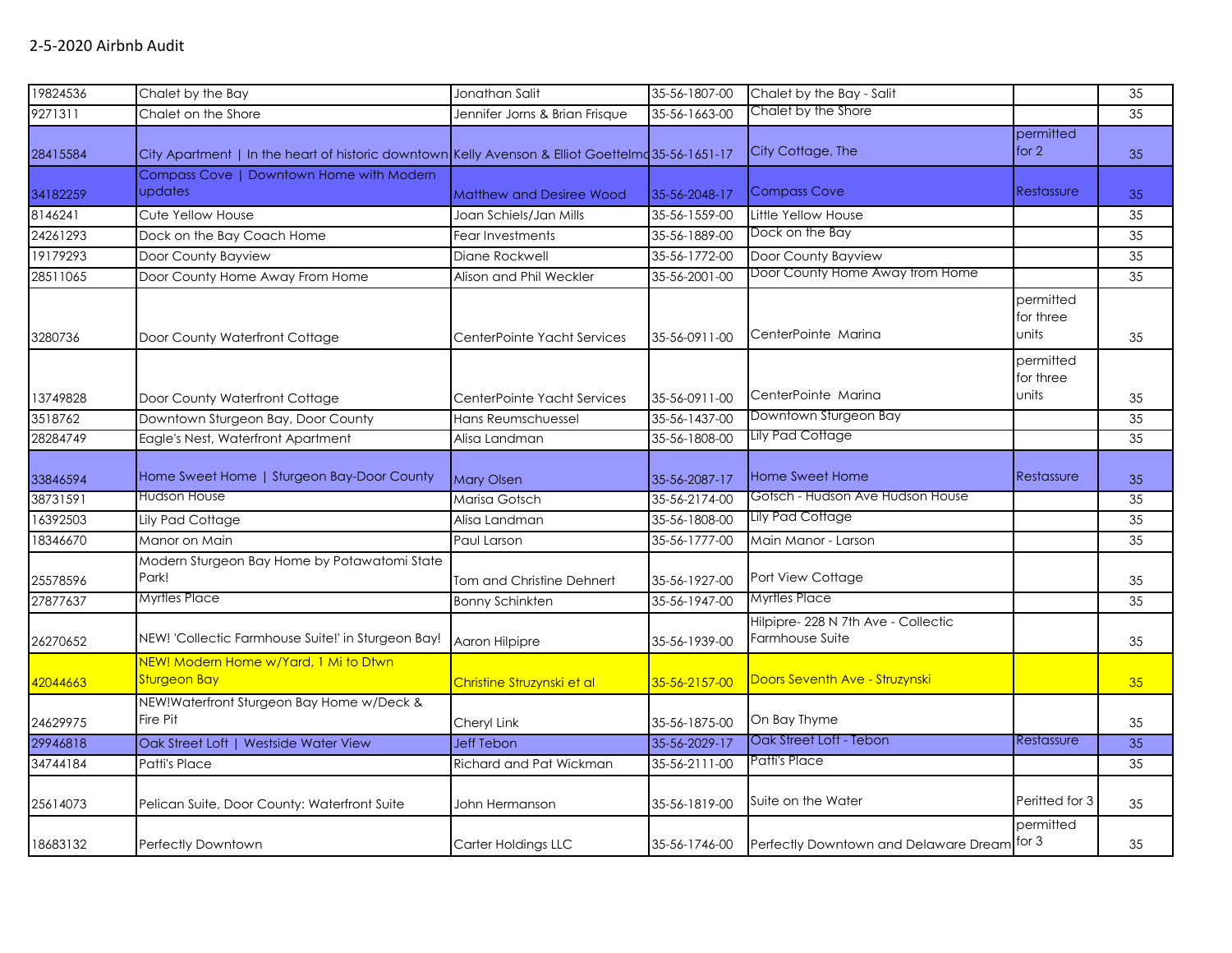| 38794419 | Petite Maison Bleu                                                 | <b>Terry Cummings</b>                         | 35-56-1755-17 | Petite Maison Bleu                                                  | Restassure         | 35 |
|----------|--------------------------------------------------------------------|-----------------------------------------------|---------------|---------------------------------------------------------------------|--------------------|----|
|          |                                                                    |                                               |               |                                                                     | permitted          |    |
| 37967142 | <b>Pleasantly Downtown</b>                                         | Carter Holdings LLC                           | 35-56-1746-00 | Perfectly Downtown and Delaware Dream                               | for $3$            | 35 |
| 25319787 | <b>R&amp;H Bayshore Estate</b>                                     | Helen & Robin Urban                           | 35-56-1957-00 | R & H Bayshore Estate                                               |                    | 35 |
|          |                                                                    |                                               |               |                                                                     |                    |    |
| 41531385 | Restored 1930's Bungalow w/Fire Pit, Walk to Town! Barles Holdings |                                               | 35-56-2076-00 | Barlas Holdings - 610 Jefferson St                                  |                    | 35 |
| 17380652 | Sawyer View Villa                                                  | Ken Glasheen                                  | 35-56-1726-00 | Sawyer View Village                                                 |                    | 35 |
| 27834966 | Sive's Door                                                        | Sive's Door LLC - Rebecca Bodm 35-56-1972-00  |               | Sive's Door                                                         |                    | 35 |
| 33165932 | Small new home designed for energy efficiency                      | Thomas Strang                                 | 35-56-2125-00 | Strang - Energy Efficient Home                                      |                    | 35 |
| 26452662 | Sturgeon Bay Countryside Studio                                    | <b>Aaron Carmody</b>                          | 35-56-1928-00 | Sturgeon Bay Countryside Studio                                     |                    | 35 |
| 8129738  | Sturgeon Bay Doll House                                            | Patrice Sebastian                             | 35-56-1565-00 | Sturgeon Bay Doll House                                             |                    | 35 |
| 21982114 | Sturgeon Bay Waterfront Cottage                                    | Eric Minten                                   | 35-56-1767-00 | Door County Waterfront Cottage Minten                               |                    | 35 |
| 37520676 | Summer Crush                                                       | <b>Russell and Jill Kelley</b>                | 35-56-2185-00 | Summer Crush                                                        |                    | 35 |
| 28844540 | Sunset house                                                       | ODK PROPERTIES Ben Keleny                     | 35-56-2017-00 | Sunset House - Keleny-Door Belle                                    | permitted<br>for 2 | 35 |
| 28538540 | The Ballard House Door County                                      | Restassure                                    | 35-56-2044-17 | <b>Ballard House</b>                                                | Restassure         | 35 |
| 27503937 | The Blue Cottage Cozy city cottage near<br>downtown.               | Tom Haight                                    | 35-56-1991-00 | Blue Cottage, The -Haight                                           |                    | 35 |
| 41104920 | <b>The Channel Cottage</b>                                         |                                               |               |                                                                     |                    | 35 |
| 34258306 | The Corner Ranch   A Stylish Modern Retreat                        | <b>Robert Starr</b>                           | 35-56-2081-00 | The Corner Ranch                                                    |                    | 35 |
| 30062445 | The Door Belle                                                     | ODK PROPERTIES Ben Keleny                     | 35-56-2017-00 | Sunset House - Keleny                                               | permitted<br>for 2 | 35 |
| 41108672 | The Fiddler House                                                  | Hilcoux LLC - Carla Maccoux (M 35-56-2234-00  |               | <b>Fiddlers House</b>                                               |                    | 35 |
| 25621059 | The Nest, Door County: Room in Waterfront Home                     | John Hermanson                                | 35-56-1819-00 | Suite on the Water                                                  | Peritted for 3     | 35 |
| 25623966 | Turtle Suite, Door County: Waterfront Suite                        | John Hermanson                                | 35-56-1819-00 | Suite on the Water                                                  | Peritted for 3     | 35 |
| 23343621 | Veronica Joyce                                                     | Lola DeVillers and Stuart Champ 35-56-1877-00 |               | Veronica Joice                                                      |                    | 35 |
| 24607218 | <b>West Side Gem</b>                                               | Susan I Guthrie                               | 35-56-1918-00 | West Side Gem - 223 S Lansing                                       | <b>Bacon</b>       | 35 |
| 15678659 | Yellow Cottage                                                     | Megan and Shane Wheeler                       | 35-56-1946-00 | Yellow Cottage, Wheeler                                             |                    | 35 |
| 23915694 | <b>Boat Bungalow</b>                                               | Sam Parent                                    | 35-59-1907-00 | Gypsy Soul - Boat bungalow                                          |                    | 35 |
|          |                                                                    |                                               |               |                                                                     |                    |    |
| 30532976 | Abode on the beach                                                 | LLC Great Wulf Partners/Cap Wu                | 36-56-0811-00 | Abode on the Beach                                                  |                    | 36 |
| 28333052 | Beach House right on Lake Michigan!                                | <b>Mercedes Wadkins</b>                       | 36-56-1814-01 | A Spirit of Adventure-Wadkins -2986 Lake<br><b>Forest Park Road</b> |                    | 36 |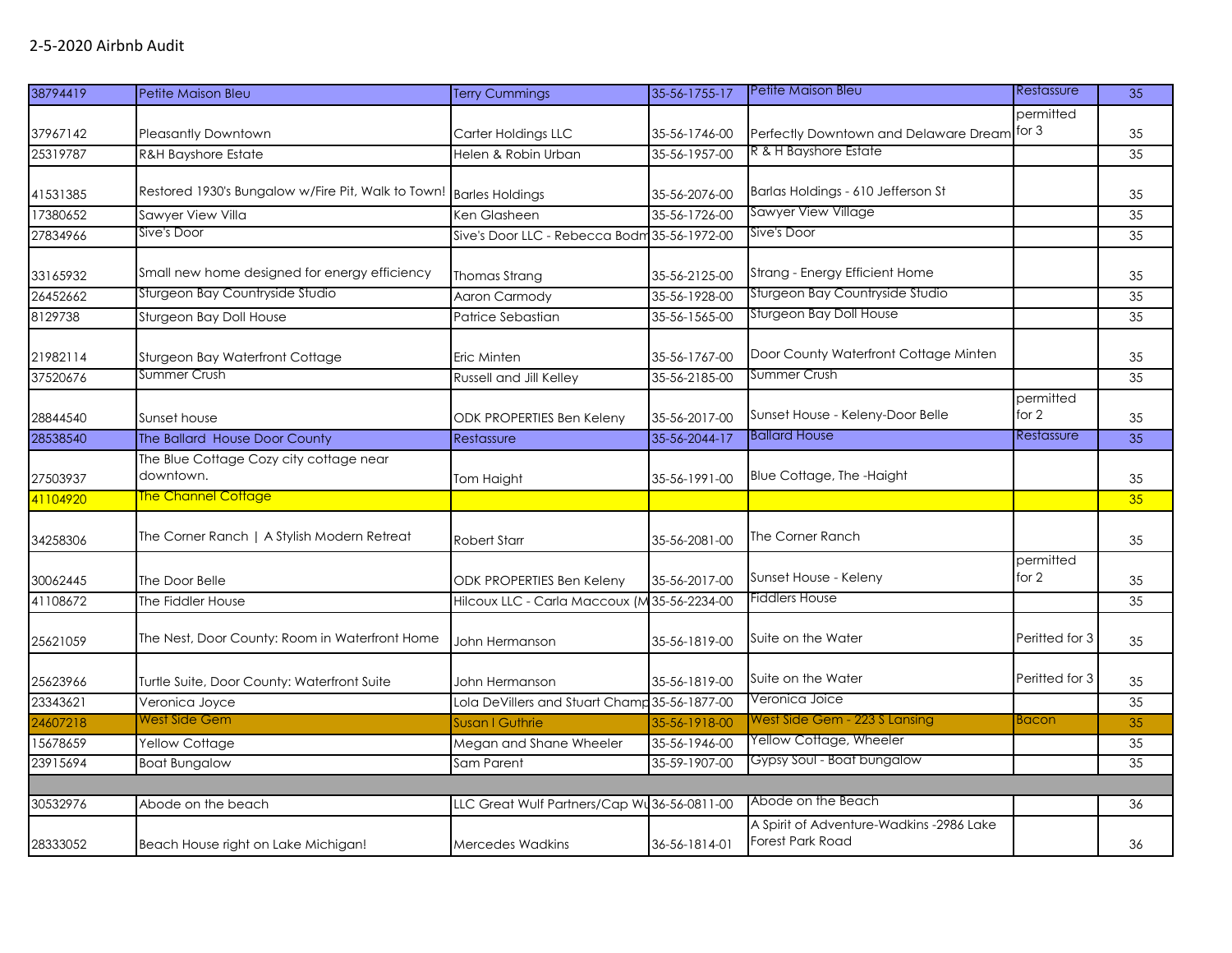| 18073736 | Claybanks   A Woodsy Retreat near Lake Michigar David Goettelman         |                            | 36-56-1731-17 | <b>Clay Banks Woodsy Retreat</b>       | restassure            | 36              |
|----------|--------------------------------------------------------------------------|----------------------------|---------------|----------------------------------------|-----------------------|-----------------|
| 38794494 | Flagstaff Manor   Waterfront + High Speed Internet Amber and Brian Writt |                            | 36-56-2139-17 | Writt-3446 N Lake Michigan Drive       | restassure            | 36              |
| 10283729 | Historic Family Farm                                                     | Tom Mickelson              | 36-56-1579-00 | <b>Historic Family Farm</b>            |                       | 36              |
| 11699220 | Lake Lane Cottage #2                                                     | Rob Vogel                  | 36-56-0869-00 | Lake Lane Cottages                     | permitted<br>for 3    | 36              |
| 11700582 | Lake Lane Cottages Camper                                                | Rob Vogel                  | 36-56-0869-00 | Lake Lane Cottages                     | permitted<br>for $3$  | 36              |
| 6253565  | Lake Lane Cottages in Door County #1                                     | Rob Vogel                  | 36-56-0869-00 | Lake Lane Cottages                     | permitted<br>for $3$  | 36              |
| 28214581 | Peace of Beach                                                           | Chris Jeanquart            | 36-56-1969-00 | Jeanguart - 3140 Lake Forest Park Road |                       | 36              |
| 38791041 | PORT HAVEN NORTH WITH POND                                               | Joe Fittshur               | 36-56-1329-00 | Port Haven                             |                       | 36              |
| 40911157 | Port Haven South Unit                                                    | Joe Fittshur               | 36-56-1329-00 | Port Haven                             |                       | 36              |
| 41103357 | The Cedars on Lily Bay                                                   | Philip & Rebecca Roever    | 36-56-2232-06 | The Cedars on Lily Bay                 | dcpm                  | 36              |
| 32846114 | The Chickadee Cottage                                                    | <b>Tyler Lenz</b>          | 36-56-2073-00 | Chickadee Cottage                      |                       | 36              |
| 20123299 | The Clerestory on Lake Michigan                                          | Christopher Mohar          | 36-56-1789-00 | The Clerestory on Lake Michigan        |                       | 36              |
|          |                                                                          |                            |               |                                        |                       |                 |
| 19285613 | <b>Beautiful Waterfront Cabin Door County</b>                            | Donn Rozz, Robert Paul     | 39-53-1374-00 | Rozz Little Cemetery                   |                       | $\overline{39}$ |
| 27457684 | Door County Waterfront Cabin New Construction 2 Donn Rozz, Robert Paul   |                            | 39-53-1374-00 | Rozz Little Cemetery                   | permitted<br>for 2    | 39              |
| 34381636 | "Almost Like Home" Bayside                                               | Jerome Kobishop            | 39-56-2121-00 | Almost like home bayside               |                       | 39              |
| 1327057  | 3 Bedroom Cottage with a Water View                                      | Mark and Jill Schwarzbauer | 39-56-1320-00 | La Bella Casa Di Mattoni               |                       | 39              |
| 15057147 | Door County Shore Front 2 Bdrm Cabin on 1.2 Acres Pat O'Donnell          |                            | 39-56-1398-00 | Cabin Sun Over Beach                   |                       | 39              |
| 17300921 | Family Friendly Cabin On The Bay!                                        | Goffard                    | 39-56-1709-00 | Cabin on the Bay - Goffard             |                       | 39              |
| 39081225 | Picturesque Door County Waterfront Cottage!                              | Michael Morrison           | 39-56-2219-00 | The Bayhouse                           |                       | 39              |
| 18833980 | Sunset Cliff Cottage                                                     | Jon Hansen                 | 39-56-0860-00 | Sunset Cliff Cottage                   |                       | 39              |
|          |                                                                          |                            |               |                                        |                       |                 |
| 35934019 | Bay Front - Stunning new construction in S Door Co 315 Breezy Acres      |                            | 42-56-2115-07 | 315 Breezy Acres- Maison Rouge         |                       | 42              |
| 19594834 | Waterfront Door County Cottage                                           | Lisa Soukup                | 42-56-1774-00 | Waterftont Cottage - Soukup            |                       | 42              |
|          |                                                                          |                            |               |                                        |                       |                 |
| 31445707 | Aunt Ethel's Cozy Island Cottage - close to town!                        | Evelyn and Chad Beneda     | 46-56-2066-00 | Aunty Ethyl's                          |                       | 46              |
| 11389754 | Charming Near Town Motel Room                                            | <b>Andrew Valentincic</b>  | 46-50-1596-00 | <b>Viking Village</b>                  | permitted<br>for $13$ | 46              |
| 14825088 | Charming one bedroom flat at Viking Village                              | Andrew Valentincic         | 46-50-1596-00 | Viking Village                         | permitted<br>for $13$ | 46              |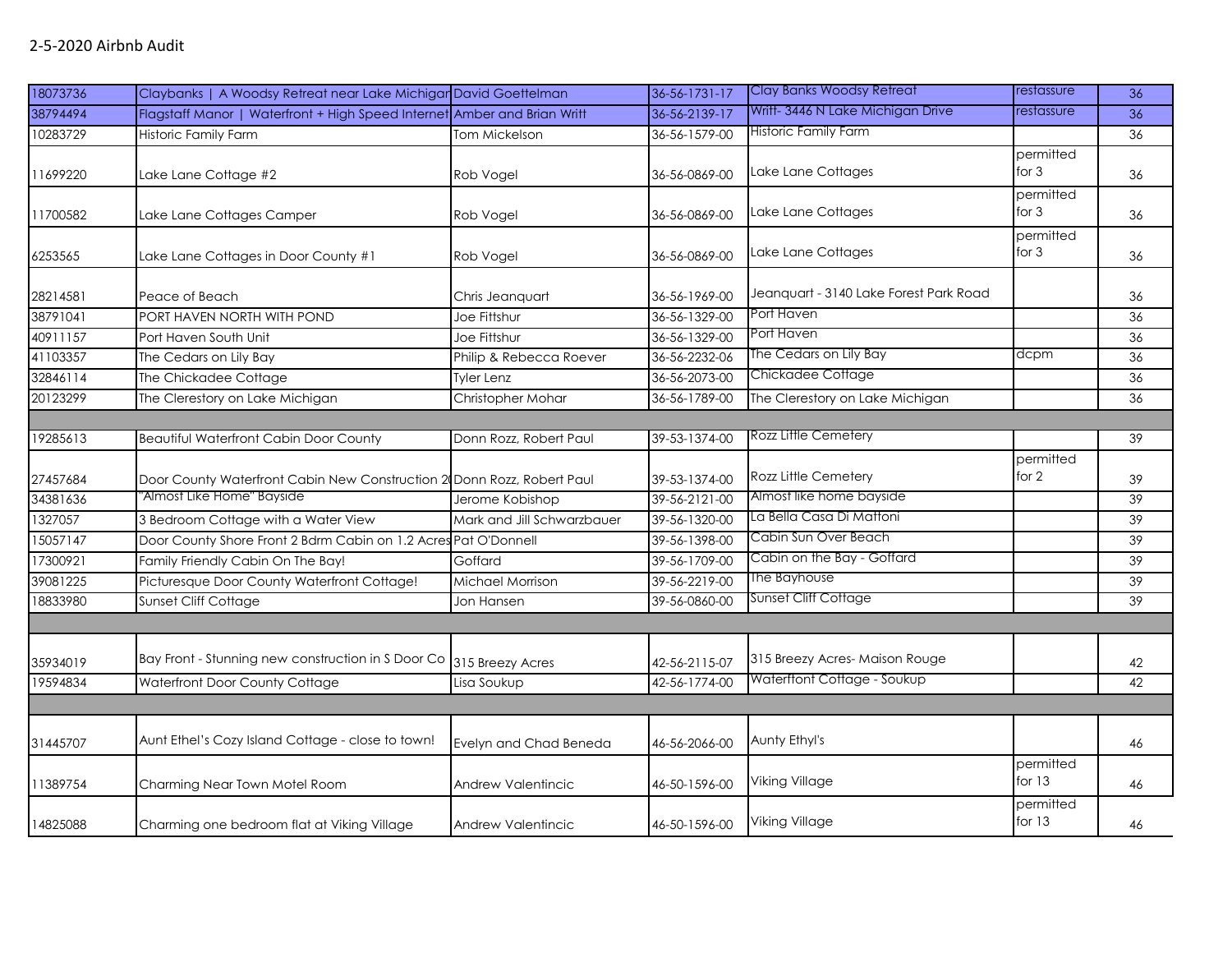|          |                                                      |                                         |               |                                              | permitted          |    |
|----------|------------------------------------------------------|-----------------------------------------|---------------|----------------------------------------------|--------------------|----|
| 33796800 | Remodeled 2 bedroom apartment unit.                  | Andrew Valentincic                      | 46-50-1596-00 | Viking Village                               | for $13$           | 46 |
| 14443055 | <b>Bay Farm Lake Cottage</b>                         | Kathleen Young                          | 46-56-1650-00 | <b>Bay Farm LLC</b>                          |                    | 46 |
| 41256987 | Beach Bungalow - Two Bedroom & Loft                  | Eric and Courtney DeJardin              | 46-56-2176-00 | <b>DeJardin's Island Cottages</b>            |                    | 46 |
| 25811058 | <b>Breezy Beach</b>                                  | <b>Richard Tobey</b>                    | 46-56-1940-00 | <b>Breezy Beach</b>                          |                    | 46 |
| 27853119 | <b>Buckwild Estate</b>                               | Dan Jorgenson                           | 46-56-1332-00 | <b>Buckwild Farm</b>                         |                    | 46 |
| 13378765 | Coffee Creek Cabins~Biker Cabin~Washington<br>Island | Dawn Chier                              | 46-56-0731-00 | Coffee Creek Cabin                           | permitted<br>for 2 | 46 |
| 13156138 | Cute Affordable Cabin on Island - Kayaker Cabin      | Dawn Chier                              | 46-56-0731-00 | Coffee Creek Cabin                           | permitted<br>for 2 | 46 |
| 25622011 | Folk Tree Farm on Washington Island                  | Casey Dahl & Shawn Murray               | 46-56-1933-00 | Folk Tree Farm                               |                    | 46 |
| 35580755 | Gull Cottage Waterfront Home on Washington<br>Island | Vern Rubenic                            | 46-56-1354-00 | Gull Cottage                                 |                    | 46 |
| 25616352 | Island View Cottage on Washington Island             | Edward & Peri Ann Wasie                 | 46-56-1909-00 | Island View Cottage - Wasie                  |                    | 46 |
| 22717916 | Old Orchard Farm                                     | Deb Sheridan                            | 46-56-1867-00 | Old Orchard Farm                             |                    | 46 |
| 29857856 | Quiet Island Waterfront Retreat                      | Daniel Wiersum                          | 46-56-2036-00 | Quiet Island Waterfront Retreat              |                    | 46 |
| 41257002 | Scandinavian Chalet - One Bedroom & Loft             | Eric and Courtney DeJardin              | 46-56-2176-00 | <b>DeJardin's Island Cottages</b>            |                    | 46 |
| 41256983 | Sportsman's Retreat - Two Bedroom & Loft             | Eric and Courtney DeJardin              | 46-56-2176-00 | <b>DeJardin's Island Cottages</b>            |                    | 46 |
| 34836681 | The Birches - Private Home on Washington Island      | Christine Klann                         | 46-56-2131-00 | Klann - 2129 Mc Donald Road                  |                    | 46 |
| 41256994 | The Farmhouse - One Bedroom & Loft                   | Eric and Courtney DeJardin              | 46-56-2176-00 | DeJardin's Island Cottages                   |                    | 46 |
| 25488651 | Washington Island Home in the Woods                  | Jeff and Corinn Sevcik                  | 46-56-1891-00 | West Harbor - Sevcik                         |                    | 46 |
| 24117398 | Washington Island home With history and warmth       | Carol Lemon                             | 46-56-1917-00 | Washington Island Historical Home -<br>Lemon |                    | 46 |
| 24807794 | Waterfront Cottage, includes 2 kayaks!               | Jason & Naomi Burke & Dan<br>Jorgeonson | 46-56-1937-11 | Detroit Harbor Homestead Cottage             |                    | 46 |
| 26269262 | Watermark Inn-Washington Island (Suite B)            | Larry Kilduff                           | 46-56-0584-00 | Watermark Inn                                |                    | 46 |
| 23713057 | Watermark Inn-Washington Island (Suite G)            | Larry Kilduff                           | 46-56-0584-00 | Watermark Inn                                |                    | 46 |
| 35673335 | <b>Hope Floats</b>                                   | Ashley Cote Hogan                       | 46-59-2162-00 | <b>Hope Floats</b>                           |                    | 46 |

| <b>NOT LOCATED IN DOOR COUNTY</b> |                     |                                                                                                 |                   |  |
|-----------------------------------|---------------------|-------------------------------------------------------------------------------------------------|-------------------|--|
| 36871011                          | The Family Lure     | Not Door County Comes up in Door County Search                                                  | <b>Outside DC</b> |  |
| 21549001                          | Cozy Lakefront Home | Not Door County Comes up in Door County Search                                                  | <b>Outside DC</b> |  |
| 32736987                          |                     | Warm, Inviting 2 bedroom house in Marinette, WI Not Door County Comes up in Door County Search  | <b>Outside DC</b> |  |
| 31441773                          |                     | 1 bed apartment, lake view next to Lake Michigan Not Door County Comes up in Door County Search | <b>Outside DC</b> |  |
| 31401357                          |                     | Double Queen Beds - Independence Stay of Marin Not Door County Comes up in Door County Search   | <b>Outside DC</b> |  |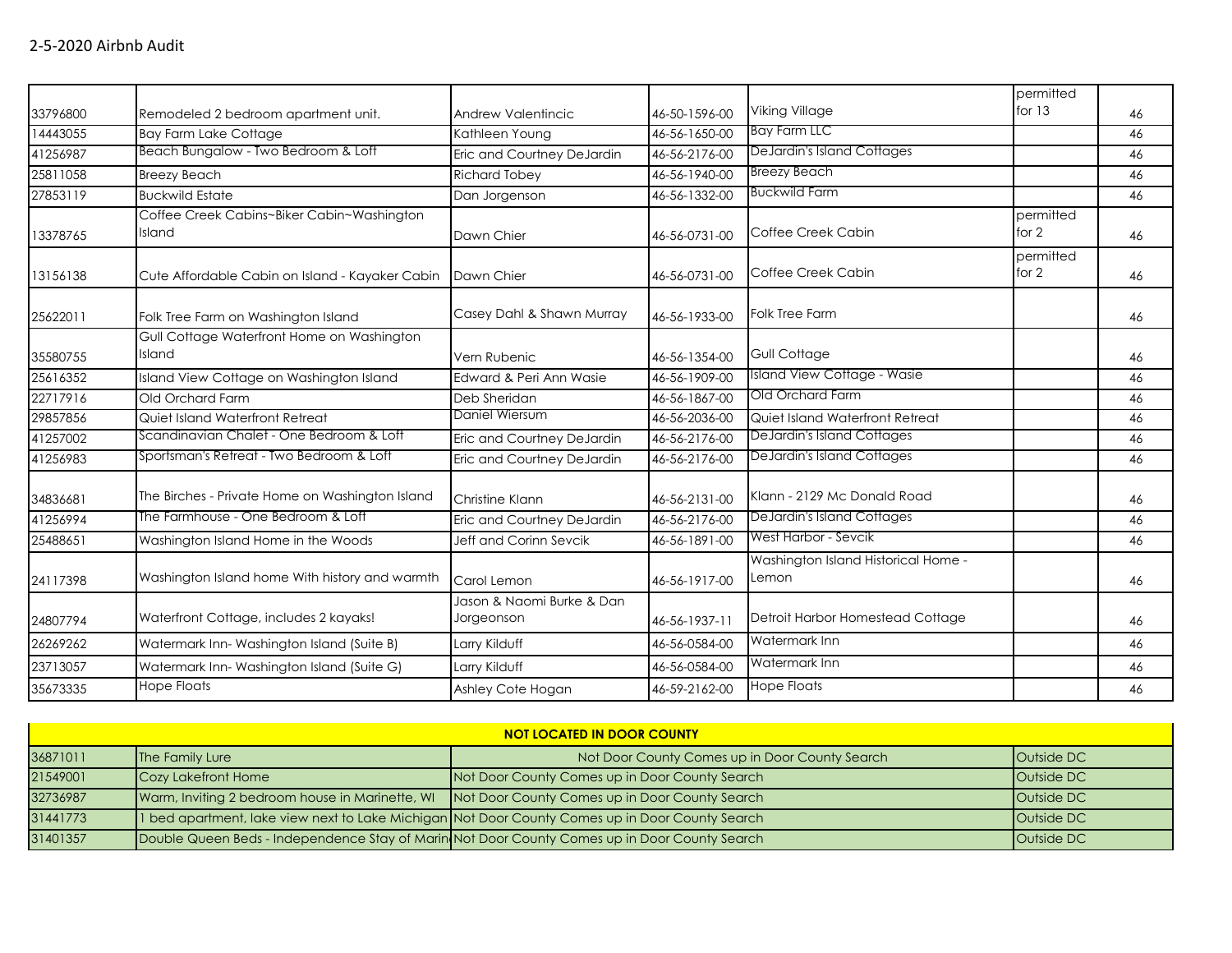| 1075853  | Modern, Sunny Getaway Door County!                                                              | Not Door County Comes up in Door County Search                                                 | Outside DC |
|----------|-------------------------------------------------------------------------------------------------|------------------------------------------------------------------------------------------------|------------|
| 32284600 | Private Room with 10' Ceilings & Kitchen                                                        | Not Door County Comes up in Door County Search                                                 | Outside DC |
| 32317062 | Big Private Room with 10' Ceiling & Pool Table                                                  | Not Door County Comes up in Door County Search                                                 | Outside DC |
| 30106811 | Nice Studio with 2 Full Beds and Full Kitchen                                                   | Not Door County Comes up in Door County Search                                                 | Outside DC |
| 14266783 | Cottage on Cedar                                                                                | Not Door County Comes up in Door County Search                                                 | Outside DC |
| 19012043 | Home Away From Home Northern Wisconsin                                                          | Not Door County Comes up in Door County Search                                                 | Outside DC |
| 19176512 | Guest House on the Menominee River                                                              | Not Door County Comes up in Door County Search                                                 | Outside DC |
| 20991844 | <b>Menominee River Vacation Home</b>                                                            | Not Door County Comes up in Door County Search                                                 | Outside DC |
| 21816932 | <b>Hogans Place 2</b>                                                                           | Not Door County Comes up in Door County Search                                                 | Outside DC |
| 21816968 | Hogans Place 1                                                                                  | Not Door County Comes up in Door County Search                                                 | Outside DC |
| 27232787 | Cute 2 Bedroom Bungalow                                                                         | Not Door County Comes up in Door County Search                                                 | Outside DC |
| 31402597 | King Executive Suite - Independence Stay<br>Marinette #202                                      | Not Door County Comes up in Door County Search                                                 | Outside DC |
| 443694   | Lundgren Tree Farm                                                                              | Not Door County Comes up in Door County Search                                                 | Outside DC |
| 33710736 | Winding River Cottages-Pine Cone Cottage                                                        | Not Door County Comes up in Door County Search                                                 | Outside DC |
| 33045130 | Winding River Cottages-Evergreen Cottage                                                        | Not Door County Comes up in Door County Search                                                 | Outside DC |
| 33155244 | Quiet & Cozy upstairs apartment 1 bedroom                                                       | Not Door County Comes up in Door County Search                                                 | Outside DC |
| 28734368 | Luxury on the Lake                                                                              | Not Door County Comes up in Door County Search                                                 | Outside DC |
| 29841495 | Hogan's Place 3                                                                                 | Not Door County Comes up in Door County Search                                                 | Outside DC |
| 31402252 | King Suite Room - Independence Stay of<br>Marinette #205                                        | Not Door County Comes up in Door County Search                                                 | Outside DC |
| 27703908 | 2 bedroom duplex in quiet neighborhood                                                          | Not Door County Comes up in Door County Search                                                 | Outside DC |
| 30403078 | <b>Bentley's Place</b>                                                                          | Not Door County Comes up in Door County Search                                                 | Outside DC |
| 32744370 | Cottage on the Bay                                                                              | Not Door County Comes up in Door County Search                                                 | Outside DC |
| 29843132 | Hogans Place 4                                                                                  | Not Door County Comes up in Door County Search                                                 | Outside DC |
| 35508656 |                                                                                                 | CEDAR CABIN on the BAY (Lake Michigan--Green B Not Door County Comes up in Door County Search  | Outside DC |
| 31440292 | Stunning Waterfront! Fully Equipped 1 BR Condo                                                  | Not Door County Comes up in Door County Search                                                 | Outside DC |
| 23147359 | Lakefront beauty Algoma condo                                                                   | Not Door County Comes up in Door County Search                                                 | Outside DC |
| 17416421 | Gorgeous beach & 5 mi's 2 Door Cty.                                                             | Not Door County Comes up in Door County Search                                                 | Outside DC |
| 32941122 | Buck's Harbor LLC in Algoma, WI                                                                 | Not Door County Comes up in Door County Search                                                 | Outside DC |
| 36077426 | Country Farmhouse living                                                                        | Not Door County Comes up in Door County Search                                                 | Outside DC |
| 15203485 | <b>Minutes from Door County</b>                                                                 | Not Door County Comes up in Door County Search                                                 | Outside DC |
| 11893626 | Lake Michigan Sunrise view, close to Door County                                                | Not Door County Comes up in Door County Search                                                 | Outside DC |
| 29252930 | Lake Michagan Living                                                                            | Not Door County Comes up in Door County Search                                                 | Outside DC |
| 29779882 |                                                                                                 | 3 bed apartment next to Lake Michigan loading ddNot Door County Comes up in Door County Search | Outside DC |
| 29780152 | 2 bed apartment, lake view next to Lake Michigan Not Door County Comes up in Door County Search |                                                                                                | Outside DC |
| 31402434 | BR Suite - Independence Stay of Marinete                                                        | Not Door County Comes up in Door County Search                                                 | Outside DC |
|          |                                                                                                 |                                                                                                |            |